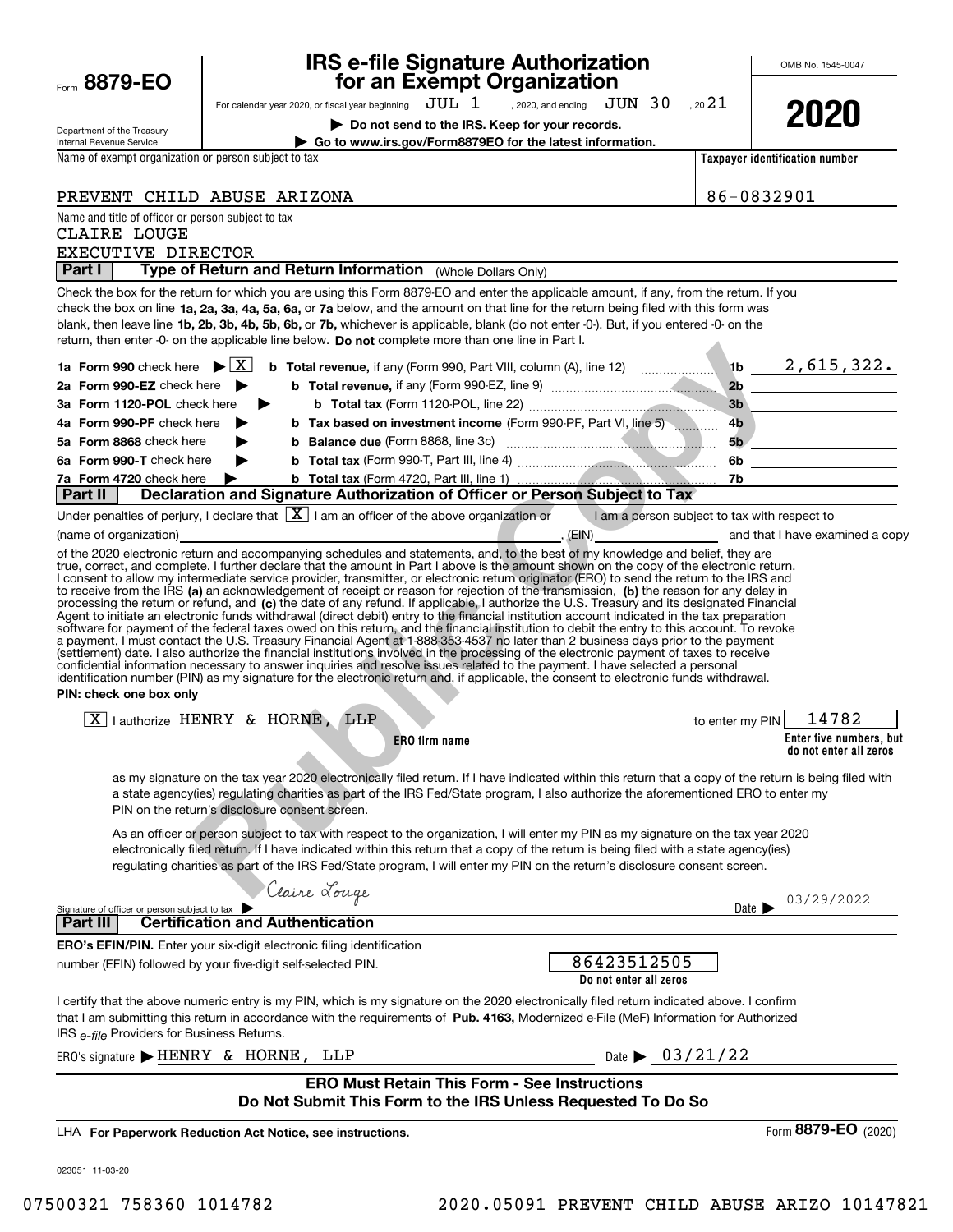|                                  |                                                   | <b>Return of Organization Exempt From Income Tax</b>                                                                                                                                                                                 |                             |            |                                                                                                                                                                                                                                           | OMB No. 1545-0047                                                               |
|----------------------------------|---------------------------------------------------|--------------------------------------------------------------------------------------------------------------------------------------------------------------------------------------------------------------------------------------|-----------------------------|------------|-------------------------------------------------------------------------------------------------------------------------------------------------------------------------------------------------------------------------------------------|---------------------------------------------------------------------------------|
| Form <b>990</b>                  |                                                   | Under section 501(c), 527, or 4947(a)(1) of the Internal Revenue Code (except private foundations)                                                                                                                                   |                             |            |                                                                                                                                                                                                                                           |                                                                                 |
|                                  | Department of the Treasury                        | Do not enter social security numbers on this form as it may be made public.                                                                                                                                                          |                             |            |                                                                                                                                                                                                                                           | <b>Open to Public</b>                                                           |
| Internal Revenue Service         |                                                   | Go to www.irs.gov/Form990 for instructions and the latest information.                                                                                                                                                               |                             |            |                                                                                                                                                                                                                                           | <b>Inspection</b>                                                               |
|                                  |                                                   | JUL 1, 2020<br>A For the 2020 calendar year, or tax year beginning                                                                                                                                                                   |                             |            | 2021<br>and ending $JUN$ 30,                                                                                                                                                                                                              |                                                                                 |
| <b>B</b> Check if<br>applicable: |                                                   | <b>C</b> Name of organization                                                                                                                                                                                                        |                             |            | D Employer identification number                                                                                                                                                                                                          |                                                                                 |
| Address                          |                                                   |                                                                                                                                                                                                                                      |                             |            |                                                                                                                                                                                                                                           |                                                                                 |
| change<br>Name                   |                                                   | PREVENT CHILD ABUSE ARIZONA                                                                                                                                                                                                          |                             |            | 86-0832901                                                                                                                                                                                                                                |                                                                                 |
| change<br>Initial                |                                                   | Doing business as                                                                                                                                                                                                                    |                             |            |                                                                                                                                                                                                                                           |                                                                                 |
| return<br> Final                 |                                                   | Number and street (or P.O. box if mail is not delivered to street address)<br>PO BOX 26495                                                                                                                                           |                             | Room/suite | E Telephone number<br>$(928)$ 445-5038                                                                                                                                                                                                    |                                                                                 |
| return/<br>termin-<br>ated       |                                                   | City or town, state or province, country, and ZIP or foreign postal code                                                                                                                                                             |                             |            | G Gross receipts \$                                                                                                                                                                                                                       | 2,617,732.                                                                      |
| Amended                          |                                                   | PRESCOTT VALLEY, AZ 86312                                                                                                                                                                                                            |                             |            | H(a) Is this a group return                                                                                                                                                                                                               |                                                                                 |
| ∣return<br> Applica-             |                                                   | F Name and address of principal officer: CLAIRE LOUGE                                                                                                                                                                                |                             |            | for subordinates?                                                                                                                                                                                                                         | $ {\mathsf Y}{\mathsf e}{\mathsf s} \: \mid \! \underline{{\mathsf X}} \:  $ No |
| tion<br>pending                  |                                                   | SAME AS C ABOVE                                                                                                                                                                                                                      |                             |            | $H(b)$ Are all subordinates included? $\Box$ Yes                                                                                                                                                                                          |                                                                                 |
|                                  | Tax-exempt status: $\boxed{\mathbf{X}}$ 501(c)(3) | $501(c)$ (<br>$\triangleleft$ (insert no.)                                                                                                                                                                                           | $4947(a)(1)$ or             | 527        |                                                                                                                                                                                                                                           | If "No," attach a list. See instructions                                        |
|                                  |                                                   | J Website: WWW.PCAAZ.ORG                                                                                                                                                                                                             |                             |            | $H(c)$ Group exemption number $\blacktriangleright$                                                                                                                                                                                       |                                                                                 |
|                                  |                                                   | K Form of organization: $\boxed{\mathbf{X}}$ Corporation<br>Trust<br>Association                                                                                                                                                     | Other $\blacktriangleright$ |            | L Year of formation: $1996$ M State of legal domicile: $AZ$                                                                                                                                                                               |                                                                                 |
| Part I                           | Summary                                           |                                                                                                                                                                                                                                      |                             |            |                                                                                                                                                                                                                                           |                                                                                 |
| 1.                               |                                                   | Briefly describe the organization's mission or most significant activities: TO PREVENT THE ABUSE AND NEGLECT                                                                                                                         |                             |            |                                                                                                                                                                                                                                           |                                                                                 |
|                                  |                                                   | OF ARIZONA'S CHILDREN                                                                                                                                                                                                                |                             |            |                                                                                                                                                                                                                                           |                                                                                 |
| Governance<br>2                  |                                                   | Check this box $\blacktriangleright$ $\blacksquare$ if the organization discontinued its operations or disposed of more than 25% of its net assets.                                                                                  |                             |            |                                                                                                                                                                                                                                           |                                                                                 |
| З                                |                                                   | Number of voting members of the governing body (Part VI, line 1a)                                                                                                                                                                    |                             |            | <u> Estados de Antonio de Antonio de Antonio de Antonio de Antonio de Antonio de Antonio de Antonio de Antonio de Antonio de Antonio de Antonio de Antonio de Antonio de Antonio de Antonio de Antonio de Antonio de Antonio de </u><br>3 |                                                                                 |
| 4                                |                                                   | Number of independent voting members of the governing body (Part VI, line 1b) [[[[[[[[[[[[[[[[[[[[[[[[[[[]]]]]                                                                                                                       |                             |            | $\overline{\mathbf{4}}$                                                                                                                                                                                                                   |                                                                                 |
| 5                                |                                                   |                                                                                                                                                                                                                                      |                             |            | $\overline{5}$                                                                                                                                                                                                                            |                                                                                 |
|                                  |                                                   |                                                                                                                                                                                                                                      |                             |            | 6                                                                                                                                                                                                                                         |                                                                                 |
| <b>Activities &amp;</b>          |                                                   | 7 a Total unrelated business revenue from Part VIII, column (C), line 12 [100] [100] [100] [100] [100] [100] [100] [100] [100] [100] [100] [100] [100] [100] [100] [100] [100] [100] [100] [100] [100] [100] [100] [100] [100]       |                             |            | 7a                                                                                                                                                                                                                                        |                                                                                 |
|                                  |                                                   | b Net unrelated business taxable income from Form 990-T, Part I, line 11 [[[[[[[[[[[[[[[[[[[[[[[[[[[[[[[[]]]]]                                                                                                                       |                             |            | 7b                                                                                                                                                                                                                                        |                                                                                 |
|                                  |                                                   |                                                                                                                                                                                                                                      |                             |            | <b>Prior Year</b>                                                                                                                                                                                                                         | <b>Current Year</b>                                                             |
| 8                                |                                                   | Contributions and grants (Part VIII, line 1h)                                                                                                                                                                                        |                             |            | 852,068.                                                                                                                                                                                                                                  | 1,331,038.                                                                      |
| 9                                |                                                   | Program service revenue (Part VIII, line 2g)                                                                                                                                                                                         |                             |            | 1,849,595.                                                                                                                                                                                                                                | 1,181,759.                                                                      |
| Revenue<br>10                    |                                                   |                                                                                                                                                                                                                                      |                             |            | $-4,090.$                                                                                                                                                                                                                                 | 3,931.                                                                          |
| 11                               |                                                   | Other revenue (Part VIII, column (A), lines 5, 6d, 8c, 9c, 10c, and 11e)                                                                                                                                                             |                             |            | 81,475.                                                                                                                                                                                                                                   | 98,594.                                                                         |
| 12                               |                                                   | Total revenue - add lines 8 through 11 (must equal Part VIII, column (A), line 12)                                                                                                                                                   |                             |            | 2,779,048.                                                                                                                                                                                                                                | 2,615,322.                                                                      |
| 13                               |                                                   | Grants and similar amounts paid (Part IX, column (A), lines 1-3)                                                                                                                                                                     |                             |            | 0.                                                                                                                                                                                                                                        |                                                                                 |
| 14                               |                                                   | Benefits paid to or for members (Part IX, column (A), line 4) <b>Constanting the Constantine Constantine Constantine Constantine Constantine Constantine Constantine Constantine Constantine Constantine Constantine Constantine</b> |                             |            | 0.                                                                                                                                                                                                                                        |                                                                                 |
|                                  |                                                   | 15 Salaries, other compensation, employee benefits (Part IX, column (A), lines 5-10)                                                                                                                                                 |                             |            | 819,682.                                                                                                                                                                                                                                  | 900, 296.                                                                       |
|                                  |                                                   |                                                                                                                                                                                                                                      |                             |            | 0.                                                                                                                                                                                                                                        |                                                                                 |
| Expenses                         |                                                   | <b>b</b> Total fundraising expenses (Part IX, column (D), line 25)                                                                                                                                                                   | 99,987.                     |            |                                                                                                                                                                                                                                           |                                                                                 |
| 17                               |                                                   |                                                                                                                                                                                                                                      |                             |            | 1,963,955.                                                                                                                                                                                                                                | 1,230,602.                                                                      |
| 18                               |                                                   | Total expenses. Add lines 13-17 (must equal Part IX, column (A), line 25)                                                                                                                                                            |                             |            | 2,783,637.                                                                                                                                                                                                                                | 2,130,898.                                                                      |
| 19                               |                                                   |                                                                                                                                                                                                                                      |                             |            | $-4,589.$                                                                                                                                                                                                                                 | 484,424.                                                                        |
|                                  |                                                   |                                                                                                                                                                                                                                      |                             |            | <b>Beginning of Current Year</b>                                                                                                                                                                                                          | <b>End of Year</b>                                                              |
| t Assets or<br>d Balances<br>20  | Total assets (Part X, line 16)                    |                                                                                                                                                                                                                                      |                             |            | 2,407,146.                                                                                                                                                                                                                                | 2,958,383.                                                                      |
| 21                               |                                                   | Total liabilities (Part X, line 26)                                                                                                                                                                                                  |                             |            | 437, 262.                                                                                                                                                                                                                                 | 504,075.                                                                        |
| 혏<br>22                          |                                                   |                                                                                                                                                                                                                                      |                             |            | 1,969,884.                                                                                                                                                                                                                                | 2,454,308.                                                                      |
|                                  |                                                   |                                                                                                                                                                                                                                      |                             |            |                                                                                                                                                                                                                                           |                                                                                 |

|  | true, correct, and complete. Declaration of preparer (other than officer) is based on all information of which preparer has any knowledge. |  |  |  |  |  |
|--|--------------------------------------------------------------------------------------------------------------------------------------------|--|--|--|--|--|
|  |                                                                                                                                            |  |  |  |  |  |

| Sign     | Signature of officer                                                                                           |                      | Date                                   |  |  |  |  |  |  |  |  |  |
|----------|----------------------------------------------------------------------------------------------------------------|----------------------|----------------------------------------|--|--|--|--|--|--|--|--|--|
| Here     | CLAIRE LOUGE,<br><b>EXECUTIVE DIRECTOR</b>                                                                     |                      |                                        |  |  |  |  |  |  |  |  |  |
|          | Type or print name and title                                                                                   |                      |                                        |  |  |  |  |  |  |  |  |  |
|          | Print/Type preparer's name                                                                                     | Preparer's signature | Date<br><b>PTIN</b><br>Check           |  |  |  |  |  |  |  |  |  |
| Paid     | COLETTE KAMPS, CPA                                                                                             | COLETTE KAMPS, CPA   | P00367616<br>$03/21/22$ self-employed  |  |  |  |  |  |  |  |  |  |
| Preparer | & HORNE, LLP<br>Firm's name EHENRY                                                                             |                      | Firm's EIN $\triangleright$ 86-0133881 |  |  |  |  |  |  |  |  |  |
| Use Only | Firm's address > 2055 E WARNER RD, STE 101                                                                     |                      |                                        |  |  |  |  |  |  |  |  |  |
|          | <b>TEMPE, AZ 85254</b><br>Phone no. $(480)$ 839-4900                                                           |                      |                                        |  |  |  |  |  |  |  |  |  |
|          | $X \vert Y$ es<br><b>No</b><br>May the IRS discuss this return with the preparer shown above? See instructions |                      |                                        |  |  |  |  |  |  |  |  |  |
|          | Form 990 (2020)<br>LHA For Paperwork Reduction Act Notice, see the separate instructions.<br>032001 12-23-20   |                      |                                        |  |  |  |  |  |  |  |  |  |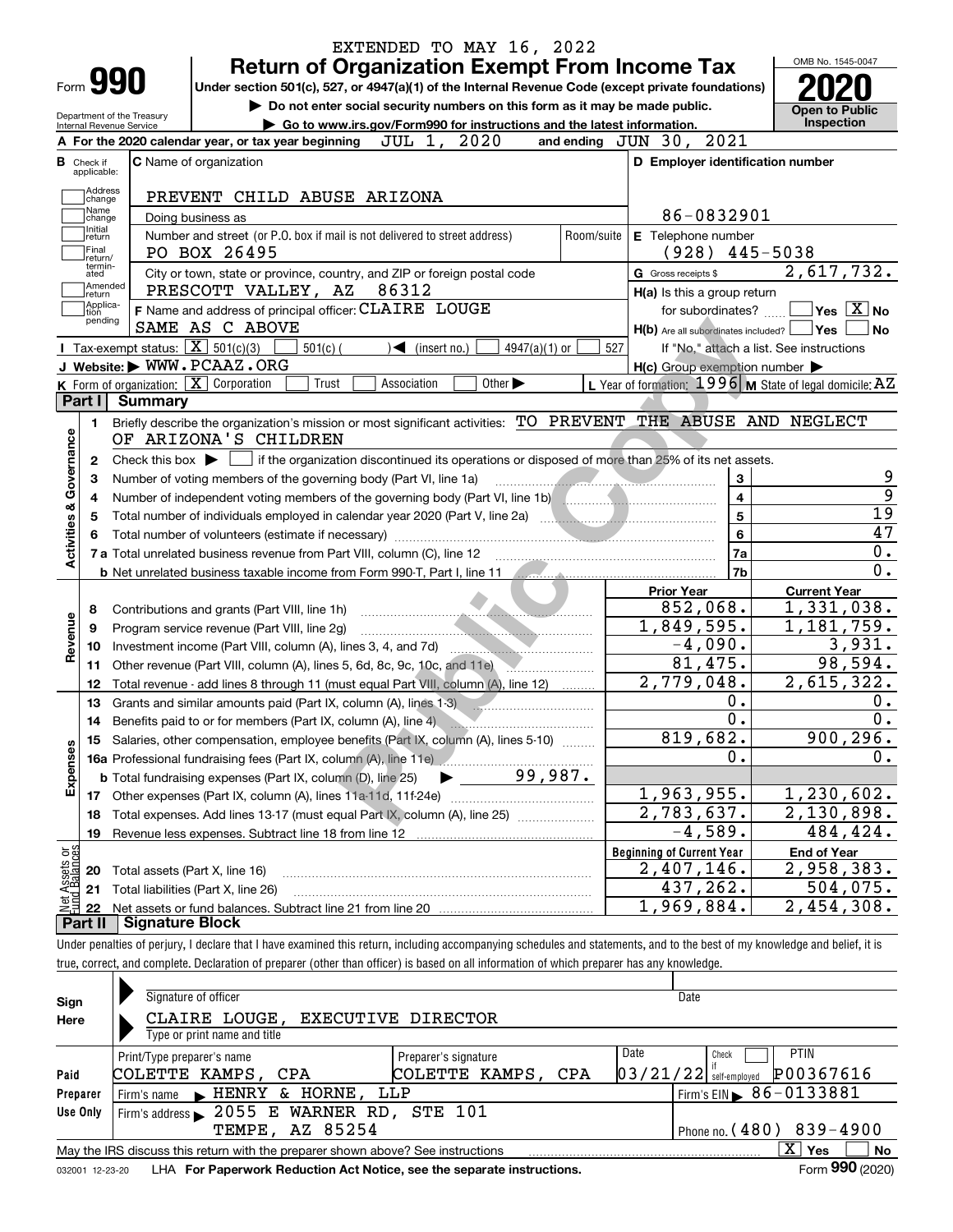|              | PREVENT CHILD ABUSE ARIZONA<br>Form 990 (2020)<br><b>Statement of Program Service Accomplishments</b><br>Part III I                          | 86-0832901        | Page 2                                           |
|--------------|----------------------------------------------------------------------------------------------------------------------------------------------|-------------------|--------------------------------------------------|
|              | Check if Schedule O contains a response or note to any line in this Part III                                                                 |                   |                                                  |
|              |                                                                                                                                              |                   |                                                  |
| 1            | Briefly describe the organization's mission:<br>TO PREVENT THE ABUSE AND NEGLECT OF ARIZONA'S CHILDREN                                       |                   |                                                  |
|              |                                                                                                                                              |                   |                                                  |
|              |                                                                                                                                              |                   |                                                  |
|              |                                                                                                                                              |                   |                                                  |
|              |                                                                                                                                              |                   |                                                  |
| $\mathbf{2}$ | Did the organization undertake any significant program services during the year which were not listed on the                                 |                   |                                                  |
|              | prior Form 990 or 990-EZ?                                                                                                                    |                   | $\overline{\ }$ Yes $\overline{\phantom{a}X}$ No |
|              | If "Yes," describe these new services on Schedule O.                                                                                         |                   |                                                  |
| 3            | Did the organization cease conducting, or make significant changes in how it conducts, any program services?                                 |                   | $\exists$ Yes $\boxed{\text{X}}$ No              |
|              | If "Yes," describe these changes on Schedule O.                                                                                              |                   |                                                  |
| 4            | Describe the organization's program service accomplishments for each of its three largest program services, as measured by expenses.         |                   |                                                  |
|              | Section 501(c)(3) and 501(c)(4) organizations are required to report the amount of grants and allocations to others, the total expenses, and |                   |                                                  |
|              | revenue, if any, for each program service reported.                                                                                          |                   |                                                  |
| 4a           | $535, 163$ $\cdot$ including grants of \$<br>(Expenses \$<br>) (Revenue \$<br>(Code:                                                         |                   | 672, 175.                                        |
|              | CHILD ABUSE PREVENTION CONFERENCE/OTHER TRAININGS/OTHER PREVENTION.                                                                          |                   |                                                  |
|              | THE ANNUAL CHILD ABUSE PREVENTION CONFERENCE IS AN EVENT ATTENDED BY                                                                         |                   |                                                  |
|              | OVER 600 COMMUNITY PROFESSIONALS, ADVOCATES AND VOLUNTEERS.                                                                                  | THE TWO DAY       |                                                  |
|              | AGENDA INCLUDES NATIONAL KEYNOTES AND MULTIPLE WORKSHOP TRACKS AS WELL                                                                       |                   |                                                  |
|              |                                                                                                                                              |                   |                                                  |
|              | AS AGENCY EXHIBITS, SPONSOR RECOGNITION AND AWARDS. THE CONFERENCE HAS                                                                       |                   |                                                  |
|              | BEEN PRODUCED BY PCA ARIZONA SINCE 1990 AND ATTRACTS ATTENDEES FROM ALL                                                                      |                   |                                                  |
|              | OVER ARIZONA WHO WORK IN CHILD WELFARE, EARLY CHILDHOOD, LAW                                                                                 |                   |                                                  |
|              | ENFORCEMENT, EDUCATION, HEALTH AND BEHAVIORAL HEALTH, LEGAL SERVICES                                                                         |                   |                                                  |
|              | AND PHILANTHROPY. PCA ARIZONA ALSO PRODUCES MULTIPLE TRAININGS                                                                               |                   |                                                  |
|              | THROUGHOUT THE YEAR ON ADVERSE CHILDHOOD EXPERIENCES, LAW ENFORCEMENT                                                                        |                   |                                                  |
|              | AND CHILD WELFARE INVESTIGATORS, EARLY CHILDHOOD TRAUMA, FAMILY                                                                              |                   |                                                  |
|              | SUPPORT,<br>AND PREVENTION OF ABUSIVE HEAD TRAUMA.                                                                                           |                   |                                                  |
| 4b           | $679,440$ . including grants of \$<br>(Expenses \$<br>Revenue \$<br>(Code:                                                                   |                   |                                                  |
|              | YAVAPAI FAMILY ADVOCACY CENTER                                                                                                               |                   |                                                  |
|              | FOUNDED IN 2000 THE CENTER SERVES ALL LAW ENFORCEMENT AGENCIES IN THE                                                                        |                   |                                                  |
|              | COUNTY IN THE COURSE OF INVESTIGATIONS OF INTERPERSONAL VIOLENCE.                                                                            |                   |                                                  |
|              | ADULT AND CHILD VICTIMS OF INTERPERSONAL CRIMES ARE SEEN AT THE CENTER                                                                       |                   |                                                  |
|              | FOR FORENSIC SERVICES, VICTIM ADVOCACY AND THERAPY.                                                                                          | ADDITIONALLY, THE |                                                  |
|              | CENTER STAFF PROVIDE TRAINING THROUGHOUT THE COUNTY ON MANDATORY                                                                             |                   |                                                  |
|              | REPORTER ISSUES.                                                                                                                             |                   |                                                  |
|              |                                                                                                                                              |                   |                                                  |
|              |                                                                                                                                              |                   |                                                  |
|              |                                                                                                                                              |                   |                                                  |
|              |                                                                                                                                              |                   |                                                  |
|              |                                                                                                                                              |                   |                                                  |
| 4c           | 578, 969. including grants of \$<br>) (Revenue \$<br>(Code:                                                                                  |                   | 525, 459.                                        |
|              | ) (Expenses \$<br>PCA ARIZONA PROVIDES A NUMBER OF PROGRAMMATIC APPROACHES TO KEEP                                                           |                   |                                                  |
|              | SAFE AND HEALTHY AND SUPPORT STRONG FAMILIES<br>CHILDREN                                                                                     | INCLUDING ALL     |                                                  |
|              |                                                                                                                                              |                   |                                                  |
|              | CRY FOR NEW PARENTS; BEST FOR BABIES FOR ATTORNEYS, JUDGES,<br>BABIES                                                                        |                   |                                                  |
|              | CHILD WELFARE SPECIALISTS,<br>AND COURT APPOINTED SPECIAL ADVOCATES;                                                                         |                   |                                                  |
|              | (TRIPLE P)<br>FOR BEHAVIORAL HEALTH PROVIDERS,<br>POSITIVE<br>PARENTING PROGRAM                                                              |                   |                                                  |
|              | FAMILY SUPPORT AGENCIES AND PRISON PRE-RELEASE PROGRAMS.                                                                                     |                   |                                                  |
|              |                                                                                                                                              |                   |                                                  |
|              |                                                                                                                                              |                   |                                                  |
|              |                                                                                                                                              |                   |                                                  |
|              |                                                                                                                                              |                   |                                                  |
|              |                                                                                                                                              |                   |                                                  |
|              |                                                                                                                                              |                   |                                                  |
|              | 4d Other program services (Describe on Schedule O.)                                                                                          |                   |                                                  |
|              | (Expenses \$<br>including grants of \$<br>(Revenue \$                                                                                        |                   |                                                  |
|              | 1,793,572.<br>4e Total program service expenses >                                                                                            |                   |                                                  |
|              |                                                                                                                                              |                   |                                                  |
|              |                                                                                                                                              |                   | Form 990 (2020)                                  |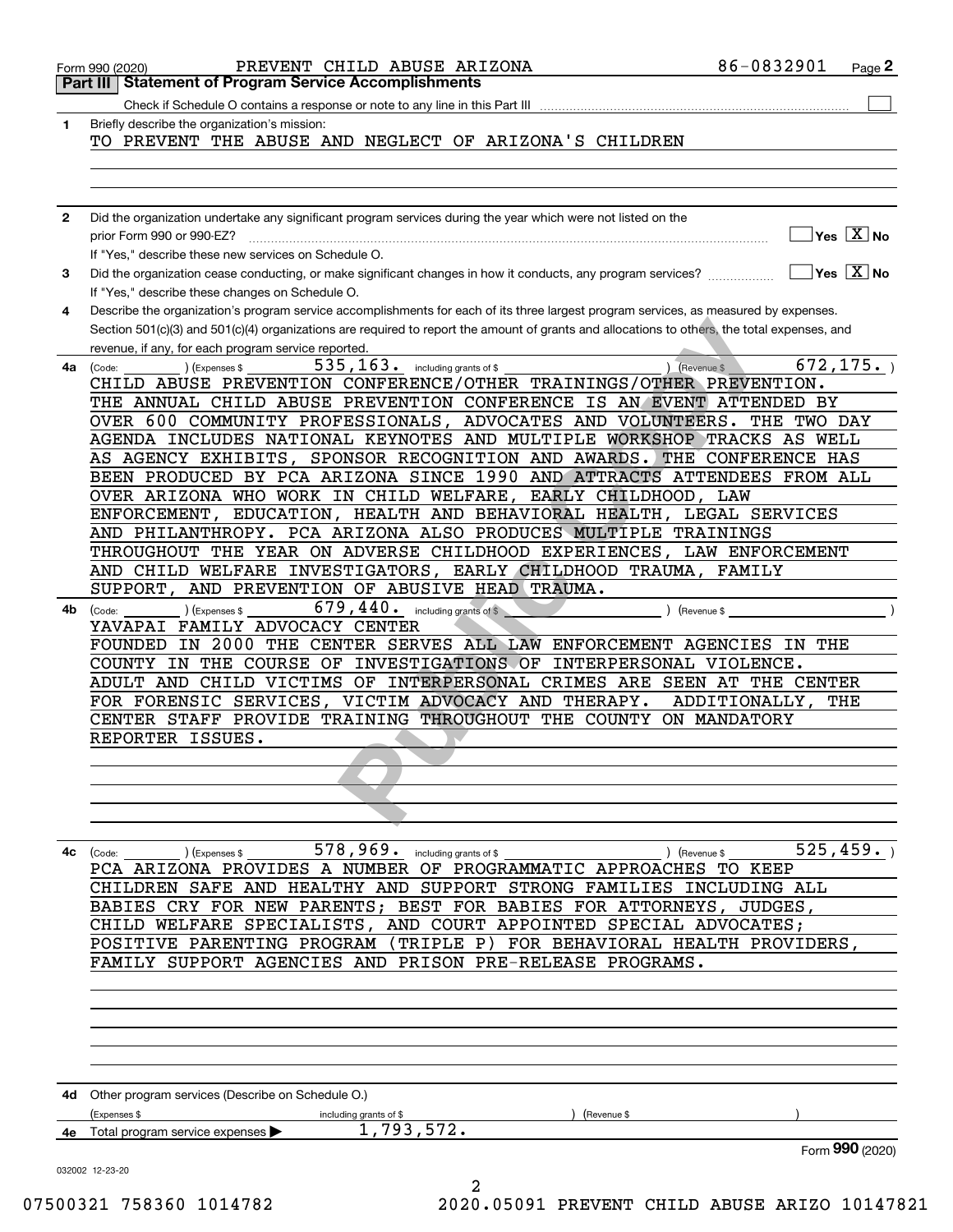|  | Form 990 (2020) |  |
|--|-----------------|--|

Form 990 (2020) PREVENT CHILD ABUSE ARI ZONA 8 6-0 8 3 2 9 01 <sub>Page</sub> 3<br>**Part IV | Checklist of Required Schedules** 

|     |                                                                                                                                                  |                         | Yes                     | No |
|-----|--------------------------------------------------------------------------------------------------------------------------------------------------|-------------------------|-------------------------|----|
| 1.  | Is the organization described in section $501(c)(3)$ or $4947(a)(1)$ (other than a private foundation)?                                          |                         |                         |    |
|     |                                                                                                                                                  | 1.                      | X                       |    |
| 2   |                                                                                                                                                  | $\overline{\mathbf{2}}$ | $\overline{\mathbf{x}}$ |    |
| 3   | Did the organization engage in direct or indirect political campaign activities on behalf of or in opposition to candidates for                  |                         |                         |    |
|     |                                                                                                                                                  | 3                       |                         | x  |
| 4   | Section 501(c)(3) organizations. Did the organization engage in lobbying activities, or have a section 501(h) election in effect                 |                         |                         |    |
|     |                                                                                                                                                  | 4                       | X                       |    |
| 5   | Is the organization a section 501(c)(4), 501(c)(5), or 501(c)(6) organization that receives membership dues, assessments, or                     |                         |                         |    |
|     |                                                                                                                                                  | 5                       |                         | x  |
| 6   | Did the organization maintain any donor advised funds or any similar funds or accounts for which donors have the right to                        |                         |                         |    |
|     | provide advice on the distribution or investment of amounts in such funds or accounts? If "Yes," complete Schedule D, Part I                     | 6                       |                         | X. |
| 7   | Did the organization receive or hold a conservation easement, including easements to preserve open space,                                        |                         |                         |    |
|     |                                                                                                                                                  | $\overline{7}$          |                         | X. |
| 8   | Did the organization maintain collections of works of art, historical treasures, or other similar assets? If "Yes," complete                     |                         |                         |    |
|     |                                                                                                                                                  | 8                       |                         | X. |
| 9   | Did the organization report an amount in Part X, line 21, for escrow or custodial account liability, serve as a custodian for                    |                         |                         |    |
|     | amounts not listed in Part X; or provide credit counseling, debt management, credit repair, or debt negotiation services?                        |                         |                         | X. |
|     |                                                                                                                                                  | 9                       |                         |    |
| 10  | Did the organization, directly or through a related organization, hold assets in donor-restricted endowments                                     |                         |                         | x  |
|     |                                                                                                                                                  | 10                      |                         |    |
| 11  | If the organization's answer to any of the following questions is "Yes," then complete Schedule D, Parts VI, VII, VIII, IX, or X                 |                         |                         |    |
|     | as applicable.<br>a Did the organization report an amount for land, buildings, and equipment in Part X, line 10? If "Yes," complete Schedule D,  |                         |                         |    |
|     |                                                                                                                                                  | 11a                     | X                       |    |
|     | Part VI<br><b>b</b> Did the organization report an amount for investments - other securities in Part X, line 12, that is 5% or more of its total |                         |                         |    |
|     |                                                                                                                                                  | 11b                     |                         | x  |
|     | c Did the organization report an amount for investments - program related in Part X, line 13, that is 5% or more of its total                    |                         |                         |    |
|     |                                                                                                                                                  | 11c                     |                         | X. |
|     | d Did the organization report an amount for other assets in Part X, line 15, that is 5% or more of its total assets reported in                  |                         |                         |    |
|     |                                                                                                                                                  | 11d                     |                         | X. |
|     | e Did the organization report an amount for other liabilities in Part X, line 25? If "Yes," complete Schedule D, Part X                          | 11e                     | $\mathbf X$             |    |
| f   | Did the organization's separate or consolidated financial statements for the tax year include a footnote that addresses                          |                         |                         |    |
|     | the organization's liability for uncertain tax positions under FIN 48 (ASC 740)? If "Yes," complete Schedule D, Part X                           | 11f                     | X                       |    |
|     | 12a Did the organization obtain separate, independent audited financial statements for the tax year? If "Yes," complete                          |                         |                         |    |
|     |                                                                                                                                                  | 12a                     | X                       |    |
|     | <b>b</b> Was the organization included in consolidated, independent audited financial statements for the tax year?                               |                         |                         |    |
|     | If "Yes," and if the organization answered "No" to line 12a, then completing Schedule D, Parts XI and XII is optional                            | 12b                     |                         | A  |
| 13  |                                                                                                                                                  | 13                      |                         | X  |
| 14a | Did the organization maintain an office, employees, or agents outside of the United States?                                                      | 14a                     |                         | X  |
| b   | Did the organization have aggregate revenues or expenses of more than \$10,000 from grantmaking, fundraising, business,                          |                         |                         |    |
|     | investment, and program service activities outside the United States, or aggregate foreign investments valued at \$100,000                       |                         |                         |    |
|     |                                                                                                                                                  | 14b                     |                         | x  |
| 15  | Did the organization report on Part IX, column (A), line 3, more than \$5,000 of grants or other assistance to or for any                        |                         |                         |    |
|     |                                                                                                                                                  | 15                      |                         | x  |
| 16  | Did the organization report on Part IX, column (A), line 3, more than \$5,000 of aggregate grants or other assistance to                         |                         |                         |    |
|     |                                                                                                                                                  | 16                      |                         | x  |
| 17  | Did the organization report a total of more than \$15,000 of expenses for professional fundraising services on Part IX,                          |                         |                         |    |
|     |                                                                                                                                                  | 17                      |                         | x  |
| 18  | Did the organization report more than \$15,000 total of fundraising event gross income and contributions on Part VIII, lines                     |                         |                         |    |
|     |                                                                                                                                                  | 18                      |                         | x  |
| 19  | Did the organization report more than \$15,000 of gross income from gaming activities on Part VIII, line 9a? If "Yes."                           |                         |                         |    |
|     |                                                                                                                                                  | 19                      |                         | x  |
| 20a |                                                                                                                                                  | 20a                     |                         | х  |
|     | b If "Yes" to line 20a, did the organization attach a copy of its audited financial statements to this return?                                   | 20 <sub>b</sub>         |                         |    |
| 21  | Did the organization report more than \$5,000 of grants or other assistance to any domestic organization or                                      |                         |                         |    |
|     |                                                                                                                                                  | 21                      |                         | X. |
|     | 032003 12-23-20                                                                                                                                  |                         | Form 990 (2020)         |    |

3

032003 12-23-20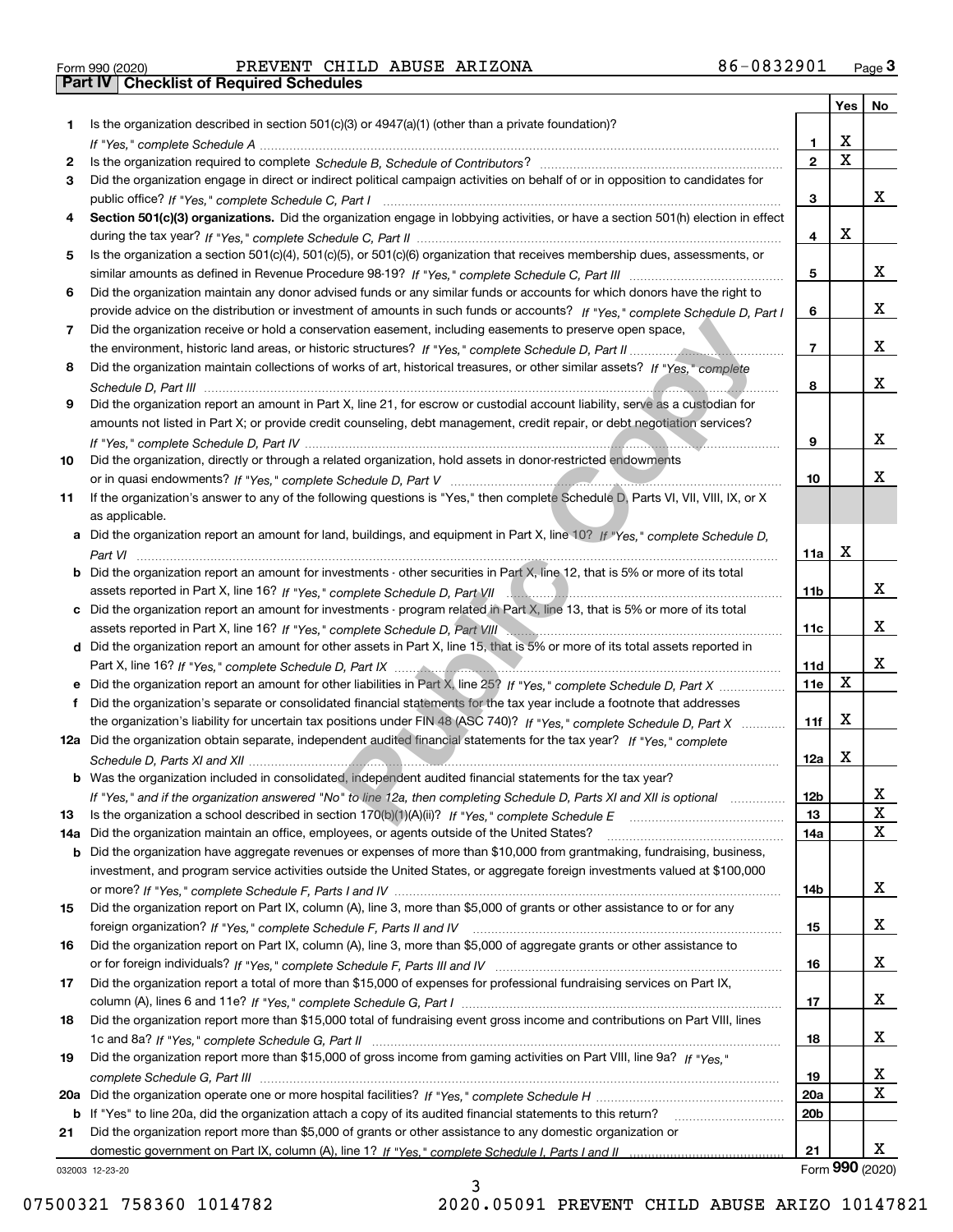|  | Form 990 (2020) |
|--|-----------------|
|  |                 |

# Form 990 (2020) PREVENT CHILD ABUSE ARIZONA 86-0832901 <sub>Page</sub> 4<br>**Part IV | Checklist of Required Schedules** <sub>(continued)</sub>

*(continued)*

|               |                                                                                                                                                                           |     | Yes | No               |
|---------------|---------------------------------------------------------------------------------------------------------------------------------------------------------------------------|-----|-----|------------------|
| 22            | Did the organization report more than \$5,000 of grants or other assistance to or for domestic individuals on                                                             |     |     |                  |
|               |                                                                                                                                                                           | 22  |     | x                |
| 23            | Did the organization answer "Yes" to Part VII, Section A, line 3, 4, or 5 about compensation of the organization's current                                                |     |     |                  |
|               | and former officers, directors, trustees, key employees, and highest compensated employees? If "Yes," complete                                                            |     |     |                  |
|               |                                                                                                                                                                           | 23  |     | x                |
|               | 24a Did the organization have a tax-exempt bond issue with an outstanding principal amount of more than \$100,000 as of the                                               |     |     |                  |
|               | last day of the year, that was issued after December 31, 2002? If "Yes," answer lines 24b through 24d and complete                                                        |     |     |                  |
|               |                                                                                                                                                                           | 24a |     | x                |
|               | <b>b</b> Did the organization invest any proceeds of tax-exempt bonds beyond a temporary period exception?                                                                | 24b |     |                  |
|               | c Did the organization maintain an escrow account other than a refunding escrow at any time during the year to defease                                                    |     |     |                  |
|               | any tax-exempt bonds?                                                                                                                                                     | 24c |     |                  |
|               |                                                                                                                                                                           | 24d |     |                  |
|               | 25a Section 501(c)(3), 501(c)(4), and 501(c)(29) organizations. Did the organization engage in an excess benefit                                                          |     |     |                  |
|               | transaction with a disqualified person during the year? If "Yes," complete Schedule L, Part I manufactured and containing the year? If "Yes," complete Schedule L, Part I | 25a |     | х                |
|               | b Is the organization aware that it engaged in an excess benefit transaction with a disqualified person in a prior year, and                                              |     |     |                  |
|               | that the transaction has not been reported on any of the organization's prior Forms 990 or 990-EZ? If "Yes," complete                                                     |     |     |                  |
|               | Schedule L, Part I                                                                                                                                                        | 25b |     | х                |
| 26            | Did the organization report any amount on Part X, line 5 or 22, for receivables from or payables to any current                                                           |     |     |                  |
|               | or former officer, director, trustee, key employee, creator or founder, substantial contributor, or 35%                                                                   |     |     |                  |
|               | controlled entity or family member of any of these persons? If "Yes," complete Schedule L, Part II                                                                        | 26  |     | х                |
| 27            | Did the organization provide a grant or other assistance to any current or former officer, director, trustee, key employee,                                               |     |     |                  |
|               | creator or founder, substantial contributor or employee thereof, a grant selection committee member, or to a 35% controlled                                               |     |     |                  |
|               | entity (including an employee thereof) or family member of any of these persons? If "Yes," complete Schedule L, Part III                                                  | 27  |     | x                |
|               |                                                                                                                                                                           |     |     |                  |
| 28            | Was the organization a party to a business transaction with one of the following parties (see Schedule L, Part IV                                                         |     |     |                  |
|               | instructions, for applicable filing thresholds, conditions, and exceptions):                                                                                              |     |     |                  |
|               | a A current or former officer, director, trustee, key employee, creator or founder, or substantial contributor? If                                                        |     |     |                  |
|               |                                                                                                                                                                           | 28a |     | x<br>$\mathbf x$ |
|               |                                                                                                                                                                           | 28b |     |                  |
|               | c A 35% controlled entity of one or more individuals and/or organizations described in lines 28a or 28b? If                                                               |     |     |                  |
|               |                                                                                                                                                                           | 28c |     | x<br>$\mathbf X$ |
| 29            |                                                                                                                                                                           | 29  |     |                  |
| 30            | Did the organization receive contributions of art, historical treasures, or other similar assets, or qualified conservation                                               |     |     |                  |
|               |                                                                                                                                                                           | 30  |     | х<br>$\mathbf x$ |
| 31            | Did the organization liquidate, terminate, or dissolve and cease operations? If "Yes," complete Schedule N, Part I                                                        | 31  |     |                  |
| 32            | Did the organization sell, exchange, dispose of, or transfer more than 25% of its net assets? If "Yes," complete                                                          |     |     |                  |
|               | Schedule N, Part II                                                                                                                                                       | 32  |     | х                |
| 33            | Did the organization own 100% of an entity disregarded as separate from the organization under Regulations                                                                |     |     |                  |
|               |                                                                                                                                                                           | 33  |     | х                |
| 34            | Was the organization related to any tax-exempt or taxable entity? If "Yes," complete Schedule R, Part II, III, or IV, and                                                 |     |     |                  |
|               |                                                                                                                                                                           | 34  |     | х                |
|               | 35a Did the organization have a controlled entity within the meaning of section 512(b)(13)?                                                                               | 35a |     | X                |
|               | b If "Yes" to line 35a, did the organization receive any payment from or engage in any transaction with a controlled entity                                               |     |     |                  |
|               |                                                                                                                                                                           | 35b |     |                  |
| 36            | Section 501(c)(3) organizations. Did the organization make any transfers to an exempt non-charitable related organization?                                                |     |     |                  |
|               |                                                                                                                                                                           | 36  |     | х                |
| 37            | Did the organization conduct more than 5% of its activities through an entity that is not a related organization                                                          |     |     |                  |
|               | and that is treated as a partnership for federal income tax purposes? If "Yes," complete Schedule R, Part VI                                                              | 37  |     | х                |
| 38            | Did the organization complete Schedule O and provide explanations in Schedule O for Part VI, lines 11b and 19?                                                            |     |     |                  |
|               | Note: All Form 990 filers are required to complete Schedule O                                                                                                             | 38  | х   |                  |
| <b>Part V</b> | <b>Statements Regarding Other IRS Filings and Tax Compliance</b>                                                                                                          |     |     |                  |
|               | Check if Schedule O contains a response or note to any line in this Part V                                                                                                |     |     |                  |
|               |                                                                                                                                                                           |     | Yes | No               |
|               | 45<br>1a                                                                                                                                                                  |     |     |                  |
|               | 0<br>1b                                                                                                                                                                   |     |     |                  |
|               | c Did the organization comply with backup withholding rules for reportable payments to vendors and reportable gaming                                                      |     |     |                  |
|               | (gambling) winnings to prize winners?                                                                                                                                     | 1c  |     |                  |
|               | 032004 12-23-20                                                                                                                                                           |     |     | Form 990 (2020)  |
|               |                                                                                                                                                                           |     |     |                  |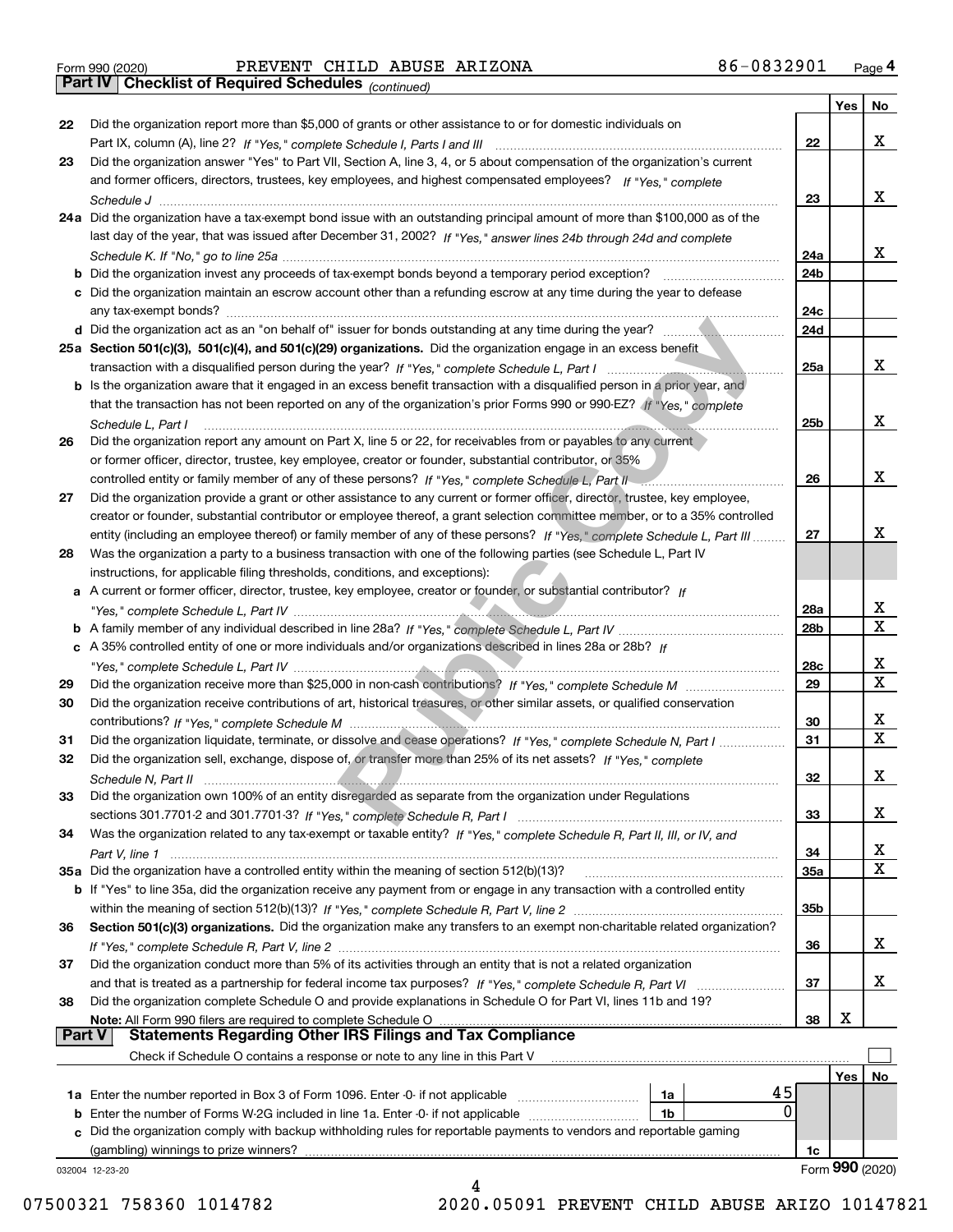| <b>Part V</b><br>Yes<br>No<br>2a Enter the number of employees reported on Form W-3, Transmittal of Wage and Tax Statements,<br>19<br>filed for the calendar year ending with or within the year covered by this return <i>manumumumum</i><br>2a<br>x<br>2b<br>b<br>х<br>3a<br>3a Did the organization have unrelated business gross income of \$1,000 or more during the year?<br>3b<br>4a At any time during the calendar year, did the organization have an interest in, or a signature or other authority over, a<br>х<br>4a<br><b>b</b> If "Yes," enter the name of the foreign country $\blacktriangleright$<br>See instructions for filing requirements for FinCEN Form 114, Report of Foreign Bank and Financial Accounts (FBAR).<br>х<br>Was the organization a party to a prohibited tax shelter transaction at any time during the tax year?<br>5a<br>5а<br>X<br>5b<br>b<br>5c<br>c<br>6a Does the organization have annual gross receipts that are normally greater than \$100,000, and did the organization solicit<br>x<br><u> Expansion de la propincia de la propincia de la propincia de la propincia de la propincia de la propincia de la propincia de la propincia de la propincia de la propincia de la propincia de la propincia de la propincia de</u><br>any contributions that were not tax deductible as charitable contributions?<br>6a<br><b>b</b> If "Yes," did the organization include with every solicitation an express statement that such contributions or gifts<br>were not tax deductible?<br>6b<br>Organizations that may receive deductible contributions under section 170(c).<br>7<br>х<br>Did the organization receive a payment in excess of \$75 made partly as a contribution and partly for goods and services provided to the payor?<br>7a<br>а<br>If "Yes," did the organization notify the donor of the value of the goods or services provided?<br>7b<br>b<br>Did the organization sell, exchange, or otherwise dispose of tangible personal property for which it was required<br>с<br>х<br>7c<br>d If "Yes," indicate the number of Forms 8282 filed during the year manufactured in the set of the set of the set of the set of the set of the set of the set of the set of the set of the set of the set of the set of the se<br>7d<br>х<br>7e<br>Did the organization receive any funds, directly or indirectly, to pay premiums on a personal benefit contract?<br>е<br>х<br>7f<br>Did the organization, during the year, pay premiums, directly or indirectly, on a personal benefit contract?<br>f<br>If the organization received a contribution of qualified intellectual property, did the organization file Form 8899 as required?<br>7g<br>g<br>If the organization received a contribution of cars, boats, airplanes, or other vehicles, did the organization file a Form 1098-C?<br>7h<br>h.<br>Sponsoring organizations maintaining donor advised funds. Did a donor advised fund maintained by the<br>8<br>sponsoring organization have excess business holdings at any time during the year?<br>8<br>Sponsoring organizations maintaining donor advised funds.<br>9<br>Did the sponsoring organization make any taxable distributions under section 4966?<br>9а<br>а<br>Did the sponsoring organization make a distribution to a donor, donor advisor, or related person?<br>9b<br>b<br>Section 501(c)(7) organizations. Enter:<br>10<br>10a<br>10 <sub>b</sub><br>Gross receipts, included on Form 990, Part VIII, line 12, for public use of club facilities<br>Section 501(c)(12) organizations. Enter:<br>11<br>Gross income from members or shareholders <b>www.communities.communities</b> contains a series of the state of the state of the state of the state of the state of the state of the state of the state of the state of the state of<br>11a<br>а<br>Gross income from other sources (Do not net amounts due or paid to other sources against<br>b<br>11b<br>12a Section 4947(a)(1) non-exempt charitable trusts. Is the organization filing Form 990 in lieu of Form 1041?<br>12a<br>12b<br><b>b</b> If "Yes," enter the amount of tax-exempt interest received or accrued during the year <i>manument</i> of the set of the set of the set of the set of the set of the set of the set of the set of the set of the set of the set<br>Section 501(c)(29) qualified nonprofit health insurance issuers.<br>13<br>13a<br>a Is the organization licensed to issue qualified health plans in more than one state?<br>Note: See the instructions for additional information the organization must report on Schedule O.<br>Enter the amount of reserves the organization is required to maintain by the states in which the<br>b<br>13 <sub>b</sub><br>13c<br>c<br>X<br>Did the organization receive any payments for indoor tanning services during the tax year?<br>14a<br>14a<br>14b<br><b>b</b> If "Yes," has it filed a Form 720 to report these payments? If "No," provide an explanation on Schedule O<br>Is the organization subject to the section 4960 tax on payment(s) of more than \$1,000,000 in remuneration or<br>15<br>х<br>excess parachute payment(s) during the year?<br>15<br>If "Yes," see instructions and file Form 4720, Schedule N.<br>х<br>Is the organization an educational institution subject to the section 4968 excise tax on net investment income?<br>16<br>16<br>If "Yes," complete Form 4720, Schedule O.<br>$000 \; \text{const}$ | 86-0832901<br>PREVENT CHILD ABUSE ARIZONA<br>Form 990 (2020)          |  |  | $_{\text{Page}}$ 5 |  |  |  |  |  |
|------------------------------------------------------------------------------------------------------------------------------------------------------------------------------------------------------------------------------------------------------------------------------------------------------------------------------------------------------------------------------------------------------------------------------------------------------------------------------------------------------------------------------------------------------------------------------------------------------------------------------------------------------------------------------------------------------------------------------------------------------------------------------------------------------------------------------------------------------------------------------------------------------------------------------------------------------------------------------------------------------------------------------------------------------------------------------------------------------------------------------------------------------------------------------------------------------------------------------------------------------------------------------------------------------------------------------------------------------------------------------------------------------------------------------------------------------------------------------------------------------------------------------------------------------------------------------------------------------------------------------------------------------------------------------------------------------------------------------------------------------------------------------------------------------------------------------------------------------------------------------------------------------------------------------------------------------------------------------------------------------------------------------------------------------------------------------------------------------------------------------------------------------------------------------------------------------------------------------------------------------------------------------------------------------------------------------------------------------------------------------------------------------------------------------------------------------------------------------------------------------------------------------------------------------------------------------------------------------------------------------------------------------------------------------------------------------------------------------------------------------------------------------------------------------------------------------------------------------------------------------------------------------------------------------------------------------------------------------------------------------------------------------------------------------------------------------------------------------------------------------------------------------------------------------------------------------------------------------------------------------------------------------------------------------------------------------------------------------------------------------------------------------------------------------------------------------------------------------------------------------------------------------------------------------------------------------------------------------------------------------------------------------------------------------------------------------------------------------------------------------------------------------------------------------------------------------------------------------------------------------------------------------------------------------------------------------------------------------------------------------------------------------------------------------------------------------------------------------------------------------------------------------------------------------------------------------------------------------------------------------------------------------------------------------------------------------------------------------------------------------------------------------------------------------------------------------------------------------------------------------------------------------------------------------------------------------------------------------------------------------------------------------------------------------------------------------------------------------------------------------------------------------------------------------------------------------------------------------------------------------------------------------------------------------------------------------------------------------------------------------------------------------------------------------------------------------------------------------------------------------------------------------------------------------------------------------------------------------------------------------------------------------------------------------------------------------------------------------------------------------------------------------------------------------------------------------------|-----------------------------------------------------------------------|--|--|--------------------|--|--|--|--|--|
|                                                                                                                                                                                                                                                                                                                                                                                                                                                                                                                                                                                                                                                                                                                                                                                                                                                                                                                                                                                                                                                                                                                                                                                                                                                                                                                                                                                                                                                                                                                                                                                                                                                                                                                                                                                                                                                                                                                                                                                                                                                                                                                                                                                                                                                                                                                                                                                                                                                                                                                                                                                                                                                                                                                                                                                                                                                                                                                                                                                                                                                                                                                                                                                                                                                                                                                                                                                                                                                                                                                                                                                                                                                                                                                                                                                                                                                                                                                                                                                                                                                                                                                                                                                                                                                                                                                                                                                                                                                                                                                                                                                                                                                                                                                                                                                                                                                                                                                                                                                                                                                                                                                                                                                                                                                                                                                                                                                                                                                            | Statements Regarding Other IRS Filings and Tax Compliance (continued) |  |  |                    |  |  |  |  |  |
|                                                                                                                                                                                                                                                                                                                                                                                                                                                                                                                                                                                                                                                                                                                                                                                                                                                                                                                                                                                                                                                                                                                                                                                                                                                                                                                                                                                                                                                                                                                                                                                                                                                                                                                                                                                                                                                                                                                                                                                                                                                                                                                                                                                                                                                                                                                                                                                                                                                                                                                                                                                                                                                                                                                                                                                                                                                                                                                                                                                                                                                                                                                                                                                                                                                                                                                                                                                                                                                                                                                                                                                                                                                                                                                                                                                                                                                                                                                                                                                                                                                                                                                                                                                                                                                                                                                                                                                                                                                                                                                                                                                                                                                                                                                                                                                                                                                                                                                                                                                                                                                                                                                                                                                                                                                                                                                                                                                                                                                            |                                                                       |  |  |                    |  |  |  |  |  |
|                                                                                                                                                                                                                                                                                                                                                                                                                                                                                                                                                                                                                                                                                                                                                                                                                                                                                                                                                                                                                                                                                                                                                                                                                                                                                                                                                                                                                                                                                                                                                                                                                                                                                                                                                                                                                                                                                                                                                                                                                                                                                                                                                                                                                                                                                                                                                                                                                                                                                                                                                                                                                                                                                                                                                                                                                                                                                                                                                                                                                                                                                                                                                                                                                                                                                                                                                                                                                                                                                                                                                                                                                                                                                                                                                                                                                                                                                                                                                                                                                                                                                                                                                                                                                                                                                                                                                                                                                                                                                                                                                                                                                                                                                                                                                                                                                                                                                                                                                                                                                                                                                                                                                                                                                                                                                                                                                                                                                                                            |                                                                       |  |  |                    |  |  |  |  |  |
|                                                                                                                                                                                                                                                                                                                                                                                                                                                                                                                                                                                                                                                                                                                                                                                                                                                                                                                                                                                                                                                                                                                                                                                                                                                                                                                                                                                                                                                                                                                                                                                                                                                                                                                                                                                                                                                                                                                                                                                                                                                                                                                                                                                                                                                                                                                                                                                                                                                                                                                                                                                                                                                                                                                                                                                                                                                                                                                                                                                                                                                                                                                                                                                                                                                                                                                                                                                                                                                                                                                                                                                                                                                                                                                                                                                                                                                                                                                                                                                                                                                                                                                                                                                                                                                                                                                                                                                                                                                                                                                                                                                                                                                                                                                                                                                                                                                                                                                                                                                                                                                                                                                                                                                                                                                                                                                                                                                                                                                            |                                                                       |  |  |                    |  |  |  |  |  |
|                                                                                                                                                                                                                                                                                                                                                                                                                                                                                                                                                                                                                                                                                                                                                                                                                                                                                                                                                                                                                                                                                                                                                                                                                                                                                                                                                                                                                                                                                                                                                                                                                                                                                                                                                                                                                                                                                                                                                                                                                                                                                                                                                                                                                                                                                                                                                                                                                                                                                                                                                                                                                                                                                                                                                                                                                                                                                                                                                                                                                                                                                                                                                                                                                                                                                                                                                                                                                                                                                                                                                                                                                                                                                                                                                                                                                                                                                                                                                                                                                                                                                                                                                                                                                                                                                                                                                                                                                                                                                                                                                                                                                                                                                                                                                                                                                                                                                                                                                                                                                                                                                                                                                                                                                                                                                                                                                                                                                                                            |                                                                       |  |  |                    |  |  |  |  |  |
|                                                                                                                                                                                                                                                                                                                                                                                                                                                                                                                                                                                                                                                                                                                                                                                                                                                                                                                                                                                                                                                                                                                                                                                                                                                                                                                                                                                                                                                                                                                                                                                                                                                                                                                                                                                                                                                                                                                                                                                                                                                                                                                                                                                                                                                                                                                                                                                                                                                                                                                                                                                                                                                                                                                                                                                                                                                                                                                                                                                                                                                                                                                                                                                                                                                                                                                                                                                                                                                                                                                                                                                                                                                                                                                                                                                                                                                                                                                                                                                                                                                                                                                                                                                                                                                                                                                                                                                                                                                                                                                                                                                                                                                                                                                                                                                                                                                                                                                                                                                                                                                                                                                                                                                                                                                                                                                                                                                                                                                            |                                                                       |  |  |                    |  |  |  |  |  |
|                                                                                                                                                                                                                                                                                                                                                                                                                                                                                                                                                                                                                                                                                                                                                                                                                                                                                                                                                                                                                                                                                                                                                                                                                                                                                                                                                                                                                                                                                                                                                                                                                                                                                                                                                                                                                                                                                                                                                                                                                                                                                                                                                                                                                                                                                                                                                                                                                                                                                                                                                                                                                                                                                                                                                                                                                                                                                                                                                                                                                                                                                                                                                                                                                                                                                                                                                                                                                                                                                                                                                                                                                                                                                                                                                                                                                                                                                                                                                                                                                                                                                                                                                                                                                                                                                                                                                                                                                                                                                                                                                                                                                                                                                                                                                                                                                                                                                                                                                                                                                                                                                                                                                                                                                                                                                                                                                                                                                                                            |                                                                       |  |  |                    |  |  |  |  |  |
|                                                                                                                                                                                                                                                                                                                                                                                                                                                                                                                                                                                                                                                                                                                                                                                                                                                                                                                                                                                                                                                                                                                                                                                                                                                                                                                                                                                                                                                                                                                                                                                                                                                                                                                                                                                                                                                                                                                                                                                                                                                                                                                                                                                                                                                                                                                                                                                                                                                                                                                                                                                                                                                                                                                                                                                                                                                                                                                                                                                                                                                                                                                                                                                                                                                                                                                                                                                                                                                                                                                                                                                                                                                                                                                                                                                                                                                                                                                                                                                                                                                                                                                                                                                                                                                                                                                                                                                                                                                                                                                                                                                                                                                                                                                                                                                                                                                                                                                                                                                                                                                                                                                                                                                                                                                                                                                                                                                                                                                            |                                                                       |  |  |                    |  |  |  |  |  |
|                                                                                                                                                                                                                                                                                                                                                                                                                                                                                                                                                                                                                                                                                                                                                                                                                                                                                                                                                                                                                                                                                                                                                                                                                                                                                                                                                                                                                                                                                                                                                                                                                                                                                                                                                                                                                                                                                                                                                                                                                                                                                                                                                                                                                                                                                                                                                                                                                                                                                                                                                                                                                                                                                                                                                                                                                                                                                                                                                                                                                                                                                                                                                                                                                                                                                                                                                                                                                                                                                                                                                                                                                                                                                                                                                                                                                                                                                                                                                                                                                                                                                                                                                                                                                                                                                                                                                                                                                                                                                                                                                                                                                                                                                                                                                                                                                                                                                                                                                                                                                                                                                                                                                                                                                                                                                                                                                                                                                                                            |                                                                       |  |  |                    |  |  |  |  |  |
|                                                                                                                                                                                                                                                                                                                                                                                                                                                                                                                                                                                                                                                                                                                                                                                                                                                                                                                                                                                                                                                                                                                                                                                                                                                                                                                                                                                                                                                                                                                                                                                                                                                                                                                                                                                                                                                                                                                                                                                                                                                                                                                                                                                                                                                                                                                                                                                                                                                                                                                                                                                                                                                                                                                                                                                                                                                                                                                                                                                                                                                                                                                                                                                                                                                                                                                                                                                                                                                                                                                                                                                                                                                                                                                                                                                                                                                                                                                                                                                                                                                                                                                                                                                                                                                                                                                                                                                                                                                                                                                                                                                                                                                                                                                                                                                                                                                                                                                                                                                                                                                                                                                                                                                                                                                                                                                                                                                                                                                            |                                                                       |  |  |                    |  |  |  |  |  |
|                                                                                                                                                                                                                                                                                                                                                                                                                                                                                                                                                                                                                                                                                                                                                                                                                                                                                                                                                                                                                                                                                                                                                                                                                                                                                                                                                                                                                                                                                                                                                                                                                                                                                                                                                                                                                                                                                                                                                                                                                                                                                                                                                                                                                                                                                                                                                                                                                                                                                                                                                                                                                                                                                                                                                                                                                                                                                                                                                                                                                                                                                                                                                                                                                                                                                                                                                                                                                                                                                                                                                                                                                                                                                                                                                                                                                                                                                                                                                                                                                                                                                                                                                                                                                                                                                                                                                                                                                                                                                                                                                                                                                                                                                                                                                                                                                                                                                                                                                                                                                                                                                                                                                                                                                                                                                                                                                                                                                                                            |                                                                       |  |  |                    |  |  |  |  |  |
|                                                                                                                                                                                                                                                                                                                                                                                                                                                                                                                                                                                                                                                                                                                                                                                                                                                                                                                                                                                                                                                                                                                                                                                                                                                                                                                                                                                                                                                                                                                                                                                                                                                                                                                                                                                                                                                                                                                                                                                                                                                                                                                                                                                                                                                                                                                                                                                                                                                                                                                                                                                                                                                                                                                                                                                                                                                                                                                                                                                                                                                                                                                                                                                                                                                                                                                                                                                                                                                                                                                                                                                                                                                                                                                                                                                                                                                                                                                                                                                                                                                                                                                                                                                                                                                                                                                                                                                                                                                                                                                                                                                                                                                                                                                                                                                                                                                                                                                                                                                                                                                                                                                                                                                                                                                                                                                                                                                                                                                            |                                                                       |  |  |                    |  |  |  |  |  |
|                                                                                                                                                                                                                                                                                                                                                                                                                                                                                                                                                                                                                                                                                                                                                                                                                                                                                                                                                                                                                                                                                                                                                                                                                                                                                                                                                                                                                                                                                                                                                                                                                                                                                                                                                                                                                                                                                                                                                                                                                                                                                                                                                                                                                                                                                                                                                                                                                                                                                                                                                                                                                                                                                                                                                                                                                                                                                                                                                                                                                                                                                                                                                                                                                                                                                                                                                                                                                                                                                                                                                                                                                                                                                                                                                                                                                                                                                                                                                                                                                                                                                                                                                                                                                                                                                                                                                                                                                                                                                                                                                                                                                                                                                                                                                                                                                                                                                                                                                                                                                                                                                                                                                                                                                                                                                                                                                                                                                                                            |                                                                       |  |  |                    |  |  |  |  |  |
|                                                                                                                                                                                                                                                                                                                                                                                                                                                                                                                                                                                                                                                                                                                                                                                                                                                                                                                                                                                                                                                                                                                                                                                                                                                                                                                                                                                                                                                                                                                                                                                                                                                                                                                                                                                                                                                                                                                                                                                                                                                                                                                                                                                                                                                                                                                                                                                                                                                                                                                                                                                                                                                                                                                                                                                                                                                                                                                                                                                                                                                                                                                                                                                                                                                                                                                                                                                                                                                                                                                                                                                                                                                                                                                                                                                                                                                                                                                                                                                                                                                                                                                                                                                                                                                                                                                                                                                                                                                                                                                                                                                                                                                                                                                                                                                                                                                                                                                                                                                                                                                                                                                                                                                                                                                                                                                                                                                                                                                            |                                                                       |  |  |                    |  |  |  |  |  |
|                                                                                                                                                                                                                                                                                                                                                                                                                                                                                                                                                                                                                                                                                                                                                                                                                                                                                                                                                                                                                                                                                                                                                                                                                                                                                                                                                                                                                                                                                                                                                                                                                                                                                                                                                                                                                                                                                                                                                                                                                                                                                                                                                                                                                                                                                                                                                                                                                                                                                                                                                                                                                                                                                                                                                                                                                                                                                                                                                                                                                                                                                                                                                                                                                                                                                                                                                                                                                                                                                                                                                                                                                                                                                                                                                                                                                                                                                                                                                                                                                                                                                                                                                                                                                                                                                                                                                                                                                                                                                                                                                                                                                                                                                                                                                                                                                                                                                                                                                                                                                                                                                                                                                                                                                                                                                                                                                                                                                                                            |                                                                       |  |  |                    |  |  |  |  |  |
|                                                                                                                                                                                                                                                                                                                                                                                                                                                                                                                                                                                                                                                                                                                                                                                                                                                                                                                                                                                                                                                                                                                                                                                                                                                                                                                                                                                                                                                                                                                                                                                                                                                                                                                                                                                                                                                                                                                                                                                                                                                                                                                                                                                                                                                                                                                                                                                                                                                                                                                                                                                                                                                                                                                                                                                                                                                                                                                                                                                                                                                                                                                                                                                                                                                                                                                                                                                                                                                                                                                                                                                                                                                                                                                                                                                                                                                                                                                                                                                                                                                                                                                                                                                                                                                                                                                                                                                                                                                                                                                                                                                                                                                                                                                                                                                                                                                                                                                                                                                                                                                                                                                                                                                                                                                                                                                                                                                                                                                            |                                                                       |  |  |                    |  |  |  |  |  |
|                                                                                                                                                                                                                                                                                                                                                                                                                                                                                                                                                                                                                                                                                                                                                                                                                                                                                                                                                                                                                                                                                                                                                                                                                                                                                                                                                                                                                                                                                                                                                                                                                                                                                                                                                                                                                                                                                                                                                                                                                                                                                                                                                                                                                                                                                                                                                                                                                                                                                                                                                                                                                                                                                                                                                                                                                                                                                                                                                                                                                                                                                                                                                                                                                                                                                                                                                                                                                                                                                                                                                                                                                                                                                                                                                                                                                                                                                                                                                                                                                                                                                                                                                                                                                                                                                                                                                                                                                                                                                                                                                                                                                                                                                                                                                                                                                                                                                                                                                                                                                                                                                                                                                                                                                                                                                                                                                                                                                                                            |                                                                       |  |  |                    |  |  |  |  |  |
|                                                                                                                                                                                                                                                                                                                                                                                                                                                                                                                                                                                                                                                                                                                                                                                                                                                                                                                                                                                                                                                                                                                                                                                                                                                                                                                                                                                                                                                                                                                                                                                                                                                                                                                                                                                                                                                                                                                                                                                                                                                                                                                                                                                                                                                                                                                                                                                                                                                                                                                                                                                                                                                                                                                                                                                                                                                                                                                                                                                                                                                                                                                                                                                                                                                                                                                                                                                                                                                                                                                                                                                                                                                                                                                                                                                                                                                                                                                                                                                                                                                                                                                                                                                                                                                                                                                                                                                                                                                                                                                                                                                                                                                                                                                                                                                                                                                                                                                                                                                                                                                                                                                                                                                                                                                                                                                                                                                                                                                            |                                                                       |  |  |                    |  |  |  |  |  |
|                                                                                                                                                                                                                                                                                                                                                                                                                                                                                                                                                                                                                                                                                                                                                                                                                                                                                                                                                                                                                                                                                                                                                                                                                                                                                                                                                                                                                                                                                                                                                                                                                                                                                                                                                                                                                                                                                                                                                                                                                                                                                                                                                                                                                                                                                                                                                                                                                                                                                                                                                                                                                                                                                                                                                                                                                                                                                                                                                                                                                                                                                                                                                                                                                                                                                                                                                                                                                                                                                                                                                                                                                                                                                                                                                                                                                                                                                                                                                                                                                                                                                                                                                                                                                                                                                                                                                                                                                                                                                                                                                                                                                                                                                                                                                                                                                                                                                                                                                                                                                                                                                                                                                                                                                                                                                                                                                                                                                                                            |                                                                       |  |  |                    |  |  |  |  |  |
|                                                                                                                                                                                                                                                                                                                                                                                                                                                                                                                                                                                                                                                                                                                                                                                                                                                                                                                                                                                                                                                                                                                                                                                                                                                                                                                                                                                                                                                                                                                                                                                                                                                                                                                                                                                                                                                                                                                                                                                                                                                                                                                                                                                                                                                                                                                                                                                                                                                                                                                                                                                                                                                                                                                                                                                                                                                                                                                                                                                                                                                                                                                                                                                                                                                                                                                                                                                                                                                                                                                                                                                                                                                                                                                                                                                                                                                                                                                                                                                                                                                                                                                                                                                                                                                                                                                                                                                                                                                                                                                                                                                                                                                                                                                                                                                                                                                                                                                                                                                                                                                                                                                                                                                                                                                                                                                                                                                                                                                            |                                                                       |  |  |                    |  |  |  |  |  |
|                                                                                                                                                                                                                                                                                                                                                                                                                                                                                                                                                                                                                                                                                                                                                                                                                                                                                                                                                                                                                                                                                                                                                                                                                                                                                                                                                                                                                                                                                                                                                                                                                                                                                                                                                                                                                                                                                                                                                                                                                                                                                                                                                                                                                                                                                                                                                                                                                                                                                                                                                                                                                                                                                                                                                                                                                                                                                                                                                                                                                                                                                                                                                                                                                                                                                                                                                                                                                                                                                                                                                                                                                                                                                                                                                                                                                                                                                                                                                                                                                                                                                                                                                                                                                                                                                                                                                                                                                                                                                                                                                                                                                                                                                                                                                                                                                                                                                                                                                                                                                                                                                                                                                                                                                                                                                                                                                                                                                                                            |                                                                       |  |  |                    |  |  |  |  |  |
|                                                                                                                                                                                                                                                                                                                                                                                                                                                                                                                                                                                                                                                                                                                                                                                                                                                                                                                                                                                                                                                                                                                                                                                                                                                                                                                                                                                                                                                                                                                                                                                                                                                                                                                                                                                                                                                                                                                                                                                                                                                                                                                                                                                                                                                                                                                                                                                                                                                                                                                                                                                                                                                                                                                                                                                                                                                                                                                                                                                                                                                                                                                                                                                                                                                                                                                                                                                                                                                                                                                                                                                                                                                                                                                                                                                                                                                                                                                                                                                                                                                                                                                                                                                                                                                                                                                                                                                                                                                                                                                                                                                                                                                                                                                                                                                                                                                                                                                                                                                                                                                                                                                                                                                                                                                                                                                                                                                                                                                            |                                                                       |  |  |                    |  |  |  |  |  |
|                                                                                                                                                                                                                                                                                                                                                                                                                                                                                                                                                                                                                                                                                                                                                                                                                                                                                                                                                                                                                                                                                                                                                                                                                                                                                                                                                                                                                                                                                                                                                                                                                                                                                                                                                                                                                                                                                                                                                                                                                                                                                                                                                                                                                                                                                                                                                                                                                                                                                                                                                                                                                                                                                                                                                                                                                                                                                                                                                                                                                                                                                                                                                                                                                                                                                                                                                                                                                                                                                                                                                                                                                                                                                                                                                                                                                                                                                                                                                                                                                                                                                                                                                                                                                                                                                                                                                                                                                                                                                                                                                                                                                                                                                                                                                                                                                                                                                                                                                                                                                                                                                                                                                                                                                                                                                                                                                                                                                                                            |                                                                       |  |  |                    |  |  |  |  |  |
|                                                                                                                                                                                                                                                                                                                                                                                                                                                                                                                                                                                                                                                                                                                                                                                                                                                                                                                                                                                                                                                                                                                                                                                                                                                                                                                                                                                                                                                                                                                                                                                                                                                                                                                                                                                                                                                                                                                                                                                                                                                                                                                                                                                                                                                                                                                                                                                                                                                                                                                                                                                                                                                                                                                                                                                                                                                                                                                                                                                                                                                                                                                                                                                                                                                                                                                                                                                                                                                                                                                                                                                                                                                                                                                                                                                                                                                                                                                                                                                                                                                                                                                                                                                                                                                                                                                                                                                                                                                                                                                                                                                                                                                                                                                                                                                                                                                                                                                                                                                                                                                                                                                                                                                                                                                                                                                                                                                                                                                            |                                                                       |  |  |                    |  |  |  |  |  |
|                                                                                                                                                                                                                                                                                                                                                                                                                                                                                                                                                                                                                                                                                                                                                                                                                                                                                                                                                                                                                                                                                                                                                                                                                                                                                                                                                                                                                                                                                                                                                                                                                                                                                                                                                                                                                                                                                                                                                                                                                                                                                                                                                                                                                                                                                                                                                                                                                                                                                                                                                                                                                                                                                                                                                                                                                                                                                                                                                                                                                                                                                                                                                                                                                                                                                                                                                                                                                                                                                                                                                                                                                                                                                                                                                                                                                                                                                                                                                                                                                                                                                                                                                                                                                                                                                                                                                                                                                                                                                                                                                                                                                                                                                                                                                                                                                                                                                                                                                                                                                                                                                                                                                                                                                                                                                                                                                                                                                                                            |                                                                       |  |  |                    |  |  |  |  |  |
|                                                                                                                                                                                                                                                                                                                                                                                                                                                                                                                                                                                                                                                                                                                                                                                                                                                                                                                                                                                                                                                                                                                                                                                                                                                                                                                                                                                                                                                                                                                                                                                                                                                                                                                                                                                                                                                                                                                                                                                                                                                                                                                                                                                                                                                                                                                                                                                                                                                                                                                                                                                                                                                                                                                                                                                                                                                                                                                                                                                                                                                                                                                                                                                                                                                                                                                                                                                                                                                                                                                                                                                                                                                                                                                                                                                                                                                                                                                                                                                                                                                                                                                                                                                                                                                                                                                                                                                                                                                                                                                                                                                                                                                                                                                                                                                                                                                                                                                                                                                                                                                                                                                                                                                                                                                                                                                                                                                                                                                            |                                                                       |  |  |                    |  |  |  |  |  |
|                                                                                                                                                                                                                                                                                                                                                                                                                                                                                                                                                                                                                                                                                                                                                                                                                                                                                                                                                                                                                                                                                                                                                                                                                                                                                                                                                                                                                                                                                                                                                                                                                                                                                                                                                                                                                                                                                                                                                                                                                                                                                                                                                                                                                                                                                                                                                                                                                                                                                                                                                                                                                                                                                                                                                                                                                                                                                                                                                                                                                                                                                                                                                                                                                                                                                                                                                                                                                                                                                                                                                                                                                                                                                                                                                                                                                                                                                                                                                                                                                                                                                                                                                                                                                                                                                                                                                                                                                                                                                                                                                                                                                                                                                                                                                                                                                                                                                                                                                                                                                                                                                                                                                                                                                                                                                                                                                                                                                                                            |                                                                       |  |  |                    |  |  |  |  |  |
|                                                                                                                                                                                                                                                                                                                                                                                                                                                                                                                                                                                                                                                                                                                                                                                                                                                                                                                                                                                                                                                                                                                                                                                                                                                                                                                                                                                                                                                                                                                                                                                                                                                                                                                                                                                                                                                                                                                                                                                                                                                                                                                                                                                                                                                                                                                                                                                                                                                                                                                                                                                                                                                                                                                                                                                                                                                                                                                                                                                                                                                                                                                                                                                                                                                                                                                                                                                                                                                                                                                                                                                                                                                                                                                                                                                                                                                                                                                                                                                                                                                                                                                                                                                                                                                                                                                                                                                                                                                                                                                                                                                                                                                                                                                                                                                                                                                                                                                                                                                                                                                                                                                                                                                                                                                                                                                                                                                                                                                            |                                                                       |  |  |                    |  |  |  |  |  |
|                                                                                                                                                                                                                                                                                                                                                                                                                                                                                                                                                                                                                                                                                                                                                                                                                                                                                                                                                                                                                                                                                                                                                                                                                                                                                                                                                                                                                                                                                                                                                                                                                                                                                                                                                                                                                                                                                                                                                                                                                                                                                                                                                                                                                                                                                                                                                                                                                                                                                                                                                                                                                                                                                                                                                                                                                                                                                                                                                                                                                                                                                                                                                                                                                                                                                                                                                                                                                                                                                                                                                                                                                                                                                                                                                                                                                                                                                                                                                                                                                                                                                                                                                                                                                                                                                                                                                                                                                                                                                                                                                                                                                                                                                                                                                                                                                                                                                                                                                                                                                                                                                                                                                                                                                                                                                                                                                                                                                                                            |                                                                       |  |  |                    |  |  |  |  |  |
|                                                                                                                                                                                                                                                                                                                                                                                                                                                                                                                                                                                                                                                                                                                                                                                                                                                                                                                                                                                                                                                                                                                                                                                                                                                                                                                                                                                                                                                                                                                                                                                                                                                                                                                                                                                                                                                                                                                                                                                                                                                                                                                                                                                                                                                                                                                                                                                                                                                                                                                                                                                                                                                                                                                                                                                                                                                                                                                                                                                                                                                                                                                                                                                                                                                                                                                                                                                                                                                                                                                                                                                                                                                                                                                                                                                                                                                                                                                                                                                                                                                                                                                                                                                                                                                                                                                                                                                                                                                                                                                                                                                                                                                                                                                                                                                                                                                                                                                                                                                                                                                                                                                                                                                                                                                                                                                                                                                                                                                            |                                                                       |  |  |                    |  |  |  |  |  |
|                                                                                                                                                                                                                                                                                                                                                                                                                                                                                                                                                                                                                                                                                                                                                                                                                                                                                                                                                                                                                                                                                                                                                                                                                                                                                                                                                                                                                                                                                                                                                                                                                                                                                                                                                                                                                                                                                                                                                                                                                                                                                                                                                                                                                                                                                                                                                                                                                                                                                                                                                                                                                                                                                                                                                                                                                                                                                                                                                                                                                                                                                                                                                                                                                                                                                                                                                                                                                                                                                                                                                                                                                                                                                                                                                                                                                                                                                                                                                                                                                                                                                                                                                                                                                                                                                                                                                                                                                                                                                                                                                                                                                                                                                                                                                                                                                                                                                                                                                                                                                                                                                                                                                                                                                                                                                                                                                                                                                                                            |                                                                       |  |  |                    |  |  |  |  |  |
|                                                                                                                                                                                                                                                                                                                                                                                                                                                                                                                                                                                                                                                                                                                                                                                                                                                                                                                                                                                                                                                                                                                                                                                                                                                                                                                                                                                                                                                                                                                                                                                                                                                                                                                                                                                                                                                                                                                                                                                                                                                                                                                                                                                                                                                                                                                                                                                                                                                                                                                                                                                                                                                                                                                                                                                                                                                                                                                                                                                                                                                                                                                                                                                                                                                                                                                                                                                                                                                                                                                                                                                                                                                                                                                                                                                                                                                                                                                                                                                                                                                                                                                                                                                                                                                                                                                                                                                                                                                                                                                                                                                                                                                                                                                                                                                                                                                                                                                                                                                                                                                                                                                                                                                                                                                                                                                                                                                                                                                            |                                                                       |  |  |                    |  |  |  |  |  |
|                                                                                                                                                                                                                                                                                                                                                                                                                                                                                                                                                                                                                                                                                                                                                                                                                                                                                                                                                                                                                                                                                                                                                                                                                                                                                                                                                                                                                                                                                                                                                                                                                                                                                                                                                                                                                                                                                                                                                                                                                                                                                                                                                                                                                                                                                                                                                                                                                                                                                                                                                                                                                                                                                                                                                                                                                                                                                                                                                                                                                                                                                                                                                                                                                                                                                                                                                                                                                                                                                                                                                                                                                                                                                                                                                                                                                                                                                                                                                                                                                                                                                                                                                                                                                                                                                                                                                                                                                                                                                                                                                                                                                                                                                                                                                                                                                                                                                                                                                                                                                                                                                                                                                                                                                                                                                                                                                                                                                                                            |                                                                       |  |  |                    |  |  |  |  |  |
|                                                                                                                                                                                                                                                                                                                                                                                                                                                                                                                                                                                                                                                                                                                                                                                                                                                                                                                                                                                                                                                                                                                                                                                                                                                                                                                                                                                                                                                                                                                                                                                                                                                                                                                                                                                                                                                                                                                                                                                                                                                                                                                                                                                                                                                                                                                                                                                                                                                                                                                                                                                                                                                                                                                                                                                                                                                                                                                                                                                                                                                                                                                                                                                                                                                                                                                                                                                                                                                                                                                                                                                                                                                                                                                                                                                                                                                                                                                                                                                                                                                                                                                                                                                                                                                                                                                                                                                                                                                                                                                                                                                                                                                                                                                                                                                                                                                                                                                                                                                                                                                                                                                                                                                                                                                                                                                                                                                                                                                            |                                                                       |  |  |                    |  |  |  |  |  |
|                                                                                                                                                                                                                                                                                                                                                                                                                                                                                                                                                                                                                                                                                                                                                                                                                                                                                                                                                                                                                                                                                                                                                                                                                                                                                                                                                                                                                                                                                                                                                                                                                                                                                                                                                                                                                                                                                                                                                                                                                                                                                                                                                                                                                                                                                                                                                                                                                                                                                                                                                                                                                                                                                                                                                                                                                                                                                                                                                                                                                                                                                                                                                                                                                                                                                                                                                                                                                                                                                                                                                                                                                                                                                                                                                                                                                                                                                                                                                                                                                                                                                                                                                                                                                                                                                                                                                                                                                                                                                                                                                                                                                                                                                                                                                                                                                                                                                                                                                                                                                                                                                                                                                                                                                                                                                                                                                                                                                                                            |                                                                       |  |  |                    |  |  |  |  |  |
|                                                                                                                                                                                                                                                                                                                                                                                                                                                                                                                                                                                                                                                                                                                                                                                                                                                                                                                                                                                                                                                                                                                                                                                                                                                                                                                                                                                                                                                                                                                                                                                                                                                                                                                                                                                                                                                                                                                                                                                                                                                                                                                                                                                                                                                                                                                                                                                                                                                                                                                                                                                                                                                                                                                                                                                                                                                                                                                                                                                                                                                                                                                                                                                                                                                                                                                                                                                                                                                                                                                                                                                                                                                                                                                                                                                                                                                                                                                                                                                                                                                                                                                                                                                                                                                                                                                                                                                                                                                                                                                                                                                                                                                                                                                                                                                                                                                                                                                                                                                                                                                                                                                                                                                                                                                                                                                                                                                                                                                            |                                                                       |  |  |                    |  |  |  |  |  |
|                                                                                                                                                                                                                                                                                                                                                                                                                                                                                                                                                                                                                                                                                                                                                                                                                                                                                                                                                                                                                                                                                                                                                                                                                                                                                                                                                                                                                                                                                                                                                                                                                                                                                                                                                                                                                                                                                                                                                                                                                                                                                                                                                                                                                                                                                                                                                                                                                                                                                                                                                                                                                                                                                                                                                                                                                                                                                                                                                                                                                                                                                                                                                                                                                                                                                                                                                                                                                                                                                                                                                                                                                                                                                                                                                                                                                                                                                                                                                                                                                                                                                                                                                                                                                                                                                                                                                                                                                                                                                                                                                                                                                                                                                                                                                                                                                                                                                                                                                                                                                                                                                                                                                                                                                                                                                                                                                                                                                                                            |                                                                       |  |  |                    |  |  |  |  |  |
|                                                                                                                                                                                                                                                                                                                                                                                                                                                                                                                                                                                                                                                                                                                                                                                                                                                                                                                                                                                                                                                                                                                                                                                                                                                                                                                                                                                                                                                                                                                                                                                                                                                                                                                                                                                                                                                                                                                                                                                                                                                                                                                                                                                                                                                                                                                                                                                                                                                                                                                                                                                                                                                                                                                                                                                                                                                                                                                                                                                                                                                                                                                                                                                                                                                                                                                                                                                                                                                                                                                                                                                                                                                                                                                                                                                                                                                                                                                                                                                                                                                                                                                                                                                                                                                                                                                                                                                                                                                                                                                                                                                                                                                                                                                                                                                                                                                                                                                                                                                                                                                                                                                                                                                                                                                                                                                                                                                                                                                            |                                                                       |  |  |                    |  |  |  |  |  |
|                                                                                                                                                                                                                                                                                                                                                                                                                                                                                                                                                                                                                                                                                                                                                                                                                                                                                                                                                                                                                                                                                                                                                                                                                                                                                                                                                                                                                                                                                                                                                                                                                                                                                                                                                                                                                                                                                                                                                                                                                                                                                                                                                                                                                                                                                                                                                                                                                                                                                                                                                                                                                                                                                                                                                                                                                                                                                                                                                                                                                                                                                                                                                                                                                                                                                                                                                                                                                                                                                                                                                                                                                                                                                                                                                                                                                                                                                                                                                                                                                                                                                                                                                                                                                                                                                                                                                                                                                                                                                                                                                                                                                                                                                                                                                                                                                                                                                                                                                                                                                                                                                                                                                                                                                                                                                                                                                                                                                                                            |                                                                       |  |  |                    |  |  |  |  |  |
|                                                                                                                                                                                                                                                                                                                                                                                                                                                                                                                                                                                                                                                                                                                                                                                                                                                                                                                                                                                                                                                                                                                                                                                                                                                                                                                                                                                                                                                                                                                                                                                                                                                                                                                                                                                                                                                                                                                                                                                                                                                                                                                                                                                                                                                                                                                                                                                                                                                                                                                                                                                                                                                                                                                                                                                                                                                                                                                                                                                                                                                                                                                                                                                                                                                                                                                                                                                                                                                                                                                                                                                                                                                                                                                                                                                                                                                                                                                                                                                                                                                                                                                                                                                                                                                                                                                                                                                                                                                                                                                                                                                                                                                                                                                                                                                                                                                                                                                                                                                                                                                                                                                                                                                                                                                                                                                                                                                                                                                            |                                                                       |  |  |                    |  |  |  |  |  |
|                                                                                                                                                                                                                                                                                                                                                                                                                                                                                                                                                                                                                                                                                                                                                                                                                                                                                                                                                                                                                                                                                                                                                                                                                                                                                                                                                                                                                                                                                                                                                                                                                                                                                                                                                                                                                                                                                                                                                                                                                                                                                                                                                                                                                                                                                                                                                                                                                                                                                                                                                                                                                                                                                                                                                                                                                                                                                                                                                                                                                                                                                                                                                                                                                                                                                                                                                                                                                                                                                                                                                                                                                                                                                                                                                                                                                                                                                                                                                                                                                                                                                                                                                                                                                                                                                                                                                                                                                                                                                                                                                                                                                                                                                                                                                                                                                                                                                                                                                                                                                                                                                                                                                                                                                                                                                                                                                                                                                                                            |                                                                       |  |  |                    |  |  |  |  |  |
|                                                                                                                                                                                                                                                                                                                                                                                                                                                                                                                                                                                                                                                                                                                                                                                                                                                                                                                                                                                                                                                                                                                                                                                                                                                                                                                                                                                                                                                                                                                                                                                                                                                                                                                                                                                                                                                                                                                                                                                                                                                                                                                                                                                                                                                                                                                                                                                                                                                                                                                                                                                                                                                                                                                                                                                                                                                                                                                                                                                                                                                                                                                                                                                                                                                                                                                                                                                                                                                                                                                                                                                                                                                                                                                                                                                                                                                                                                                                                                                                                                                                                                                                                                                                                                                                                                                                                                                                                                                                                                                                                                                                                                                                                                                                                                                                                                                                                                                                                                                                                                                                                                                                                                                                                                                                                                                                                                                                                                                            |                                                                       |  |  |                    |  |  |  |  |  |
|                                                                                                                                                                                                                                                                                                                                                                                                                                                                                                                                                                                                                                                                                                                                                                                                                                                                                                                                                                                                                                                                                                                                                                                                                                                                                                                                                                                                                                                                                                                                                                                                                                                                                                                                                                                                                                                                                                                                                                                                                                                                                                                                                                                                                                                                                                                                                                                                                                                                                                                                                                                                                                                                                                                                                                                                                                                                                                                                                                                                                                                                                                                                                                                                                                                                                                                                                                                                                                                                                                                                                                                                                                                                                                                                                                                                                                                                                                                                                                                                                                                                                                                                                                                                                                                                                                                                                                                                                                                                                                                                                                                                                                                                                                                                                                                                                                                                                                                                                                                                                                                                                                                                                                                                                                                                                                                                                                                                                                                            |                                                                       |  |  |                    |  |  |  |  |  |
|                                                                                                                                                                                                                                                                                                                                                                                                                                                                                                                                                                                                                                                                                                                                                                                                                                                                                                                                                                                                                                                                                                                                                                                                                                                                                                                                                                                                                                                                                                                                                                                                                                                                                                                                                                                                                                                                                                                                                                                                                                                                                                                                                                                                                                                                                                                                                                                                                                                                                                                                                                                                                                                                                                                                                                                                                                                                                                                                                                                                                                                                                                                                                                                                                                                                                                                                                                                                                                                                                                                                                                                                                                                                                                                                                                                                                                                                                                                                                                                                                                                                                                                                                                                                                                                                                                                                                                                                                                                                                                                                                                                                                                                                                                                                                                                                                                                                                                                                                                                                                                                                                                                                                                                                                                                                                                                                                                                                                                                            |                                                                       |  |  |                    |  |  |  |  |  |
|                                                                                                                                                                                                                                                                                                                                                                                                                                                                                                                                                                                                                                                                                                                                                                                                                                                                                                                                                                                                                                                                                                                                                                                                                                                                                                                                                                                                                                                                                                                                                                                                                                                                                                                                                                                                                                                                                                                                                                                                                                                                                                                                                                                                                                                                                                                                                                                                                                                                                                                                                                                                                                                                                                                                                                                                                                                                                                                                                                                                                                                                                                                                                                                                                                                                                                                                                                                                                                                                                                                                                                                                                                                                                                                                                                                                                                                                                                                                                                                                                                                                                                                                                                                                                                                                                                                                                                                                                                                                                                                                                                                                                                                                                                                                                                                                                                                                                                                                                                                                                                                                                                                                                                                                                                                                                                                                                                                                                                                            |                                                                       |  |  |                    |  |  |  |  |  |
|                                                                                                                                                                                                                                                                                                                                                                                                                                                                                                                                                                                                                                                                                                                                                                                                                                                                                                                                                                                                                                                                                                                                                                                                                                                                                                                                                                                                                                                                                                                                                                                                                                                                                                                                                                                                                                                                                                                                                                                                                                                                                                                                                                                                                                                                                                                                                                                                                                                                                                                                                                                                                                                                                                                                                                                                                                                                                                                                                                                                                                                                                                                                                                                                                                                                                                                                                                                                                                                                                                                                                                                                                                                                                                                                                                                                                                                                                                                                                                                                                                                                                                                                                                                                                                                                                                                                                                                                                                                                                                                                                                                                                                                                                                                                                                                                                                                                                                                                                                                                                                                                                                                                                                                                                                                                                                                                                                                                                                                            |                                                                       |  |  |                    |  |  |  |  |  |
|                                                                                                                                                                                                                                                                                                                                                                                                                                                                                                                                                                                                                                                                                                                                                                                                                                                                                                                                                                                                                                                                                                                                                                                                                                                                                                                                                                                                                                                                                                                                                                                                                                                                                                                                                                                                                                                                                                                                                                                                                                                                                                                                                                                                                                                                                                                                                                                                                                                                                                                                                                                                                                                                                                                                                                                                                                                                                                                                                                                                                                                                                                                                                                                                                                                                                                                                                                                                                                                                                                                                                                                                                                                                                                                                                                                                                                                                                                                                                                                                                                                                                                                                                                                                                                                                                                                                                                                                                                                                                                                                                                                                                                                                                                                                                                                                                                                                                                                                                                                                                                                                                                                                                                                                                                                                                                                                                                                                                                                            |                                                                       |  |  |                    |  |  |  |  |  |
|                                                                                                                                                                                                                                                                                                                                                                                                                                                                                                                                                                                                                                                                                                                                                                                                                                                                                                                                                                                                                                                                                                                                                                                                                                                                                                                                                                                                                                                                                                                                                                                                                                                                                                                                                                                                                                                                                                                                                                                                                                                                                                                                                                                                                                                                                                                                                                                                                                                                                                                                                                                                                                                                                                                                                                                                                                                                                                                                                                                                                                                                                                                                                                                                                                                                                                                                                                                                                                                                                                                                                                                                                                                                                                                                                                                                                                                                                                                                                                                                                                                                                                                                                                                                                                                                                                                                                                                                                                                                                                                                                                                                                                                                                                                                                                                                                                                                                                                                                                                                                                                                                                                                                                                                                                                                                                                                                                                                                                                            |                                                                       |  |  |                    |  |  |  |  |  |
|                                                                                                                                                                                                                                                                                                                                                                                                                                                                                                                                                                                                                                                                                                                                                                                                                                                                                                                                                                                                                                                                                                                                                                                                                                                                                                                                                                                                                                                                                                                                                                                                                                                                                                                                                                                                                                                                                                                                                                                                                                                                                                                                                                                                                                                                                                                                                                                                                                                                                                                                                                                                                                                                                                                                                                                                                                                                                                                                                                                                                                                                                                                                                                                                                                                                                                                                                                                                                                                                                                                                                                                                                                                                                                                                                                                                                                                                                                                                                                                                                                                                                                                                                                                                                                                                                                                                                                                                                                                                                                                                                                                                                                                                                                                                                                                                                                                                                                                                                                                                                                                                                                                                                                                                                                                                                                                                                                                                                                                            |                                                                       |  |  |                    |  |  |  |  |  |
|                                                                                                                                                                                                                                                                                                                                                                                                                                                                                                                                                                                                                                                                                                                                                                                                                                                                                                                                                                                                                                                                                                                                                                                                                                                                                                                                                                                                                                                                                                                                                                                                                                                                                                                                                                                                                                                                                                                                                                                                                                                                                                                                                                                                                                                                                                                                                                                                                                                                                                                                                                                                                                                                                                                                                                                                                                                                                                                                                                                                                                                                                                                                                                                                                                                                                                                                                                                                                                                                                                                                                                                                                                                                                                                                                                                                                                                                                                                                                                                                                                                                                                                                                                                                                                                                                                                                                                                                                                                                                                                                                                                                                                                                                                                                                                                                                                                                                                                                                                                                                                                                                                                                                                                                                                                                                                                                                                                                                                                            |                                                                       |  |  |                    |  |  |  |  |  |
|                                                                                                                                                                                                                                                                                                                                                                                                                                                                                                                                                                                                                                                                                                                                                                                                                                                                                                                                                                                                                                                                                                                                                                                                                                                                                                                                                                                                                                                                                                                                                                                                                                                                                                                                                                                                                                                                                                                                                                                                                                                                                                                                                                                                                                                                                                                                                                                                                                                                                                                                                                                                                                                                                                                                                                                                                                                                                                                                                                                                                                                                                                                                                                                                                                                                                                                                                                                                                                                                                                                                                                                                                                                                                                                                                                                                                                                                                                                                                                                                                                                                                                                                                                                                                                                                                                                                                                                                                                                                                                                                                                                                                                                                                                                                                                                                                                                                                                                                                                                                                                                                                                                                                                                                                                                                                                                                                                                                                                                            |                                                                       |  |  |                    |  |  |  |  |  |
|                                                                                                                                                                                                                                                                                                                                                                                                                                                                                                                                                                                                                                                                                                                                                                                                                                                                                                                                                                                                                                                                                                                                                                                                                                                                                                                                                                                                                                                                                                                                                                                                                                                                                                                                                                                                                                                                                                                                                                                                                                                                                                                                                                                                                                                                                                                                                                                                                                                                                                                                                                                                                                                                                                                                                                                                                                                                                                                                                                                                                                                                                                                                                                                                                                                                                                                                                                                                                                                                                                                                                                                                                                                                                                                                                                                                                                                                                                                                                                                                                                                                                                                                                                                                                                                                                                                                                                                                                                                                                                                                                                                                                                                                                                                                                                                                                                                                                                                                                                                                                                                                                                                                                                                                                                                                                                                                                                                                                                                            |                                                                       |  |  |                    |  |  |  |  |  |
|                                                                                                                                                                                                                                                                                                                                                                                                                                                                                                                                                                                                                                                                                                                                                                                                                                                                                                                                                                                                                                                                                                                                                                                                                                                                                                                                                                                                                                                                                                                                                                                                                                                                                                                                                                                                                                                                                                                                                                                                                                                                                                                                                                                                                                                                                                                                                                                                                                                                                                                                                                                                                                                                                                                                                                                                                                                                                                                                                                                                                                                                                                                                                                                                                                                                                                                                                                                                                                                                                                                                                                                                                                                                                                                                                                                                                                                                                                                                                                                                                                                                                                                                                                                                                                                                                                                                                                                                                                                                                                                                                                                                                                                                                                                                                                                                                                                                                                                                                                                                                                                                                                                                                                                                                                                                                                                                                                                                                                                            |                                                                       |  |  |                    |  |  |  |  |  |
|                                                                                                                                                                                                                                                                                                                                                                                                                                                                                                                                                                                                                                                                                                                                                                                                                                                                                                                                                                                                                                                                                                                                                                                                                                                                                                                                                                                                                                                                                                                                                                                                                                                                                                                                                                                                                                                                                                                                                                                                                                                                                                                                                                                                                                                                                                                                                                                                                                                                                                                                                                                                                                                                                                                                                                                                                                                                                                                                                                                                                                                                                                                                                                                                                                                                                                                                                                                                                                                                                                                                                                                                                                                                                                                                                                                                                                                                                                                                                                                                                                                                                                                                                                                                                                                                                                                                                                                                                                                                                                                                                                                                                                                                                                                                                                                                                                                                                                                                                                                                                                                                                                                                                                                                                                                                                                                                                                                                                                                            |                                                                       |  |  |                    |  |  |  |  |  |
|                                                                                                                                                                                                                                                                                                                                                                                                                                                                                                                                                                                                                                                                                                                                                                                                                                                                                                                                                                                                                                                                                                                                                                                                                                                                                                                                                                                                                                                                                                                                                                                                                                                                                                                                                                                                                                                                                                                                                                                                                                                                                                                                                                                                                                                                                                                                                                                                                                                                                                                                                                                                                                                                                                                                                                                                                                                                                                                                                                                                                                                                                                                                                                                                                                                                                                                                                                                                                                                                                                                                                                                                                                                                                                                                                                                                                                                                                                                                                                                                                                                                                                                                                                                                                                                                                                                                                                                                                                                                                                                                                                                                                                                                                                                                                                                                                                                                                                                                                                                                                                                                                                                                                                                                                                                                                                                                                                                                                                                            |                                                                       |  |  |                    |  |  |  |  |  |
|                                                                                                                                                                                                                                                                                                                                                                                                                                                                                                                                                                                                                                                                                                                                                                                                                                                                                                                                                                                                                                                                                                                                                                                                                                                                                                                                                                                                                                                                                                                                                                                                                                                                                                                                                                                                                                                                                                                                                                                                                                                                                                                                                                                                                                                                                                                                                                                                                                                                                                                                                                                                                                                                                                                                                                                                                                                                                                                                                                                                                                                                                                                                                                                                                                                                                                                                                                                                                                                                                                                                                                                                                                                                                                                                                                                                                                                                                                                                                                                                                                                                                                                                                                                                                                                                                                                                                                                                                                                                                                                                                                                                                                                                                                                                                                                                                                                                                                                                                                                                                                                                                                                                                                                                                                                                                                                                                                                                                                                            |                                                                       |  |  |                    |  |  |  |  |  |
|                                                                                                                                                                                                                                                                                                                                                                                                                                                                                                                                                                                                                                                                                                                                                                                                                                                                                                                                                                                                                                                                                                                                                                                                                                                                                                                                                                                                                                                                                                                                                                                                                                                                                                                                                                                                                                                                                                                                                                                                                                                                                                                                                                                                                                                                                                                                                                                                                                                                                                                                                                                                                                                                                                                                                                                                                                                                                                                                                                                                                                                                                                                                                                                                                                                                                                                                                                                                                                                                                                                                                                                                                                                                                                                                                                                                                                                                                                                                                                                                                                                                                                                                                                                                                                                                                                                                                                                                                                                                                                                                                                                                                                                                                                                                                                                                                                                                                                                                                                                                                                                                                                                                                                                                                                                                                                                                                                                                                                                            |                                                                       |  |  |                    |  |  |  |  |  |

Form (2020) **990**

032005 12-23-20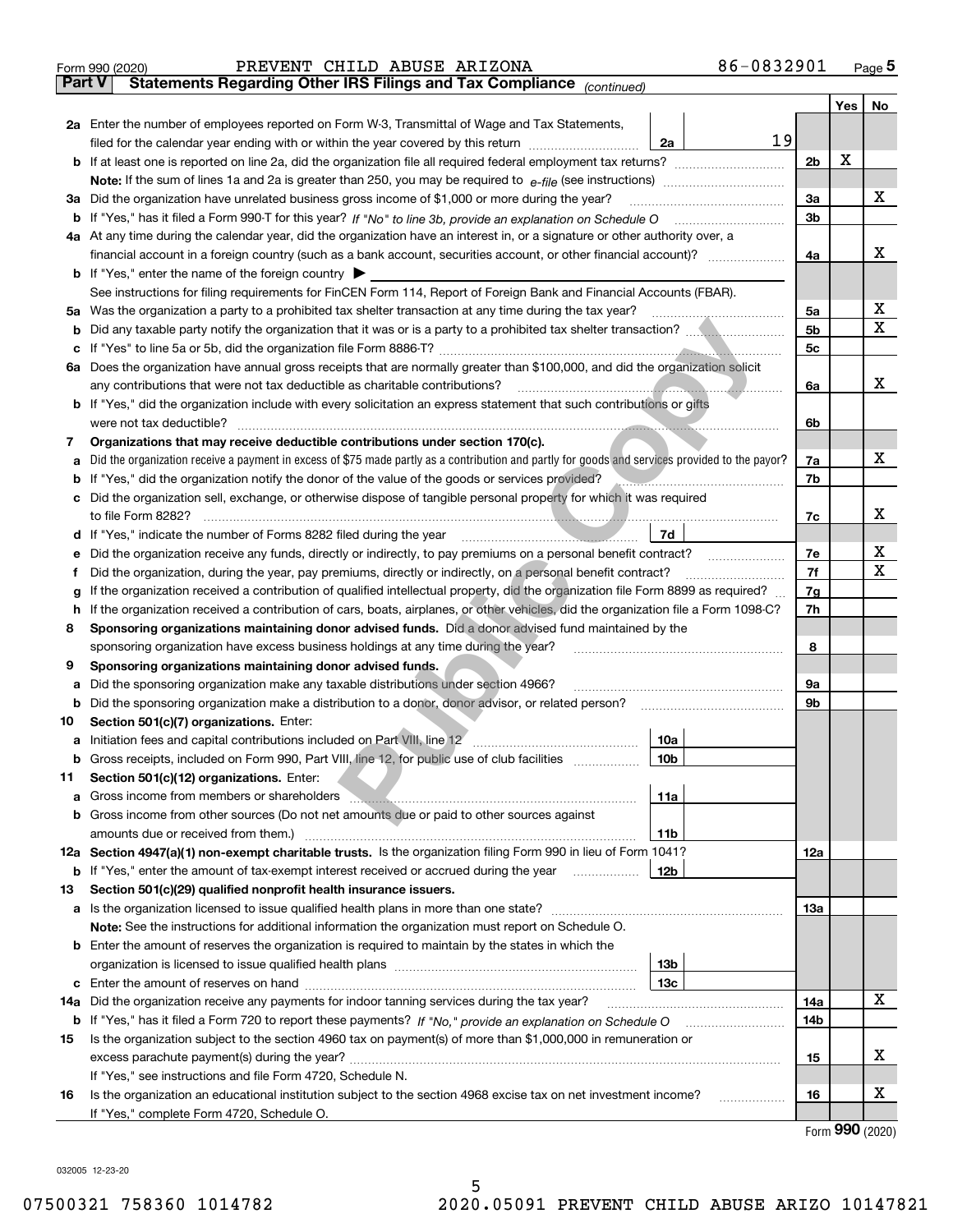|    | PREVENT CHILD ABUSE ARIZONA<br>Form 990 (2020)                                                                                                                                                                                                                                                                                                     |    | 86-0832901 |                 |                         | Page $6$                  |
|----|----------------------------------------------------------------------------------------------------------------------------------------------------------------------------------------------------------------------------------------------------------------------------------------------------------------------------------------------------|----|------------|-----------------|-------------------------|---------------------------|
|    | Governance, Management, and Disclosure For each "Yes" response to lines 2 through 7b below, and for a "No" response<br>Part VI                                                                                                                                                                                                                     |    |            |                 |                         |                           |
|    | to line 8a, 8b, or 10b below, describe the circumstances, processes, or changes on Schedule O. See instructions.                                                                                                                                                                                                                                   |    |            |                 |                         |                           |
|    | Check if Schedule O contains a response or note to any line in this Part VI [11] [12] [13] Check if Schedule O contains a response or note to any line in this Part VI                                                                                                                                                                             |    |            |                 |                         | $\overline{\mathtt{x}}$ ) |
|    | <b>Section A. Governing Body and Management</b>                                                                                                                                                                                                                                                                                                    |    |            |                 |                         |                           |
|    |                                                                                                                                                                                                                                                                                                                                                    |    |            |                 | Yes                     | No                        |
|    | <b>1a</b> Enter the number of voting members of the governing body at the end of the tax year                                                                                                                                                                                                                                                      | 1a | 9          |                 |                         |                           |
|    | If there are material differences in voting rights among members of the governing body, or if the governing                                                                                                                                                                                                                                        |    |            |                 |                         |                           |
|    | body delegated broad authority to an executive committee or similar committee, explain on Schedule O.                                                                                                                                                                                                                                              |    |            |                 |                         |                           |
| b  | Enter the number of voting members included on line 1a, above, who are independent                                                                                                                                                                                                                                                                 | 1b | 9          |                 |                         |                           |
| 2  | Did any officer, director, trustee, or key employee have a family relationship or a business relationship with any other                                                                                                                                                                                                                           |    |            |                 |                         |                           |
|    | officer, director, trustee, or key employee?                                                                                                                                                                                                                                                                                                       |    |            | 2               |                         | X                         |
| 3  | Did the organization delegate control over management duties customarily performed by or under the direct supervision                                                                                                                                                                                                                              |    |            |                 |                         |                           |
|    | of officers, directors, trustees, or key employees to a management company or other person?                                                                                                                                                                                                                                                        |    |            | 3               |                         | x                         |
| 4  | Did the organization make any significant changes to its governing documents since the prior Form 990 was filed?                                                                                                                                                                                                                                   |    |            | 4               |                         | X                         |
| 5  | Did the organization become aware during the year of a significant diversion of the organization's assets?                                                                                                                                                                                                                                         |    |            | 5               |                         | x                         |
| 6  | Did the organization have members or stockholders?                                                                                                                                                                                                                                                                                                 |    |            | 6               |                         | X                         |
| 7a | Did the organization have members, stockholders, or other persons who had the power to elect or appoint one or                                                                                                                                                                                                                                     |    |            |                 |                         |                           |
|    | more members of the governing body?                                                                                                                                                                                                                                                                                                                |    |            | 7a              |                         | X                         |
|    | <b>b</b> Are any governance decisions of the organization reserved to (or subject to approval by) members, stockholders, or                                                                                                                                                                                                                        |    |            |                 |                         |                           |
|    | persons other than the governing body?                                                                                                                                                                                                                                                                                                             |    |            | 7b              |                         | x                         |
| 8  | Did the organization contemporaneously document the meetings held or written actions undertaken during the year by the following:                                                                                                                                                                                                                  |    |            |                 |                         |                           |
| a  |                                                                                                                                                                                                                                                                                                                                                    |    |            | 8а              | х                       |                           |
| b  | Each committee with authority to act on behalf of the governing body? [10] manus and manuscription with authority to act on behalf of the governing body? [10] manuscription with an intervention with a set of the set of the                                                                                                                     |    |            | 8b              | X                       |                           |
| 9  | Is there any officer, director, trustee, or key employee listed in Part VII, Section A, who cannot be reached at the                                                                                                                                                                                                                               |    |            |                 |                         |                           |
|    | organization's mailing address? If "Yes." provide the names and addresses on Schedule O                                                                                                                                                                                                                                                            |    |            | 9               |                         | x                         |
|    | Section B. Policies <i>(This Section B requests information about policies not required by the Internal Revenue Code.)</i>                                                                                                                                                                                                                         |    |            |                 |                         |                           |
|    |                                                                                                                                                                                                                                                                                                                                                    |    |            |                 | Yes                     | No                        |
|    |                                                                                                                                                                                                                                                                                                                                                    |    |            | 10a             |                         | X                         |
|    | <b>b</b> If "Yes," did the organization have written policies and procedures governing the activities of such chapters, affiliates,                                                                                                                                                                                                                |    |            |                 |                         |                           |
|    | and branches to ensure their operations are consistent with the organization's exempt purposes?                                                                                                                                                                                                                                                    |    |            | 10 <sub>b</sub> | X                       |                           |
|    | 11a Has the organization provided a complete copy of this Form 990 to all members of its governing body before filing the form?                                                                                                                                                                                                                    |    |            | 11a             |                         |                           |
|    | <b>b</b> Describe in Schedule O the process, if any, used by the organization to review this Form 990.                                                                                                                                                                                                                                             |    |            | 12a             | х                       |                           |
|    | Were officers, directors, or trustees, and key employees required to disclose annually interests that could give rise to conflicts?                                                                                                                                                                                                                |    |            | 12 <sub>b</sub> | X                       |                           |
| b  | c Did the organization regularly and consistently monitor and enforce compliance with the policy? If "Yes," describe                                                                                                                                                                                                                               |    |            |                 |                         |                           |
|    |                                                                                                                                                                                                                                                                                                                                                    |    |            | 12c             | х                       |                           |
|    | in Schedule O how this was done measured and contact the control of the state of the state of the state of the<br>Did the organization have a written whistleblower policy?<br>material continuum continuum continuum continuum continuum contract a written with the basic contract with the contract of the contract of the contract of the cont |    |            | 13              | $\overline{\textbf{X}}$ |                           |
| 14 | Did the organization have a written document retention and destruction policy?                                                                                                                                                                                                                                                                     |    |            | 14              | X                       |                           |
| 15 | Did the process for determining compensation of the following persons include a review and approval by independent                                                                                                                                                                                                                                 |    |            |                 |                         |                           |
|    | persons, comparability data, and contemporaneous substantiation of the deliberation and decision?                                                                                                                                                                                                                                                  |    |            |                 |                         |                           |
|    | a The organization's CEO, Executive Director, or top management official manufactured content content of the organization's CEO, Executive Director, or top management official manufactured content of the state of the state                                                                                                                     |    |            | 15a             |                         | х                         |
|    | <b>b</b> Other officers or key employees of the organization                                                                                                                                                                                                                                                                                       |    |            | 15b             |                         | X                         |
|    | If "Yes" to line 15a or 15b, describe the process in Schedule O (see instructions).                                                                                                                                                                                                                                                                |    |            |                 |                         |                           |
|    | 16a Did the organization invest in, contribute assets to, or participate in a joint venture or similar arrangement with a                                                                                                                                                                                                                          |    |            |                 |                         |                           |
|    | taxable entity during the year?                                                                                                                                                                                                                                                                                                                    |    |            | 16a             |                         | х                         |
|    | b If "Yes," did the organization follow a written policy or procedure requiring the organization to evaluate its participation                                                                                                                                                                                                                     |    |            |                 |                         |                           |
|    | in joint venture arrangements under applicable federal tax law, and take steps to safeguard the organization's                                                                                                                                                                                                                                     |    |            |                 |                         |                           |
|    |                                                                                                                                                                                                                                                                                                                                                    |    |            | 16b             |                         |                           |
|    | <b>Section C. Disclosure</b>                                                                                                                                                                                                                                                                                                                       |    |            |                 |                         |                           |
| 17 | NONE<br>List the states with which a copy of this Form 990 is required to be filed $\blacktriangleright$                                                                                                                                                                                                                                           |    |            |                 |                         |                           |
| 18 | Section 6104 requires an organization to make its Forms 1023 (1024 or 1024-A, if applicable), 990, and 990-T (Section 501(c)(3)s only) available                                                                                                                                                                                                   |    |            |                 |                         |                           |
|    | for public inspection. Indicate how you made these available. Check all that apply.                                                                                                                                                                                                                                                                |    |            |                 |                         |                           |
|    | $\lfloor x \rfloor$ Upon request<br>Another's website<br>Own website<br>Other (explain on Schedule O)                                                                                                                                                                                                                                              |    |            |                 |                         |                           |
| 19 | Describe on Schedule O whether (and if so, how) the organization made its governing documents, conflict of interest policy, and financial                                                                                                                                                                                                          |    |            |                 |                         |                           |
|    | statements available to the public during the tax year.                                                                                                                                                                                                                                                                                            |    |            |                 |                         |                           |
| 20 | State the name, address, and telephone number of the person who possesses the organization's books and records                                                                                                                                                                                                                                     |    |            |                 |                         |                           |
|    | KAREN DUFFIELD - (928) 445-5038                                                                                                                                                                                                                                                                                                                    |    |            |                 |                         |                           |
|    | 86312<br>PO BOX 26495, PRESCOTT VALLEY, AZ                                                                                                                                                                                                                                                                                                         |    |            |                 |                         |                           |
|    | 032006 12-23-20                                                                                                                                                                                                                                                                                                                                    |    |            |                 |                         | Form 990 (2020)           |
|    | 6                                                                                                                                                                                                                                                                                                                                                  |    |            |                 |                         |                           |

 <sup>07500321 758360 1014782 2020.05091</sup> PREVENT CHILD ABUSE ARIZO 10147821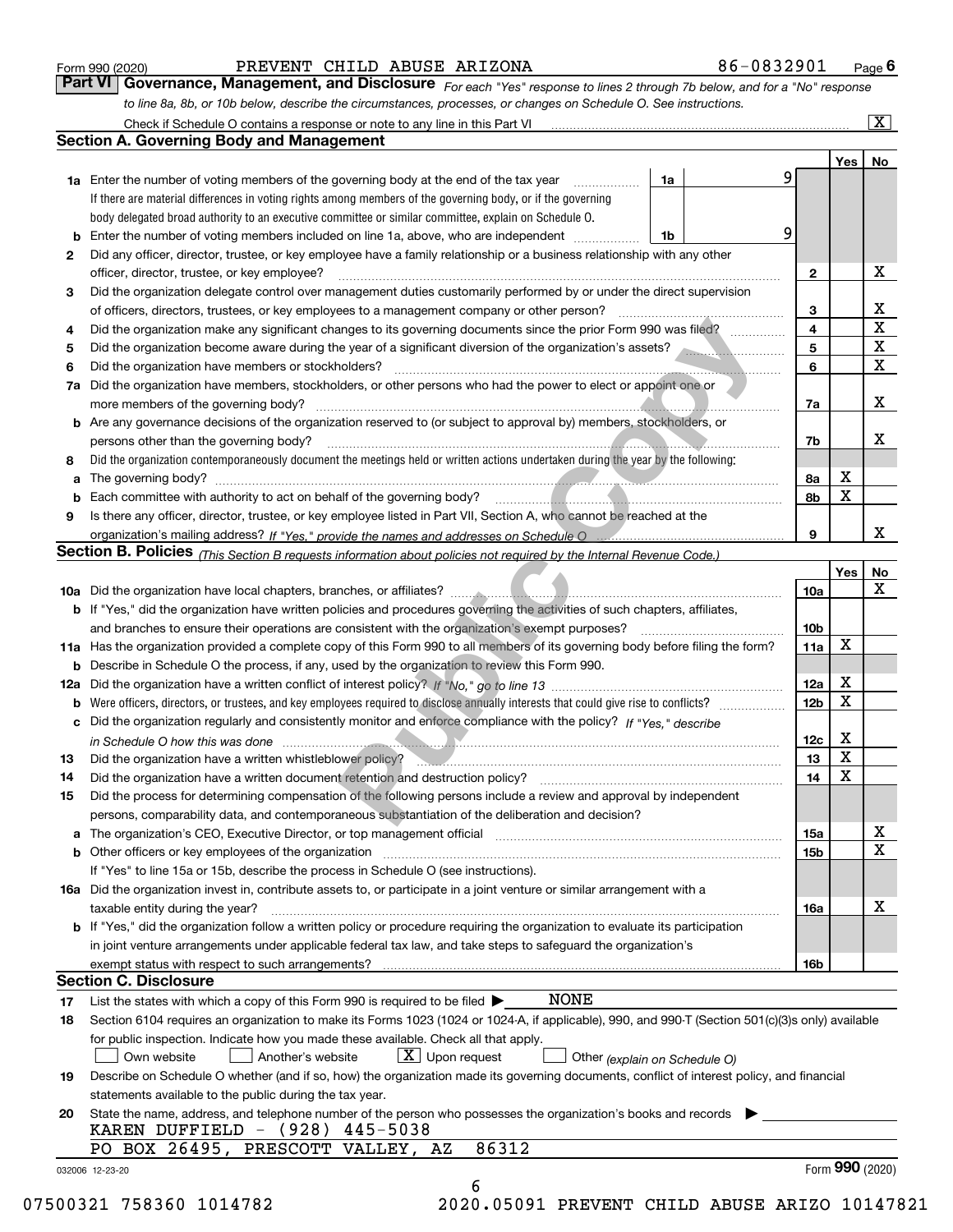$\mathcal{L}^{\text{max}}$ 

# **7Part VII Compensation of Officers, Directors, Trustees, Key Employees, Highest Compensated Employees, and Independent Contractors**

Check if Schedule O contains a response or note to any line in this Part VII

**Section A. Officers, Directors, Trustees, Key Employees, and Highest Compensated Employees**

**1a**  Complete this table for all persons required to be listed. Report compensation for the calendar year ending with or within the organization's tax year. **•** List all of the organization's current officers, directors, trustees (whether individuals or organizations), regardless of amount of compensation.

Enter -0- in columns (D), (E), and (F) if no compensation was paid.

 $\bullet$  List all of the organization's  $\,$ current key employees, if any. See instructions for definition of "key employee."

**•** List the organization's five current highest compensated employees (other than an officer, director, trustee, or key employee) who received reportable compensation (Box 5 of Form W-2 and/or Box 7 of Form 1099-MISC) of more than \$100,000 from the organization and any related organizations.

**•** List all of the organization's former officers, key employees, and highest compensated employees who received more than \$100,000 of reportable compensation from the organization and any related organizations.

**former directors or trustees**  ¥ List all of the organization's that received, in the capacity as a former director or trustee of the organization, more than \$10,000 of reportable compensation from the organization and any related organizations.

| See instructions for the order in which to list the persons above.                                                             |                          |                                   |                       |                         |              |                                 |        |                 |                 |                             |
|--------------------------------------------------------------------------------------------------------------------------------|--------------------------|-----------------------------------|-----------------------|-------------------------|--------------|---------------------------------|--------|-----------------|-----------------|-----------------------------|
| Check this box if neither the organization nor any related organization compensated any current officer, director, or trustee. |                          |                                   |                       |                         |              |                                 |        |                 |                 |                             |
| (A)                                                                                                                            | (B)                      | (C)                               |                       |                         |              |                                 |        | (D)             | (E)             | (F)                         |
| Name and title                                                                                                                 | Average                  |                                   |                       |                         | Position     | (do not check more than one     |        | Reportable      | Reportable      | Estimated                   |
|                                                                                                                                | hours per                |                                   |                       |                         |              | box, unless person is both an   |        | compensation    | compensation    | amount of                   |
|                                                                                                                                | week                     |                                   |                       |                         |              | officer and a director/trustee) |        | from            | from related    | other                       |
|                                                                                                                                | (list any                |                                   |                       |                         |              |                                 |        | the             | organizations   | compensation                |
|                                                                                                                                | hours for                |                                   |                       |                         |              |                                 |        | organization    | (W-2/1099-MISC) | from the                    |
|                                                                                                                                | related<br>organizations |                                   |                       |                         |              |                                 |        | (W-2/1099-MISC) |                 | organization<br>and related |
|                                                                                                                                | below                    |                                   |                       |                         |              |                                 |        |                 |                 | organizations               |
|                                                                                                                                | line)                    | Individual trustee or director    | Institutional trustee | Officer                 | Key employee | Highest compensated<br>employee | Former |                 |                 |                             |
| CLAIRE LOUGE<br>(1)                                                                                                            | 40.00                    |                                   |                       |                         |              |                                 |        |                 |                 |                             |
| EXECUTIVE DIRECTOR                                                                                                             |                          |                                   |                       | $\mathbf X$             |              |                                 |        | 87,827.         | $\mathbf 0$ .   | 7,966.                      |
| (2)<br>KAREN DUFFIELD                                                                                                          | 40.00                    |                                   |                       |                         |              |                                 |        |                 |                 |                             |
| DIRECTOR OF FINANCE                                                                                                            |                          |                                   |                       | $\mathbf X$             |              |                                 |        | 79,301.         | 0.              | 7,966.                      |
| LAURA KARNITSCHNIG<br>(3)                                                                                                      | 4.00                     |                                   |                       |                         |              |                                 |        |                 |                 |                             |
| PRESIDENT                                                                                                                      |                          | $\mathbf x$                       |                       | $\overline{\mathbf{X}}$ |              |                                 |        | 0.              | 0.              | $\mathbf 0$ .               |
| RICK GRIFFIN<br>(4)                                                                                                            | 1.50                     |                                   |                       |                         |              |                                 |        |                 |                 |                             |
| VICE PRESIDENT                                                                                                                 |                          | $\mathbf{X}% _{T}=\mathbf{X}_{T}$ |                       | $\mathbf X$             |              |                                 |        | $\mathbf 0$ .   | 0.              | $\mathbf 0$ .               |
| (5)<br>ROY TERAMOTO                                                                                                            | 1.00                     |                                   |                       |                         |              |                                 |        |                 |                 |                             |
| <b>TREASURER</b>                                                                                                               |                          | $\mathbf{X}$                      |                       | X                       |              |                                 |        | $\mathbf 0$ .   | 0.              | $\mathbf 0$ .               |
| (6)<br>HALEY DIETZMAN                                                                                                          | 1.00                     |                                   |                       |                         |              |                                 |        |                 |                 |                             |
| <b>TRUSTEE</b>                                                                                                                 |                          | $\overline{\mathbf{X}}$           |                       |                         |              |                                 |        | $\mathbf 0$ .   | 0.              | $\mathbf 0$ .               |
| (7)<br><b>JOSEPH HAWTHORNE</b>                                                                                                 | 1.00                     |                                   |                       |                         |              |                                 |        |                 |                 |                             |
| <b>TRUSTEE</b>                                                                                                                 |                          | X                                 |                       |                         |              |                                 |        | $\mathbf 0$ .   | 0.              | $\mathbf 0$ .               |
| DARIN HOOD<br>(8)                                                                                                              | 1.00                     |                                   |                       |                         |              |                                 |        |                 |                 |                             |
| <b>TRUSTEE</b>                                                                                                                 |                          | $\mathbf X$                       |                       |                         |              |                                 |        | 0.              | 0.              | $\mathbf 0$ .               |
| (9)<br>ISAIAH LOPEZ                                                                                                            | 1.50                     |                                   |                       |                         |              |                                 |        |                 |                 |                             |
| <b>TRUSTEE</b>                                                                                                                 |                          | $\mathbf X$                       |                       |                         |              |                                 |        | 0.              | 0.              | $\mathbf 0$ .               |
| (10) KARLA MUNDY                                                                                                               | 4.00                     |                                   |                       |                         |              |                                 |        |                 |                 |                             |
| TRUSTEE                                                                                                                        |                          | $\mathbf X$                       |                       |                         |              |                                 |        | 0.              | 0.              | 0.                          |
| (11) APRIL RHODES                                                                                                              | 1.00                     |                                   |                       |                         |              |                                 |        |                 |                 |                             |
| TRUSTEE                                                                                                                        |                          | $\mathbf X$                       |                       |                         |              |                                 |        | 0.              | 0.              | 0.                          |
|                                                                                                                                |                          |                                   |                       |                         |              |                                 |        |                 |                 |                             |
|                                                                                                                                |                          |                                   |                       |                         |              |                                 |        |                 |                 |                             |
|                                                                                                                                |                          |                                   |                       |                         |              |                                 |        |                 |                 |                             |
|                                                                                                                                |                          |                                   |                       |                         |              |                                 |        |                 |                 |                             |
|                                                                                                                                |                          |                                   |                       |                         |              |                                 |        |                 |                 |                             |
|                                                                                                                                |                          |                                   |                       |                         |              |                                 |        |                 |                 |                             |
|                                                                                                                                |                          |                                   |                       |                         |              |                                 |        |                 |                 |                             |
|                                                                                                                                |                          |                                   |                       |                         |              |                                 |        |                 |                 |                             |
|                                                                                                                                |                          |                                   |                       |                         |              |                                 |        |                 |                 |                             |
|                                                                                                                                |                          |                                   |                       |                         |              |                                 |        |                 |                 |                             |
|                                                                                                                                |                          |                                   |                       |                         |              |                                 |        |                 |                 |                             |
|                                                                                                                                |                          |                                   |                       |                         |              |                                 |        |                 |                 |                             |

7

032007 12-23-20

Form (2020) **990**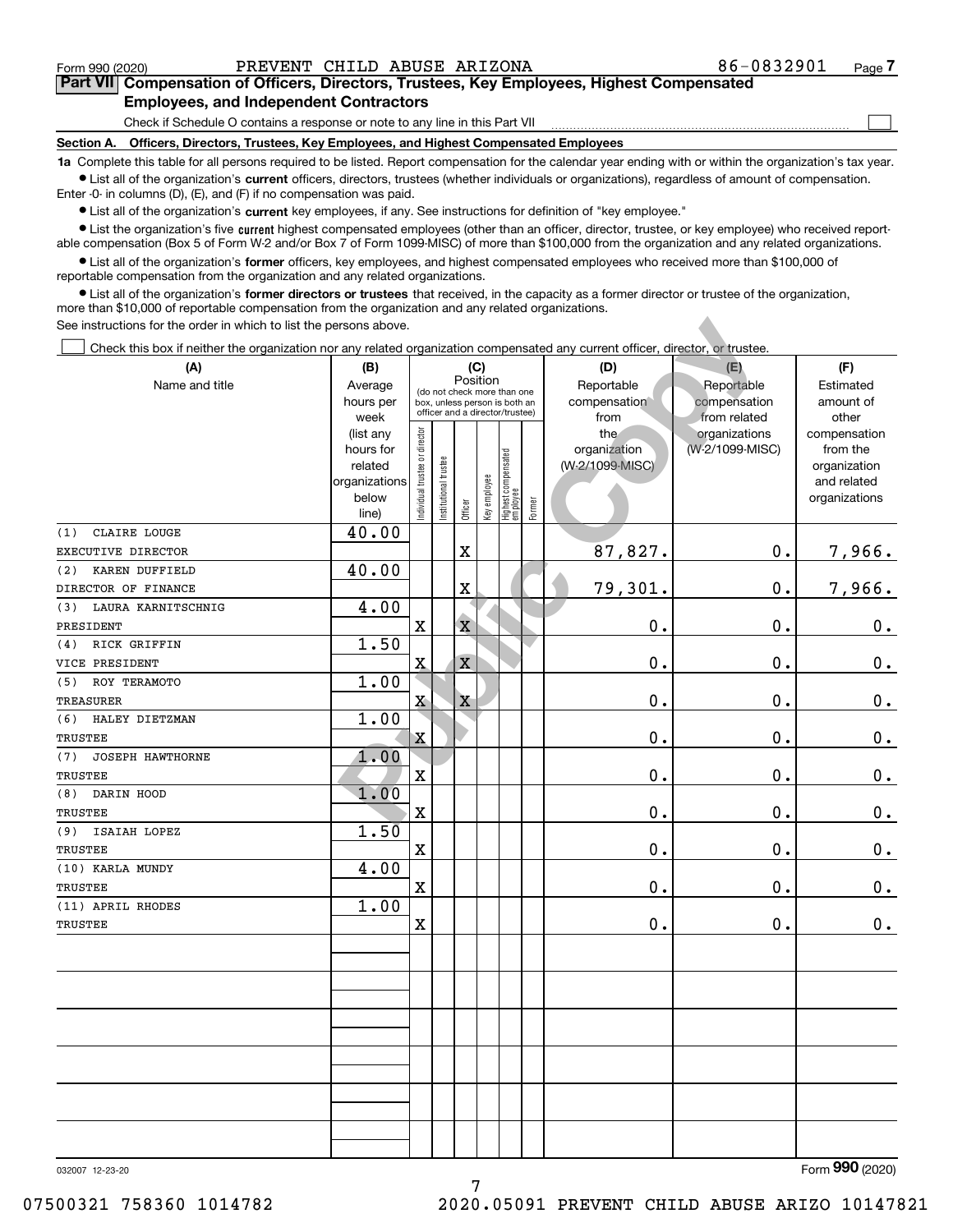|              | PREVENT CHILD ABUSE ARIZONA<br>Form 990 (2020)                                                                                                                                                                                                                     |                                                                                                    |                                |                       |                            |              |                                                                                                                                     |        |                                                                                     | 86-0832901                                                                            |                                         |                          |                                                                                                                    | Page 8 |
|--------------|--------------------------------------------------------------------------------------------------------------------------------------------------------------------------------------------------------------------------------------------------------------------|----------------------------------------------------------------------------------------------------|--------------------------------|-----------------------|----------------------------|--------------|-------------------------------------------------------------------------------------------------------------------------------------|--------|-------------------------------------------------------------------------------------|---------------------------------------------------------------------------------------|-----------------------------------------|--------------------------|--------------------------------------------------------------------------------------------------------------------|--------|
|              | <b>Part VII</b><br>Section A. Officers, Directors, Trustees, Key Employees, and Highest Compensated Employees (continued)                                                                                                                                          |                                                                                                    |                                |                       |                            |              |                                                                                                                                     |        |                                                                                     |                                                                                       |                                         |                          |                                                                                                                    |        |
|              | (A)<br>Name and title                                                                                                                                                                                                                                              | (B)<br>Average<br>hours per<br>week<br>(list any<br>hours for<br>related<br>organizations<br>below | Individual trustee or director | Institutional trustee | (C)<br>Position<br>Officer | Key employee | (do not check more than one<br>box, unless person is both an<br>officer and a director/trustee)<br>Highest compensated<br> employee | Former | (D)<br>Reportable<br>compensation<br>from<br>the<br>organization<br>(W-2/1099-MISC) | (E)<br>Reportable<br>compensation<br>from related<br>organizations<br>(W-2/1099-MISC) |                                         |                          | (F)<br>Estimated<br>amount of<br>other<br>compensation<br>from the<br>organization<br>and related<br>organizations |        |
|              |                                                                                                                                                                                                                                                                    | line)                                                                                              |                                |                       |                            |              |                                                                                                                                     |        |                                                                                     |                                                                                       |                                         |                          |                                                                                                                    |        |
|              |                                                                                                                                                                                                                                                                    |                                                                                                    |                                |                       |                            |              |                                                                                                                                     |        |                                                                                     |                                                                                       |                                         |                          |                                                                                                                    |        |
|              |                                                                                                                                                                                                                                                                    |                                                                                                    |                                |                       |                            |              |                                                                                                                                     |        |                                                                                     |                                                                                       |                                         |                          |                                                                                                                    |        |
|              |                                                                                                                                                                                                                                                                    |                                                                                                    |                                |                       |                            |              |                                                                                                                                     |        |                                                                                     |                                                                                       |                                         |                          |                                                                                                                    |        |
|              |                                                                                                                                                                                                                                                                    |                                                                                                    |                                |                       |                            |              |                                                                                                                                     |        |                                                                                     |                                                                                       |                                         |                          |                                                                                                                    |        |
|              |                                                                                                                                                                                                                                                                    |                                                                                                    |                                |                       |                            |              |                                                                                                                                     |        |                                                                                     |                                                                                       |                                         |                          |                                                                                                                    |        |
|              |                                                                                                                                                                                                                                                                    |                                                                                                    |                                |                       |                            |              |                                                                                                                                     |        |                                                                                     |                                                                                       |                                         |                          |                                                                                                                    |        |
|              |                                                                                                                                                                                                                                                                    |                                                                                                    |                                |                       |                            |              |                                                                                                                                     |        |                                                                                     |                                                                                       |                                         |                          |                                                                                                                    |        |
|              | 1b Subtotal<br>c Total from continuation sheets to Part VII, Section A                                                                                                                                                                                             |                                                                                                    |                                |                       |                            |              |                                                                                                                                     |        | 167, 128.<br>0.<br>167,128.                                                         |                                                                                       | 0.<br>$\mathbf 0$ .<br>$\overline{0}$ . | 15,932.<br>0.<br>15,932. |                                                                                                                    |        |
| $\mathbf{2}$ | Total number of individuals (including but not limited to those listed above) who received more than \$100,000 of reportable                                                                                                                                       |                                                                                                    |                                |                       |                            |              |                                                                                                                                     |        |                                                                                     |                                                                                       |                                         |                          |                                                                                                                    | O      |
|              | compensation from the organization $\triangleright$                                                                                                                                                                                                                |                                                                                                    |                                |                       |                            |              |                                                                                                                                     |        |                                                                                     |                                                                                       |                                         |                          | Yes                                                                                                                | No     |
| з            | Did the organization list any former officer, director, trustee, key employee, or highest compensated employee on                                                                                                                                                  |                                                                                                    |                                |                       |                            |              |                                                                                                                                     |        |                                                                                     |                                                                                       |                                         | 3                        |                                                                                                                    | х      |
| 4            | line 1a? If "Yes," complete Schedule J for such individual manufactured contains and the Yes," complete Schedule J for such individual<br>For any individual listed on line 1a, is the sum of reportable compensation and other compensation from the organization |                                                                                                    |                                |                       |                            |              |                                                                                                                                     |        |                                                                                     |                                                                                       |                                         |                          |                                                                                                                    | х      |
| 5            | Did any person listed on line 1a receive or accrue compensation from any unrelated organization or individual for services                                                                                                                                         |                                                                                                    |                                |                       |                            |              |                                                                                                                                     |        |                                                                                     |                                                                                       |                                         | 4                        |                                                                                                                    |        |
|              | <b>Section B. Independent Contractors</b>                                                                                                                                                                                                                          |                                                                                                    |                                |                       |                            |              |                                                                                                                                     |        |                                                                                     |                                                                                       |                                         | $\overline{\mathbf{5}}$  |                                                                                                                    | x      |
| 1            | Complete this table for your five highest compensated independent contractors that received more than \$100,000 of compensation from<br>the organization. Report compensation for the calendar year ending with or within the organization's tax year.             |                                                                                                    |                                |                       |                            |              |                                                                                                                                     |        |                                                                                     |                                                                                       |                                         |                          |                                                                                                                    |        |
|              | (A)<br>Name and business address                                                                                                                                                                                                                                   |                                                                                                    |                                | <b>NONE</b>           |                            |              |                                                                                                                                     |        | (B)<br>Description of services                                                      |                                                                                       |                                         | (C)<br>Compensation      |                                                                                                                    |        |
|              |                                                                                                                                                                                                                                                                    |                                                                                                    |                                |                       |                            |              |                                                                                                                                     |        |                                                                                     |                                                                                       |                                         |                          |                                                                                                                    |        |
|              |                                                                                                                                                                                                                                                                    |                                                                                                    |                                |                       |                            |              |                                                                                                                                     |        |                                                                                     |                                                                                       |                                         |                          |                                                                                                                    |        |
|              |                                                                                                                                                                                                                                                                    |                                                                                                    |                                |                       |                            |              |                                                                                                                                     |        |                                                                                     |                                                                                       |                                         |                          |                                                                                                                    |        |
|              |                                                                                                                                                                                                                                                                    |                                                                                                    |                                |                       |                            |              |                                                                                                                                     |        |                                                                                     |                                                                                       |                                         |                          |                                                                                                                    |        |
| $\mathbf{2}$ | Total number of independent contractors (including but not limited to those listed above) who received more than<br>\$100,000 of compensation from the organization                                                                                                |                                                                                                    |                                |                       |                            | Ü            |                                                                                                                                     |        |                                                                                     |                                                                                       |                                         |                          |                                                                                                                    |        |
|              |                                                                                                                                                                                                                                                                    |                                                                                                    |                                |                       |                            |              |                                                                                                                                     |        |                                                                                     |                                                                                       |                                         | Form 990 (2020)          |                                                                                                                    |        |

032008 12-23-20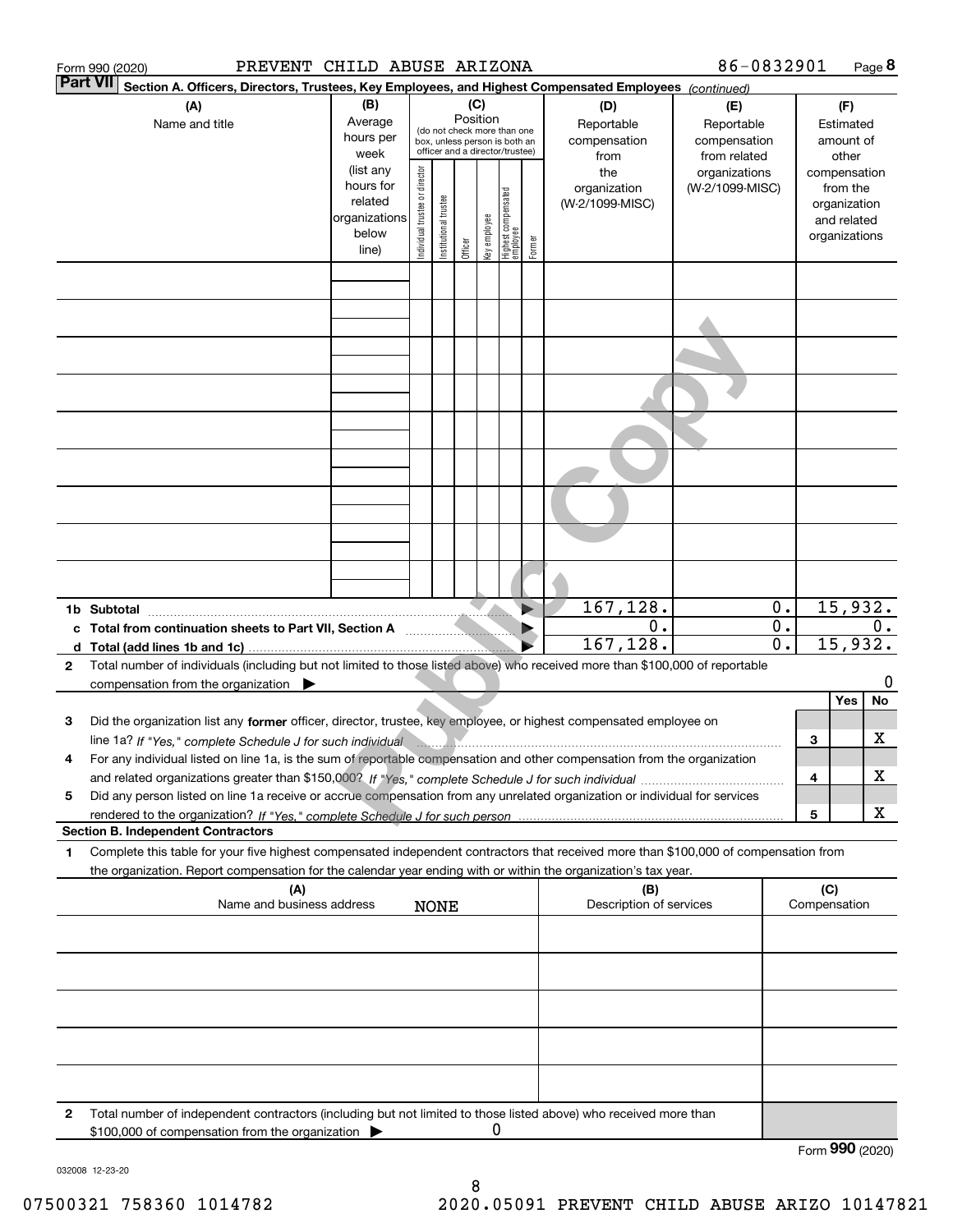| <b>Part VIII</b><br><b>Contributions, Gifts, Grants</b><br>and Other Similar Amounts |    | <b>Statement of Revenue</b><br>Check if Schedule O contains a response or note to any line in this Part VIII         |                                | (A)                                                   | (B)                                   | $\overline{(C)}$              | (D)                                                      |
|--------------------------------------------------------------------------------------|----|----------------------------------------------------------------------------------------------------------------------|--------------------------------|-------------------------------------------------------|---------------------------------------|-------------------------------|----------------------------------------------------------|
|                                                                                      |    |                                                                                                                      |                                |                                                       |                                       |                               |                                                          |
|                                                                                      |    |                                                                                                                      |                                |                                                       |                                       |                               |                                                          |
|                                                                                      |    |                                                                                                                      |                                | Total revenue                                         | Related or exempt<br>function revenue | Unrelated<br>business revenue | Revenue excluded<br>from tax under<br>sections 512 - 514 |
|                                                                                      |    | 1a<br>1 a Federated campaigns                                                                                        |                                |                                                       |                                       |                               |                                                          |
|                                                                                      |    | 1 <sub>b</sub><br><b>b</b> Membership dues<br>$\ldots \ldots \ldots \ldots \ldots$                                   |                                |                                                       |                                       |                               |                                                          |
|                                                                                      | с  | 1 <sub>c</sub><br>Fundraising events                                                                                 |                                |                                                       |                                       |                               |                                                          |
|                                                                                      |    | 1 <sub>d</sub><br>d Related organizations                                                                            |                                |                                                       |                                       |                               |                                                          |
|                                                                                      | е  | 1e<br>Government grants (contributions)                                                                              | 808,039.                       |                                                       |                                       |                               |                                                          |
|                                                                                      |    | f All other contributions, gifts, grants, and                                                                        |                                |                                                       |                                       |                               |                                                          |
|                                                                                      |    | 1f<br>similar amounts not included above                                                                             | 522,999.                       |                                                       |                                       |                               |                                                          |
|                                                                                      | g  | 1g <br>Noncash contributions included in lines 1a-1f                                                                 | 16,985.                        |                                                       |                                       |                               |                                                          |
|                                                                                      |    |                                                                                                                      | <b>Business Code</b>           | 1,331,038.                                            |                                       |                               |                                                          |
|                                                                                      | 2a | TRAINING CONTRACTS                                                                                                   |                                | $900099$ $1,069,469.1,069,469.$                       |                                       |                               |                                                          |
| Program Service<br>Revenue                                                           | b  | <b>CONFERENCE REVENUE</b>                                                                                            | 900099                         | 112, 290.                                             | 112, 290.                             |                               |                                                          |
|                                                                                      | с  | <u> 1989 - Johann Barn, mars ann an t-Amhain Aonaich an t-Aonaich an t-Aonaich ann an t-Aonaich ann an t-Aonaich</u> |                                |                                                       |                                       |                               |                                                          |
|                                                                                      | d  | the control of the control of the control of the control of the control of                                           |                                |                                                       |                                       |                               |                                                          |
|                                                                                      | e  |                                                                                                                      |                                |                                                       |                                       |                               |                                                          |
|                                                                                      | f  | All other program service revenue                                                                                    |                                |                                                       |                                       |                               |                                                          |
|                                                                                      | g  |                                                                                                                      |                                | $\blacktriangleright$ 1,181,759.                      |                                       |                               |                                                          |
| 3                                                                                    |    | Investment income (including dividends, interest, and                                                                |                                |                                                       |                                       |                               |                                                          |
|                                                                                      |    |                                                                                                                      |                                | 3,931.                                                |                                       |                               | 3,931.                                                   |
| 4                                                                                    |    | Income from investment of tax-exempt bond proceeds                                                                   |                                |                                                       |                                       |                               |                                                          |
| 5                                                                                    |    |                                                                                                                      |                                |                                                       |                                       |                               |                                                          |
|                                                                                      |    | (i) Real                                                                                                             | (ii) Personal                  |                                                       |                                       |                               |                                                          |
|                                                                                      |    | 79,269.<br>6a<br>6 a Gross rents<br>$\overline{0}$ .                                                                 |                                |                                                       |                                       |                               |                                                          |
|                                                                                      | b  | 6 <sub>b</sub><br>Less: rental expenses<br>79,269.                                                                   |                                |                                                       |                                       |                               |                                                          |
|                                                                                      | c  | 6c<br>Rental income or (loss)<br>d Net rental income or (loss)                                                       |                                | 79,269.                                               |                                       |                               | 79, 269.                                                 |
|                                                                                      |    | (i) Securities<br>7 a Gross amount from sales of                                                                     | (ii) Other                     |                                                       |                                       |                               |                                                          |
|                                                                                      |    | assets other than inventory<br>7a                                                                                    |                                |                                                       |                                       |                               |                                                          |
|                                                                                      |    | <b>b</b> Less: cost or other basis                                                                                   |                                |                                                       |                                       |                               |                                                          |
|                                                                                      |    | 7b<br>and sales expenses                                                                                             |                                |                                                       |                                       |                               |                                                          |
| evenue                                                                               |    | 7c<br>c Gain or (loss)                                                                                               |                                |                                                       |                                       |                               |                                                          |
|                                                                                      |    | d Net gain or (loss)                                                                                                 |                                |                                                       |                                       |                               |                                                          |
| Other <sub>R</sub>                                                                   |    | 8 a Gross income from fundraising events (not                                                                        |                                |                                                       |                                       |                               |                                                          |
|                                                                                      |    | including \$<br>of                                                                                                   |                                |                                                       |                                       |                               |                                                          |
|                                                                                      |    | contributions reported on line 1c). See                                                                              |                                |                                                       |                                       |                               |                                                          |
|                                                                                      |    | 8a                                                                                                                   |                                |                                                       |                                       |                               |                                                          |
|                                                                                      |    | 8 <sub>b</sub><br><b>b</b> Less: direct expenses                                                                     |                                |                                                       |                                       |                               |                                                          |
|                                                                                      |    | c Net income or (loss) from fundraising events                                                                       |                                |                                                       |                                       |                               |                                                          |
|                                                                                      |    | 9 a Gross income from gaming activities. See                                                                         |                                |                                                       |                                       |                               |                                                          |
|                                                                                      |    | 9a                                                                                                                   | 5,271.<br>$\overline{2,410}$ . |                                                       |                                       |                               |                                                          |
|                                                                                      |    | 9 <sub>b</sub><br><b>b</b> Less: direct expenses <b>manually</b>                                                     |                                | 2,861.                                                |                                       |                               | 2,861.                                                   |
|                                                                                      |    | c Net income or (loss) from gaming activities<br>10 a Gross sales of inventory, less returns                         |                                |                                                       |                                       |                               |                                                          |
|                                                                                      |    | <b>10a</b>                                                                                                           | 589.                           |                                                       |                                       |                               |                                                          |
|                                                                                      |    | 10b<br><b>b</b> Less: cost of goods sold                                                                             | 0.                             |                                                       |                                       |                               |                                                          |
|                                                                                      |    | c Net income or (loss) from sales of inventory                                                                       |                                | 589.                                                  | 589.                                  |                               |                                                          |
|                                                                                      |    |                                                                                                                      | <b>Business Code</b>           |                                                       |                                       |                               |                                                          |
|                                                                                      |    | 11 a MISCELLANEOUS INCOME                                                                                            | 900099                         | 15,875.                                               | 15,875.                               |                               |                                                          |
|                                                                                      | b  |                                                                                                                      |                                |                                                       |                                       |                               |                                                          |
|                                                                                      |    |                                                                                                                      |                                |                                                       |                                       |                               |                                                          |
|                                                                                      | c  |                                                                                                                      |                                |                                                       |                                       |                               |                                                          |
|                                                                                      |    |                                                                                                                      |                                |                                                       |                                       |                               |                                                          |
| Miscellaneous<br>Revenue                                                             |    |                                                                                                                      | $\blacktriangleright$          | 15,875.<br>$\blacktriangleright$ 2,615,322.1,198,223. |                                       | 0.                            | 86,061.                                                  |

9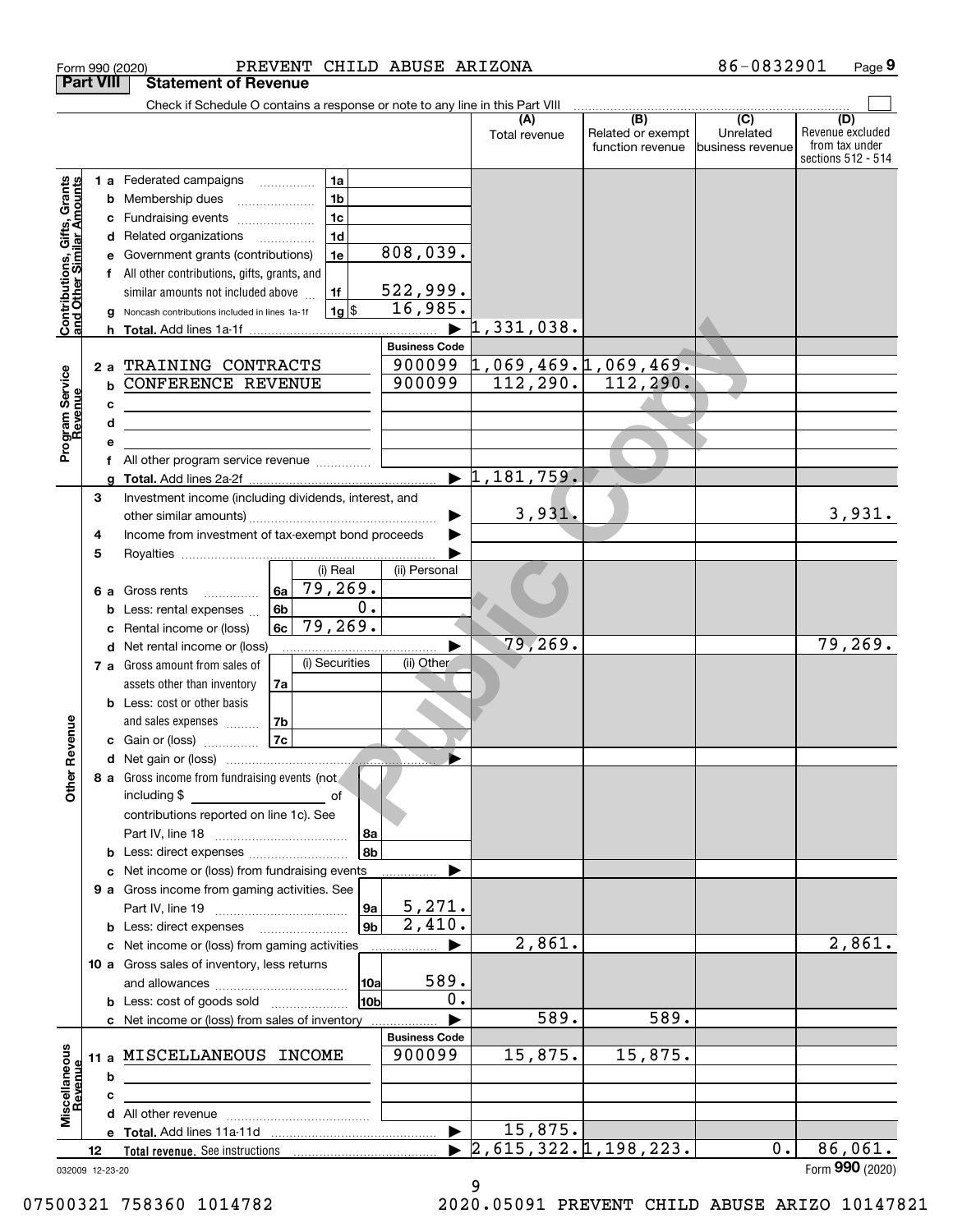Form 990 (2020) PREVENT CHILD ABUSE ARIZONA 86-0832901 <sub>Page</sub> **Part IX Statement of Functional Expenses**

|              | Section 501(c)(3) and 501(c)(4) organizations must complete all columns. All other organizations must complete column (A).                                                                                 |                       |                                    |                                           |                                |
|--------------|------------------------------------------------------------------------------------------------------------------------------------------------------------------------------------------------------------|-----------------------|------------------------------------|-------------------------------------------|--------------------------------|
|              | Check if Schedule O contains a response or note to any line in this Part IX                                                                                                                                |                       |                                    |                                           | $\overline{\mathbf{X}}$        |
|              | Do not include amounts reported on lines 6b,<br>7b, 8b, 9b, and 10b of Part VIII.                                                                                                                          | (A)<br>Total expenses | (B)<br>Program service<br>expenses | (C)<br>Management and<br>general expenses | (D)<br>Fundraising<br>expenses |
| 1.           | Grants and other assistance to domestic organizations                                                                                                                                                      |                       |                                    |                                           |                                |
|              | and domestic governments. See Part IV, line 21                                                                                                                                                             |                       |                                    |                                           |                                |
| $\mathbf{2}$ | Grants and other assistance to domestic                                                                                                                                                                    |                       |                                    |                                           |                                |
|              | individuals. See Part IV, line 22                                                                                                                                                                          |                       |                                    |                                           |                                |
| 3            | Grants and other assistance to foreign                                                                                                                                                                     |                       |                                    |                                           |                                |
|              | organizations, foreign governments, and foreign                                                                                                                                                            |                       |                                    |                                           |                                |
|              | individuals. See Part IV, lines 15 and 16                                                                                                                                                                  |                       |                                    |                                           |                                |
| 4            | Benefits paid to or for members                                                                                                                                                                            |                       |                                    |                                           |                                |
| 5            | Compensation of current officers, directors,                                                                                                                                                               |                       |                                    |                                           |                                |
|              |                                                                                                                                                                                                            | 178, 112.             | 84,432.                            | 93,680.                                   |                                |
| 6            | Compensation not included above to disqualified                                                                                                                                                            |                       |                                    |                                           |                                |
|              | persons (as defined under section 4958(f)(1)) and                                                                                                                                                          |                       |                                    |                                           |                                |
|              | persons described in section 4958(c)(3)(B)                                                                                                                                                                 |                       |                                    | 27,789.                                   |                                |
| 7            |                                                                                                                                                                                                            | 574,027.              | 501, 359.                          |                                           | 44,879.                        |
| 8            | Pension plan accruals and contributions (include                                                                                                                                                           |                       |                                    |                                           |                                |
| 9            | section 401(k) and 403(b) employer contributions)                                                                                                                                                          | 93, 195.              | 73,518.                            | 10,229.                                   |                                |
| 10           |                                                                                                                                                                                                            | 54,962.               | 41,509.                            | 9,358.                                    | $\frac{9,448.}{4,095.}$        |
| 11           | Fees for services (nonemployees):                                                                                                                                                                          |                       |                                    |                                           |                                |
|              |                                                                                                                                                                                                            |                       |                                    |                                           |                                |
| а<br>b       |                                                                                                                                                                                                            | 21,985.               | 16,940.                            | 5,045.                                    |                                |
| с            |                                                                                                                                                                                                            | 17,611.               |                                    | 17,611.                                   |                                |
| d            |                                                                                                                                                                                                            |                       |                                    |                                           |                                |
| е            | Professional fundraising services. See Part IV, line 17                                                                                                                                                    |                       |                                    |                                           |                                |
| f            | Investment management fees                                                                                                                                                                                 |                       |                                    |                                           |                                |
| g            | Other. (If line 11g amount exceeds 10% of line 25,                                                                                                                                                         |                       |                                    |                                           |                                |
|              | column (A) amount, list line 11g expenses on Sch 0.)                                                                                                                                                       | 585,639.              | 585,639.                           |                                           |                                |
| 12           |                                                                                                                                                                                                            | 3,257.                | 2,712.                             |                                           | 545.                           |
| 13           |                                                                                                                                                                                                            | 66,405.               | 51,445.                            | 7,277.                                    | 7,683.                         |
| 14           |                                                                                                                                                                                                            | 4,020.                | 2,980.                             | 934.                                      | 106.                           |
| 15           |                                                                                                                                                                                                            |                       |                                    |                                           |                                |
| 16           |                                                                                                                                                                                                            | 67,653.               | 45,162.                            | 20,672.                                   | 1,819.                         |
| 17           |                                                                                                                                                                                                            | 28,612.               | 19,906.                            | 7,527.                                    | 1,179.                         |
| 18           | Payments of travel or entertainment expenses                                                                                                                                                               |                       |                                    |                                           |                                |
|              | for any federal, state, or local public officials                                                                                                                                                          |                       |                                    |                                           |                                |
| 19           | Conferences, conventions, and meetings                                                                                                                                                                     | 289,564.              | 276,055.                           | 4,161.                                    | 9,348.                         |
| 20           | Interest                                                                                                                                                                                                   |                       |                                    |                                           |                                |
| 21           |                                                                                                                                                                                                            |                       |                                    |                                           |                                |
| 22           | Depreciation, depletion, and amortization                                                                                                                                                                  | 58,863.               | 38,710.                            | 10, 265.                                  | 9,888.                         |
| 23           | Insurance                                                                                                                                                                                                  | 20,025.               | 9,102.                             | 9,378.                                    | 1,545.                         |
| 24           | Other expenses. Itemize expenses not covered<br>above (List miscellaneous expenses on line 24e. If<br>line 24e amount exceeds 10% of line 25, column (A)<br>amount, list line 24e expenses on Schedule O.) |                       |                                    |                                           |                                |
|              | a MISCELLANEOUS EXPENSE                                                                                                                                                                                    | 33,508.               | 20,212.                            | 8,028.                                    | 5,268.                         |
| b            | REGISTRATIONS                                                                                                                                                                                              | 14,406.               | 8,029.                             | 3,129.                                    | 3,248.                         |
| c.           | CLIENT SUPPORT                                                                                                                                                                                             | 11,462.               | 11,462.                            |                                           |                                |
| d            | BANK AND CREDIT CARD FE                                                                                                                                                                                    | 7,592.                | 4,400.                             | 2,256.                                    | 936.                           |
|              | e All other expenses                                                                                                                                                                                       |                       |                                    |                                           |                                |
| 25           | Total functional expenses. Add lines 1 through 24e                                                                                                                                                         | 2,130,898.            | 1,793,572.                         | 237,339.                                  | 99,987.                        |
| 26           | <b>Joint costs.</b> Complete this line only if the organization                                                                                                                                            |                       |                                    |                                           |                                |
|              | reported in column (B) joint costs from a combined                                                                                                                                                         |                       |                                    |                                           |                                |
|              | educational campaign and fundraising solicitation.                                                                                                                                                         |                       |                                    |                                           |                                |
|              | Check here $\blacktriangleright$<br>if following SOP 98-2 (ASC 958-720)                                                                                                                                    |                       |                                    |                                           |                                |
|              | 032010 12-23-20                                                                                                                                                                                            |                       |                                    |                                           | Form 990 (2020)                |

10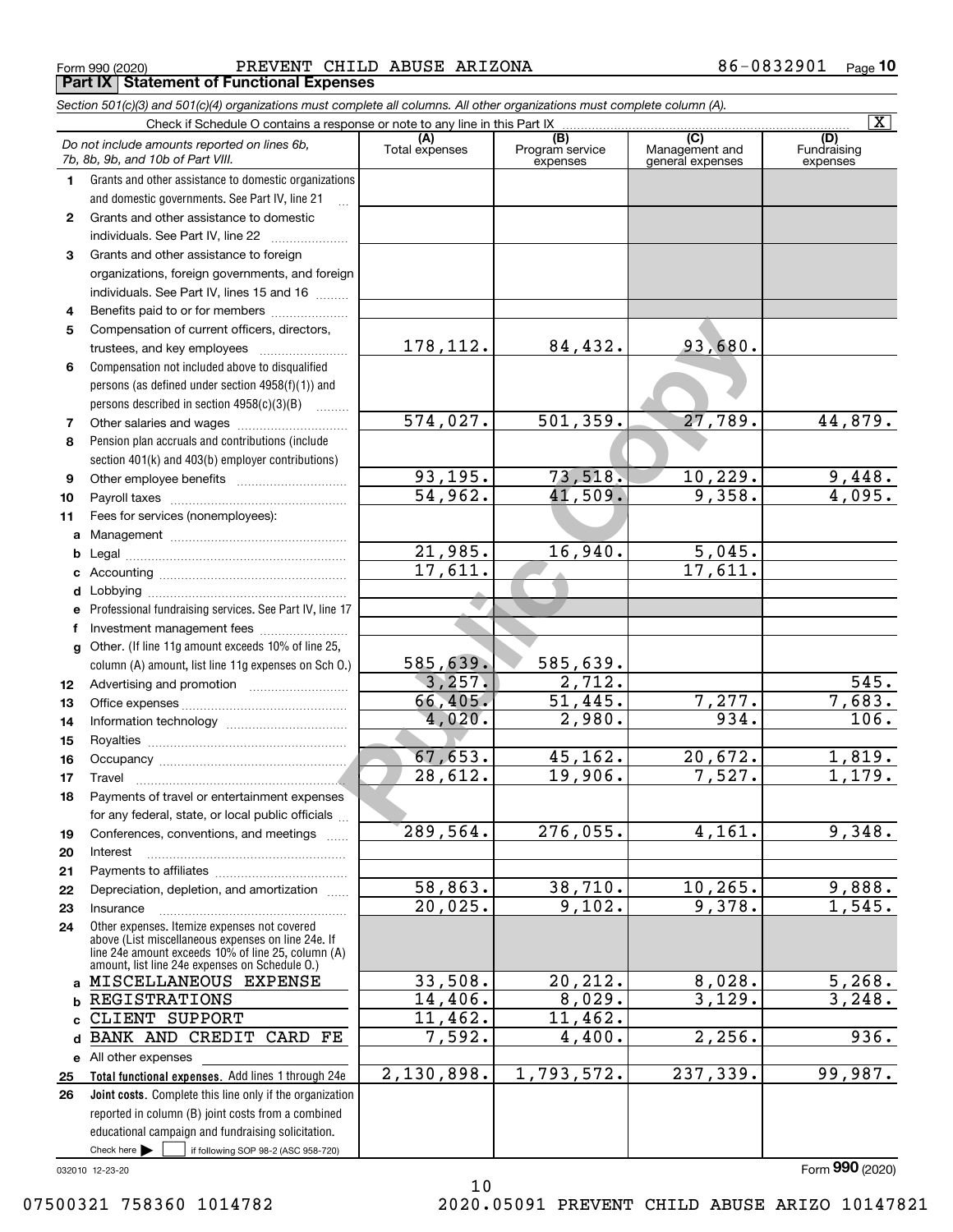#### Form 990 (2020) PREVENT CHILD ABUSE ARIZONA 86-0832901 <sub>Page</sub> **Part X Balance Sheet**

Check if Schedule O contains a response or note to any line in this Part X

|                             |    |                                                                                                                                                                                                                                      |         |                                            | (A)<br>Beginning of year   |                 | (B)<br>End of year      |
|-----------------------------|----|--------------------------------------------------------------------------------------------------------------------------------------------------------------------------------------------------------------------------------------|---------|--------------------------------------------|----------------------------|-----------------|-------------------------|
|                             | 1  | Cash - non-interest-bearing                                                                                                                                                                                                          |         |                                            | 557,666.                   | 1.              | 790,926.                |
|                             | 2  |                                                                                                                                                                                                                                      |         |                                            | 296,778.                   | $\mathbf{2}$    | 405,123.                |
|                             | З  |                                                                                                                                                                                                                                      |         |                                            | 293,669.                   | 3               | 393,969.                |
|                             | 4  |                                                                                                                                                                                                                                      | 24,990. | 4                                          | 69,828.                    |                 |                         |
|                             | 5  | Loans and other receivables from any current or former officer, director,                                                                                                                                                            |         |                                            |                            |                 |                         |
|                             |    | trustee, key employee, creator or founder, substantial contributor, or 35%                                                                                                                                                           |         |                                            |                            |                 |                         |
|                             |    | controlled entity or family member of any of these persons                                                                                                                                                                           |         | 5                                          |                            |                 |                         |
|                             | 6  | Loans and other receivables from other disqualified persons (as defined                                                                                                                                                              |         |                                            |                            |                 |                         |
|                             |    | under section 4958(f)(1)), and persons described in section 4958(c)(3)(B)                                                                                                                                                            |         | <b>Carlos</b>                              |                            | 6               |                         |
|                             | 7  |                                                                                                                                                                                                                                      |         |                                            |                            | 7               |                         |
| Assets                      | 8  |                                                                                                                                                                                                                                      |         | 8                                          |                            |                 |                         |
|                             | 9  | Prepaid expenses and deferred charges [11] [11] prepaid expenses and deferred charges [11] [11] minimum materials                                                                                                                    | 14,045. | 9 <sup>°</sup>                             | 40,737.                    |                 |                         |
|                             |    | <b>10a</b> Land, buildings, and equipment: cost or other                                                                                                                                                                             |         |                                            |                            |                 |                         |
|                             |    | basis. Complete Part VI of Schedule D  [10a ]                                                                                                                                                                                        |         |                                            |                            |                 |                         |
|                             |    | <u>  10b</u><br><b>b</b> Less: accumulated depreciation                                                                                                                                                                              |         | $\frac{1,790,259.}{585,118.}$              | 1,219,998.                 | 10 <sub>c</sub> | 1,205,141.              |
|                             | 11 |                                                                                                                                                                                                                                      |         | 11                                         |                            |                 |                         |
|                             | 12 |                                                                                                                                                                                                                                      |         | 12                                         | 52,659.                    |                 |                         |
|                             |    |                                                                                                                                                                                                                                      |         | 13                                         |                            |                 |                         |
|                             | 13 |                                                                                                                                                                                                                                      |         |                                            |                            |                 |                         |
|                             | 14 |                                                                                                                                                                                                                                      |         | 14                                         |                            |                 |                         |
|                             | 15 |                                                                                                                                                                                                                                      |         |                                            | $2,407,146$ .              | 15              | 2,958,383.              |
|                             | 16 |                                                                                                                                                                                                                                      |         |                                            | 304,858.                   | 16<br>17        | 361,666.                |
|                             | 17 |                                                                                                                                                                                                                                      |         |                                            |                            |                 |                         |
|                             | 18 |                                                                                                                                                                                                                                      | 27,200. | 18<br>19                                   | 105,540.                   |                 |                         |
|                             | 19 | Deferred revenue <b>contract and the contract of the contract of the contract of the contract of the contract of the contract of the contract of the contract of the contract of the contract of the contract of the contract of</b> |         |                                            |                            |                 |                         |
|                             | 20 |                                                                                                                                                                                                                                      |         | 20                                         |                            |                 |                         |
|                             | 21 | Escrow or custodial account liability. Complete Part IV of Schedule Dentity                                                                                                                                                          |         |                                            | 21                         |                 |                         |
|                             | 22 | Loans and other payables to any current or former officer, director,                                                                                                                                                                 |         |                                            |                            |                 |                         |
| Liabilities                 |    | trustee, key employee, creator or founder, substantial contributor, or 35%                                                                                                                                                           |         |                                            |                            |                 |                         |
|                             |    | controlled entity or family member of any of these persons                                                                                                                                                                           |         | 1999 - <b>Maria Barcelon, Amerikan per</b> |                            | 22              |                         |
|                             | 23 | Secured mortgages and notes payable to unrelated third parties                                                                                                                                                                       |         |                                            |                            | 23              |                         |
|                             | 24 | Unsecured notes and loans payable to unrelated third parties <b>Manual</b> Consecured notes and loans                                                                                                                                |         |                                            |                            | 24              |                         |
|                             | 25 | Other liabilities (including federal income tax, payables to related third                                                                                                                                                           |         |                                            |                            |                 |                         |
|                             |    | parties, and other liabilities not included on lines 17-24). Complete Part X                                                                                                                                                         |         |                                            | 105, 204.                  |                 | 36,869.                 |
|                             |    | of Schedule D                                                                                                                                                                                                                        |         |                                            | 437,262.                   | 25              | $\overline{504}$ , 075. |
|                             | 26 |                                                                                                                                                                                                                                      |         |                                            |                            | 26              |                         |
|                             |    | Organizations that follow FASB ASC 958, check here $\blacktriangleright \lfloor \underline{X} \rfloor$                                                                                                                               |         |                                            |                            |                 |                         |
|                             |    | and complete lines 27, 28, 32, and 33.                                                                                                                                                                                               |         |                                            | 1,675,892.                 |                 |                         |
|                             | 27 | Net assets without donor restrictions                                                                                                                                                                                                |         |                                            | 293,992.                   | 27              | 2,048,852.<br>405,456.  |
|                             | 28 | Net assets with donor restrictions                                                                                                                                                                                                   |         |                                            |                            | 28              |                         |
|                             |    | Organizations that do not follow FASB ASC 958, check here $\blacktriangleright$                                                                                                                                                      |         |                                            |                            |                 |                         |
|                             |    | and complete lines 29 through 33.                                                                                                                                                                                                    |         |                                            |                            |                 |                         |
|                             | 29 |                                                                                                                                                                                                                                      |         | 29                                         |                            |                 |                         |
| Net Assets or Fund Balances | 30 | Paid-in or capital surplus, or land, building, or equipment fund                                                                                                                                                                     |         |                                            |                            | 30              |                         |
|                             | 31 | Retained earnings, endowment, accumulated income, or other funds                                                                                                                                                                     |         | 1.1.1.1.1.1.1.1.1                          |                            | 31              |                         |
|                             | 32 |                                                                                                                                                                                                                                      |         |                                            | $\overline{1}$ , 969, 884. | 32              | 2,454,308.              |
|                             | 33 |                                                                                                                                                                                                                                      |         |                                            | 2,407,146.                 | 33              | 2,958,383.              |

 $\mathcal{L}^{\text{max}}$ 

Form (2020) **990**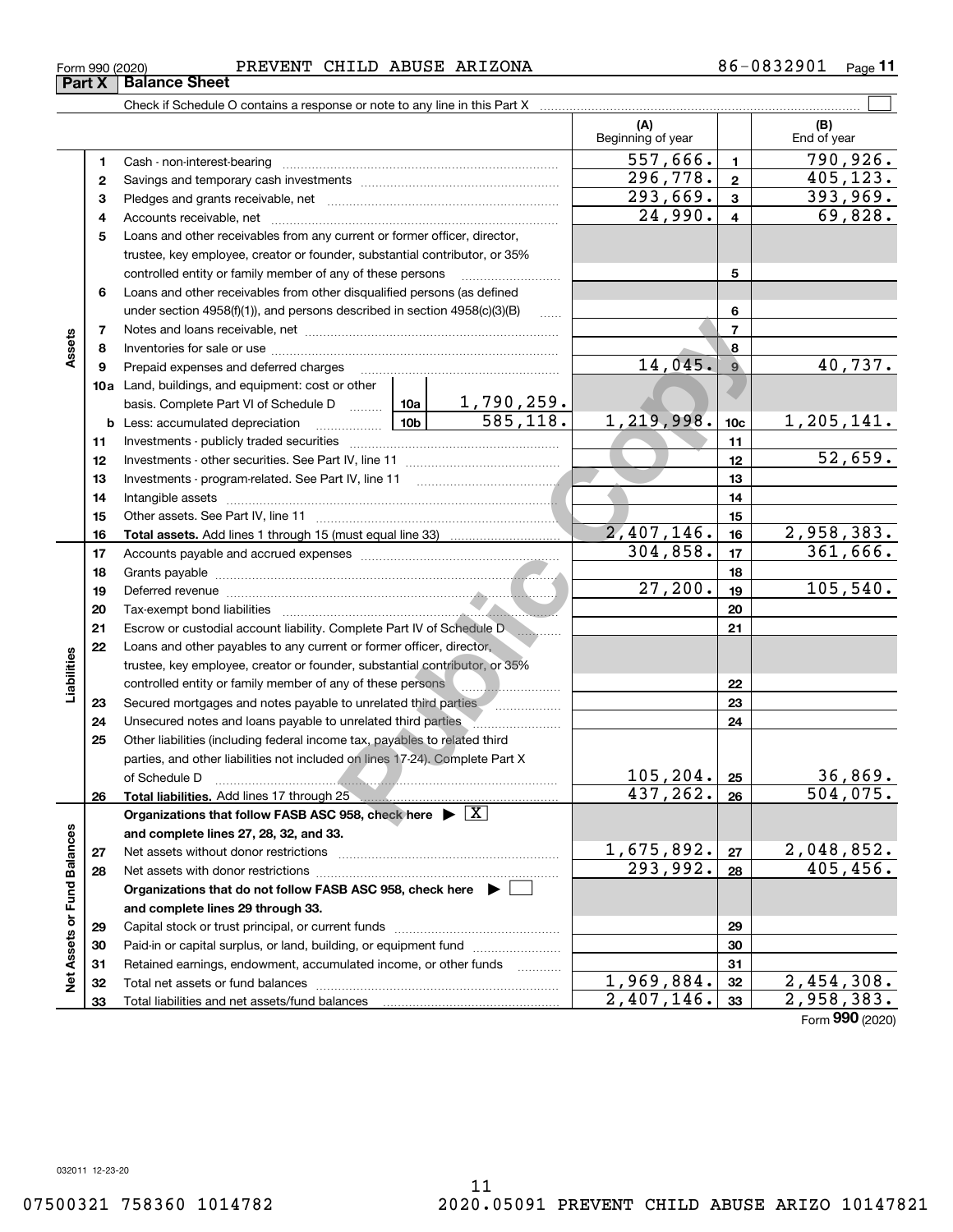|    | PREVENT CHILD ABUSE ARIZONA<br>Form 990 (2020)                                                                                       |                | 86-0832901     |     | Page $12$               |
|----|--------------------------------------------------------------------------------------------------------------------------------------|----------------|----------------|-----|-------------------------|
|    | <b>Part XI   Reconciliation of Net Assets</b>                                                                                        |                |                |     |                         |
|    |                                                                                                                                      |                |                |     |                         |
|    |                                                                                                                                      |                |                |     |                         |
| 1  | Total revenue (must equal Part VIII, column (A), line 12)                                                                            | $\mathbf{1}$   | 2,615,322.     |     |                         |
| 2  |                                                                                                                                      | $\overline{2}$ | 2,130,898.     |     |                         |
| З  | Revenue less expenses. Subtract line 2 from line 1                                                                                   | 3              |                |     | 484,424.                |
| 4  |                                                                                                                                      | 4              | 1,969,884.     |     |                         |
| 5  | Net unrealized gains (losses) on investments [11] matter continuum matter is a set of the set of the set of the                      | 5              |                |     |                         |
| 6  |                                                                                                                                      | 6              |                |     |                         |
| 7  |                                                                                                                                      | $\overline{7}$ |                |     |                         |
| 8  |                                                                                                                                      | 8              |                |     |                         |
| 9  | Other changes in net assets or fund balances (explain on Schedule O)                                                                 | 9              |                |     | 0.                      |
| 10 | Net assets or fund balances at end of year. Combine lines 3 through 9 (must equal Part X, line 32,                                   |                |                |     |                         |
|    | column (B))                                                                                                                          | 10             | 2,454,308.     |     |                         |
|    | <b>Part XII Financial Statements and Reporting</b>                                                                                   |                |                |     |                         |
|    | Check if Schedule O contains a response or note to any line in this Part XII <b>Contains and Check if Schedule O contains</b>        |                |                |     | $\overline{\mathbf{X}}$ |
|    |                                                                                                                                      |                |                | Yes | No                      |
| 1  | $\boxed{\text{X}}$ Accrual<br>Other<br>Accounting method used to prepare the Form 990: <u>[</u> Cash                                 |                |                |     |                         |
|    | If the organization changed its method of accounting from a prior year or checked "Other," explain in Schedule O.                    |                |                |     |                         |
|    | 2a Were the organization's financial statements compiled or reviewed by an independent accountant?                                   |                | 2a             |     | x                       |
|    | If "Yes," check a box below to indicate whether the financial statements for the year were compiled or reviewed on a                 |                |                |     |                         |
|    | separate basis, consolidated basis, or both:                                                                                         |                |                |     |                         |
|    | Separate basis<br>Consolidated basis<br>Both consolidated and separate basis                                                         |                |                |     |                         |
|    | <b>b</b> Were the organization's financial statements audited by an independent accountant?                                          |                | 2 <sub>b</sub> | x   |                         |
|    | If "Yes," check a box below to indicate whether the financial statements for the year were audited on a separate basis,              |                |                |     |                         |
|    | consolidated basis, or both:                                                                                                         |                |                |     |                         |
|    | $X$ Separate basis<br>Consolidated basis<br>Both consolidated and separate basis                                                     |                |                |     |                         |
|    | c If "Yes" to line 2a or 2b, does the organization have a committee that assumes responsibility for oversight of the audit,          |                |                |     |                         |
|    |                                                                                                                                      |                | 2c             | X   |                         |
|    | If the organization changed either its oversight process or selection process during the tax year, explain on Schedule O.            |                |                |     |                         |
|    | 3a As a result of a federal award, was the organization required to undergo an audit or audits as set forth in the Single Audit      |                |                |     |                         |
|    |                                                                                                                                      |                | 3a             |     | x.                      |
|    | <b>b</b> If "Yes," did the organization undergo the required audit or audits? If the organization did not undergo the required audit |                |                |     |                         |
|    | or audits, explain why on Schedule O and describe any steps taken to undergo such audits matured content conte                       |                | 3b             |     |                         |
|    |                                                                                                                                      |                |                |     | Form 990 (2020)         |
|    |                                                                                                                                      |                |                |     |                         |
|    |                                                                                                                                      |                |                |     |                         |
|    |                                                                                                                                      |                |                |     |                         |
|    |                                                                                                                                      |                |                |     |                         |
|    |                                                                                                                                      |                |                |     |                         |

032012 12-23-20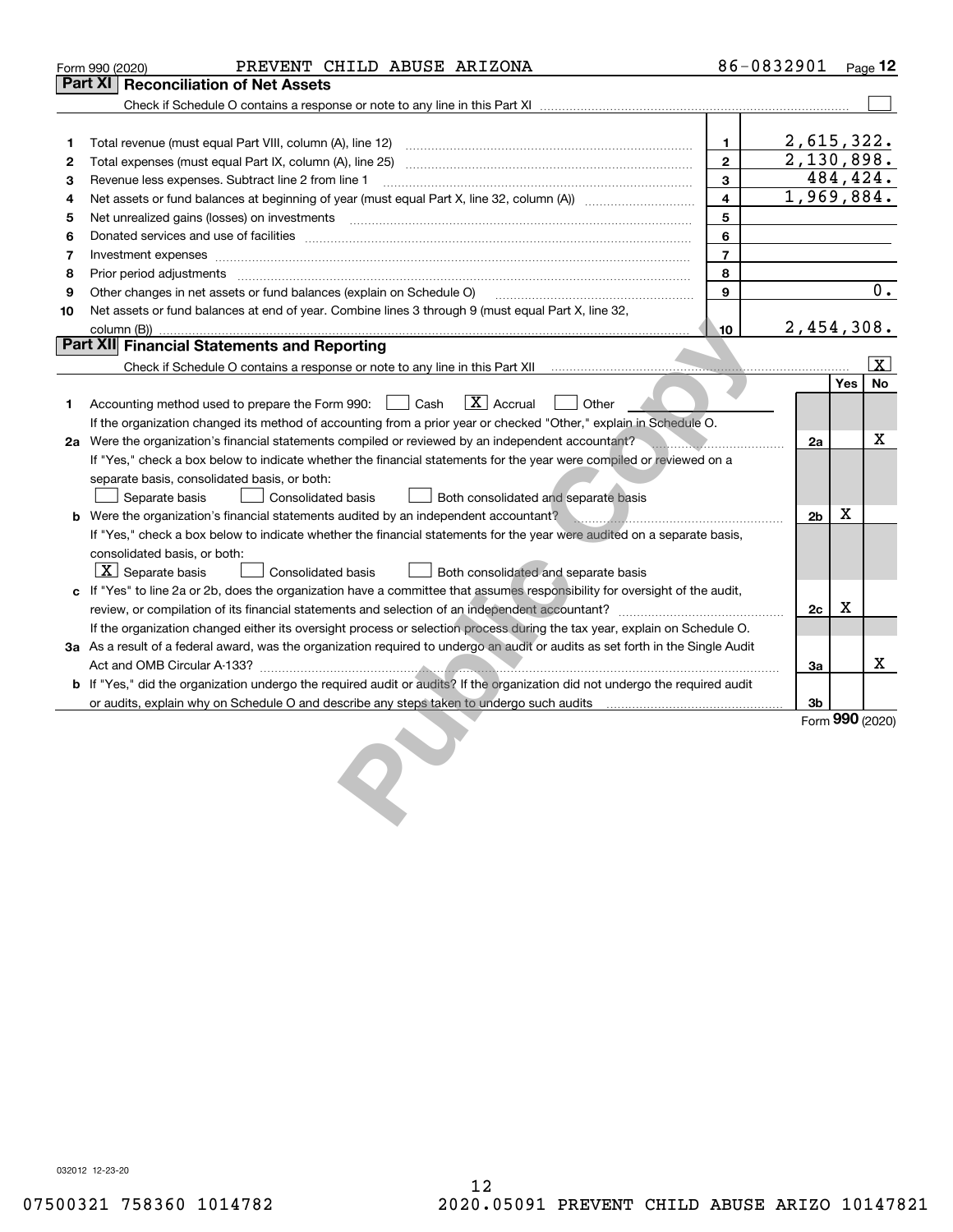| <b>SCHEDULE A</b> |
|-------------------|
|-------------------|

Department of the Treasury Internal Revenue Service

**(Form 990 or 990-EZ)**

# **Public Charity Status and Public Support**

**Complete if the organization is a section 501(c)(3) organization or a section 4947(a)(1) nonexempt charitable trust.**

**| Attach to Form 990 or Form 990-EZ.** 

**| Go to www.irs.gov/Form990 for instructions and the latest information.**

| OMB No 1545-0047                    |
|-------------------------------------|
| 020                                 |
| <b>Open to Public</b><br>Inspection |

| Name of the organization |  |
|--------------------------|--|
|--------------------------|--|

|        | Name of the organization<br><b>Employer identification number</b> |                                                                                                                                              |          |                                                        |                                 |    |                                                      |  |                                                    |  |
|--------|-------------------------------------------------------------------|----------------------------------------------------------------------------------------------------------------------------------------------|----------|--------------------------------------------------------|---------------------------------|----|------------------------------------------------------|--|----------------------------------------------------|--|
|        |                                                                   |                                                                                                                                              |          | PREVENT CHILD ABUSE ARIZONA                            |                                 |    |                                                      |  | 86-0832901                                         |  |
| Part I |                                                                   | Reason for Public Charity Status. (All organizations must complete this part.) See instructions.                                             |          |                                                        |                                 |    |                                                      |  |                                                    |  |
|        |                                                                   | The organization is not a private foundation because it is: (For lines 1 through 12, check only one box.)                                    |          |                                                        |                                 |    |                                                      |  |                                                    |  |
| 1      |                                                                   | A church, convention of churches, or association of churches described in section 170(b)(1)(A)(i).                                           |          |                                                        |                                 |    |                                                      |  |                                                    |  |
| 2      |                                                                   | A school described in section 170(b)(1)(A)(ii). (Attach Schedule E (Form 990 or 990-EZ).)                                                    |          |                                                        |                                 |    |                                                      |  |                                                    |  |
| З      |                                                                   | A hospital or a cooperative hospital service organization described in section 170(b)(1)(A)(iii).                                            |          |                                                        |                                 |    |                                                      |  |                                                    |  |
| 4      |                                                                   | A medical research organization operated in conjunction with a hospital described in section 170(b)(1)(A)(iii). Enter the hospital's name,   |          |                                                        |                                 |    |                                                      |  |                                                    |  |
|        |                                                                   | city, and state:                                                                                                                             |          |                                                        |                                 |    |                                                      |  |                                                    |  |
| 5      |                                                                   | An organization operated for the benefit of a college or university owned or operated by a governmental unit described in                    |          |                                                        |                                 |    |                                                      |  |                                                    |  |
|        |                                                                   | section 170(b)(1)(A)(iv). (Complete Part II.)                                                                                                |          |                                                        |                                 |    |                                                      |  |                                                    |  |
| 6      |                                                                   | A federal, state, or local government or governmental unit described in section 170(b)(1)(A)(v).                                             |          |                                                        |                                 |    |                                                      |  |                                                    |  |
| 7      | $\lfloor x \rfloor$                                               | An organization that normally receives a substantial part of its support from a governmental unit or from the general public described in    |          |                                                        |                                 |    |                                                      |  |                                                    |  |
|        |                                                                   | section 170(b)(1)(A)(vi). (Complete Part II.)                                                                                                |          |                                                        |                                 |    |                                                      |  |                                                    |  |
| 8      |                                                                   | A community trust described in section 170(b)(1)(A)(vi). (Complete Part II.)                                                                 |          |                                                        |                                 |    |                                                      |  |                                                    |  |
| 9      |                                                                   | An agricultural research organization described in section 170(b)(1)(A)(ix) operated in conjunction with a land-grant college                |          |                                                        |                                 |    |                                                      |  |                                                    |  |
|        |                                                                   | or university or a non-land-grant college of agriculture (see instructions). Enter the name, city, and state of the college or               |          |                                                        |                                 |    |                                                      |  |                                                    |  |
|        |                                                                   | university:                                                                                                                                  |          |                                                        |                                 |    |                                                      |  |                                                    |  |
| 10     |                                                                   | An organization that normally receives (1) more than 33 1/3% of its support from contributions, membership fees, and gross receipts from     |          |                                                        |                                 |    |                                                      |  |                                                    |  |
|        |                                                                   | activities related to its exempt functions, subject to certain exceptions; and (2) no more than 33 1/3% of its support from gross investment |          |                                                        |                                 |    |                                                      |  |                                                    |  |
|        |                                                                   | income and unrelated business taxable income (less section 511 tax) from businesses acquired by the organization after June 30, 1975.        |          |                                                        |                                 |    |                                                      |  |                                                    |  |
|        |                                                                   | See section 509(a)(2). (Complete Part III.)                                                                                                  |          |                                                        |                                 |    |                                                      |  |                                                    |  |
| 11     |                                                                   | An organization organized and operated exclusively to test for public safety. See section 509(a)(4).                                         |          |                                                        |                                 |    |                                                      |  |                                                    |  |
| 12     |                                                                   | An organization organized and operated exclusively for the benefit of, to perform the functions of, or to carry out the purposes of one or   |          |                                                        |                                 |    |                                                      |  |                                                    |  |
|        |                                                                   | more publicly supported organizations described in section 509(a)(1) or section 509(a)(2). See section 509(a)(3). Check the box in           |          |                                                        |                                 |    |                                                      |  |                                                    |  |
|        |                                                                   | lines 12a through 12d that describes the type of supporting organization and complete lines 12e, 12f, and 12g.                               |          |                                                        |                                 |    |                                                      |  |                                                    |  |
| а      |                                                                   | Type I. A supporting organization operated, supervised, or controlled by its supported organization(s), typically by giving                  |          |                                                        |                                 |    |                                                      |  |                                                    |  |
|        |                                                                   | the supported organization(s) the power to regularly appoint or elect a majority of the directors or trustees of the supporting              |          |                                                        |                                 |    |                                                      |  |                                                    |  |
|        |                                                                   | organization. You must complete Part IV, Sections A and B.                                                                                   |          |                                                        |                                 |    |                                                      |  |                                                    |  |
| b      |                                                                   | Type II. A supporting organization supervised or controlled in connection with its supported organization(s), by having                      |          |                                                        |                                 |    |                                                      |  |                                                    |  |
|        |                                                                   | control or management of the supporting organization vested in the same persons that control or manage the supported                         |          |                                                        |                                 |    |                                                      |  |                                                    |  |
|        |                                                                   | organization(s). You must complete Part IV, Sections A and C.                                                                                |          |                                                        |                                 |    |                                                      |  |                                                    |  |
|        |                                                                   | Type III functionally integrated. A supporting organization operated in connection with, and functionally integrated with,                   |          |                                                        |                                 |    |                                                      |  |                                                    |  |
|        |                                                                   | its supported organization(s) (see instructions). You must complete Part IV, Sections A, D, and E.                                           |          |                                                        |                                 |    |                                                      |  |                                                    |  |
| d      |                                                                   | Type III non-functionally integrated. A supporting organization operated in connection with its supported organization(s)                    |          |                                                        |                                 |    |                                                      |  |                                                    |  |
|        |                                                                   | that is not functionally integrated. The organization generally must satisfy a distribution requirement and an attentiveness                 |          |                                                        |                                 |    |                                                      |  |                                                    |  |
|        |                                                                   | requirement (see instructions). You must complete Part IV, Sections A and D, and Part V.                                                     |          |                                                        |                                 |    |                                                      |  |                                                    |  |
| е      |                                                                   | Check this box if the organization received a written determination from the IRS that it is a Type I, Type II, Type III                      |          |                                                        |                                 |    |                                                      |  |                                                    |  |
|        |                                                                   | functionally integrated, or Type III non-functionally integrated supporting organization.                                                    |          |                                                        |                                 |    |                                                      |  |                                                    |  |
| f.     |                                                                   | Enter the number of supported organizations                                                                                                  |          |                                                        |                                 |    |                                                      |  |                                                    |  |
|        |                                                                   | g Provide the following information about the supported organization(s).                                                                     |          |                                                        | (iv) Is the organization listed |    |                                                      |  |                                                    |  |
|        |                                                                   | (i) Name of supported<br>organization                                                                                                        | (ii) EIN | (iii) Type of organization<br>(described on lines 1-10 | in your governing document?     |    | (v) Amount of monetary<br>support (see instructions) |  | (vi) Amount of other<br>support (see instructions) |  |
|        |                                                                   |                                                                                                                                              |          | above (see instructions))                              | Yes                             | No |                                                      |  |                                                    |  |
|        |                                                                   |                                                                                                                                              |          |                                                        |                                 |    |                                                      |  |                                                    |  |
|        |                                                                   |                                                                                                                                              |          |                                                        |                                 |    |                                                      |  |                                                    |  |
|        |                                                                   |                                                                                                                                              |          |                                                        |                                 |    |                                                      |  |                                                    |  |
|        |                                                                   |                                                                                                                                              |          |                                                        |                                 |    |                                                      |  |                                                    |  |
|        |                                                                   |                                                                                                                                              |          |                                                        |                                 |    |                                                      |  |                                                    |  |
|        |                                                                   |                                                                                                                                              |          |                                                        |                                 |    |                                                      |  |                                                    |  |
|        |                                                                   |                                                                                                                                              |          |                                                        |                                 |    |                                                      |  |                                                    |  |
|        |                                                                   |                                                                                                                                              |          |                                                        |                                 |    |                                                      |  |                                                    |  |
|        |                                                                   |                                                                                                                                              |          |                                                        |                                 |    |                                                      |  |                                                    |  |
|        |                                                                   |                                                                                                                                              |          |                                                        |                                 |    |                                                      |  |                                                    |  |
| Total  |                                                                   |                                                                                                                                              |          |                                                        |                                 |    |                                                      |  |                                                    |  |

LHA For Paperwork Reduction Act Notice, see the Instructions for Form 990 or 990-EZ. <sub>032021</sub> o1-25-21 Schedule A (Form 990 or 990-EZ) 2020 13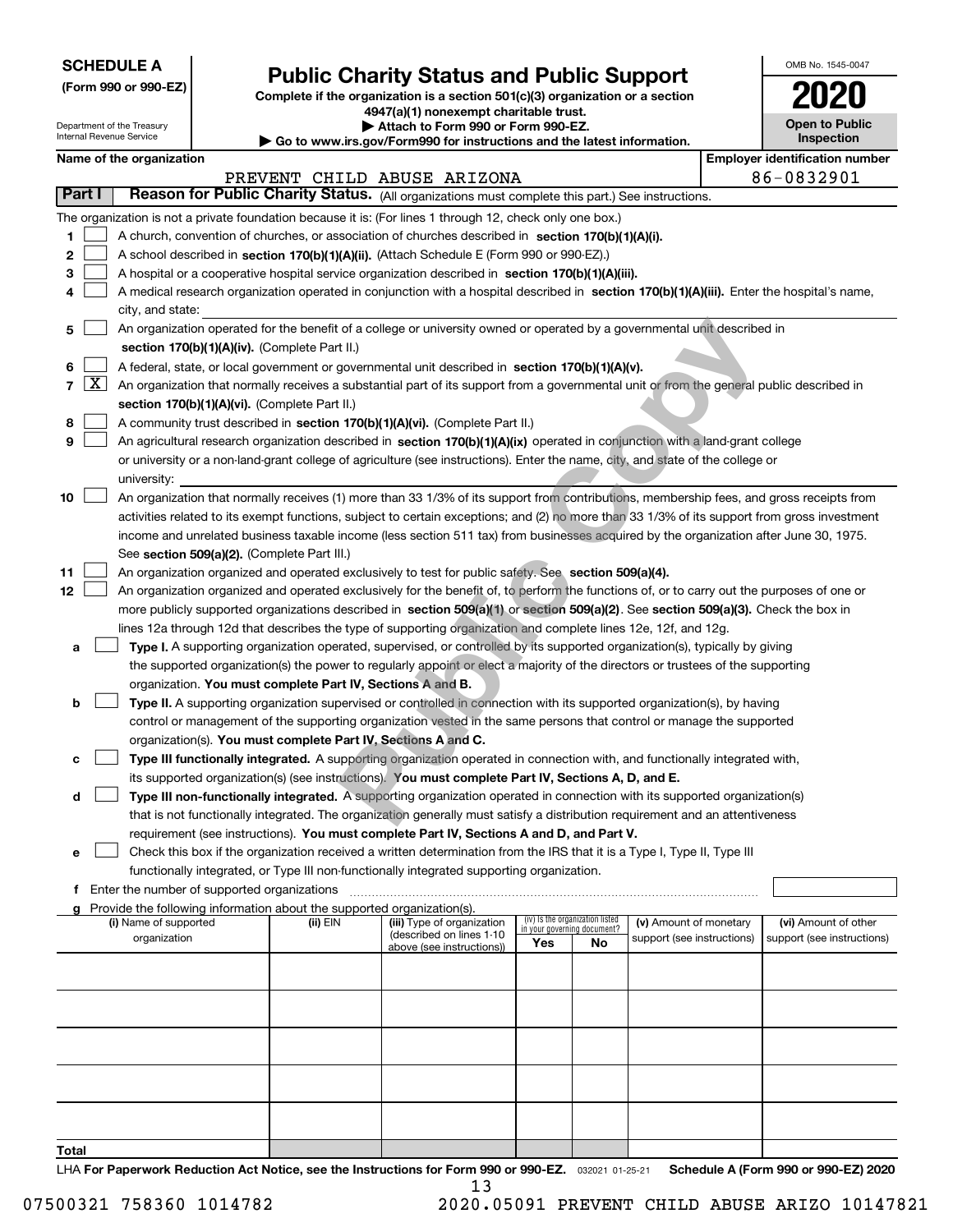#### Schedule A (Form 990 or 990-EZ) 2020 Page PREVENT CHILD ABUSE ARIZONA 86-0832901

86-0832901 Page 2

(Complete only if you checked the box on line 5, 7, or 8 of Part I or if the organization failed to qualify under Part III. If the organization fails to qualify under the tests listed below, please complete Part III.) **Part II Support Schedule for Organizations Described in Sections 170(b)(1)(A)(iv) and 170(b)(1)(A)(vi)**

|    | <b>Section A. Public Support</b>                                                                                                               |          |          |            |            |                                      |                                         |
|----|------------------------------------------------------------------------------------------------------------------------------------------------|----------|----------|------------|------------|--------------------------------------|-----------------------------------------|
|    | Calendar year (or fiscal year beginning in) $\blacktriangleright$                                                                              | (a) 2016 | (b) 2017 | $(c)$ 2018 | $(d)$ 2019 | (e) 2020                             | (f) Total                               |
|    | <b>1</b> Gifts, grants, contributions, and                                                                                                     |          |          |            |            |                                      |                                         |
|    | membership fees received. (Do not                                                                                                              |          |          |            |            |                                      |                                         |
|    | include any "unusual grants.")                                                                                                                 | 1754028. | 1205766. | 869,711.   | 818,493.   | 1331038.                             | 5979036.                                |
|    | 2 Tax revenues levied for the organ-                                                                                                           |          |          |            |            |                                      |                                         |
|    | ization's benefit and either paid to                                                                                                           |          |          |            |            |                                      |                                         |
|    | or expended on its behalf                                                                                                                      |          |          |            |            |                                      |                                         |
|    | 3 The value of services or facilities                                                                                                          |          |          |            |            |                                      |                                         |
|    | furnished by a governmental unit to                                                                                                            |          |          |            |            |                                      |                                         |
|    | the organization without charge                                                                                                                |          |          |            |            | 0.                                   |                                         |
|    | 4 Total. Add lines 1 through 3                                                                                                                 | 1754028. | 1205766. | 869,711.   | 818,493.   | 1331038.                             | 5979036.                                |
|    | 5 The portion of total contributions                                                                                                           |          |          |            |            |                                      |                                         |
|    | by each person (other than a                                                                                                                   |          |          |            |            |                                      |                                         |
|    | governmental unit or publicly                                                                                                                  |          |          |            |            |                                      |                                         |
|    | supported organization) included                                                                                                               |          |          |            |            |                                      |                                         |
|    | on line 1 that exceeds 2% of the                                                                                                               |          |          |            |            |                                      |                                         |
|    | amount shown on line 11,                                                                                                                       |          |          |            |            |                                      |                                         |
|    | column (f)                                                                                                                                     |          |          |            |            |                                      | 178,813.                                |
|    | 6 Public support. Subtract line 5 from line 4.                                                                                                 |          |          |            |            |                                      | 5800223.                                |
|    | <b>Section B. Total Support</b>                                                                                                                |          |          |            |            |                                      |                                         |
|    | Calendar year (or fiscal year beginning in)                                                                                                    | (a) 2016 | (b) 2017 | (c) 2018   | $(d)$ 2019 | (e) 2020                             | (f) Total                               |
|    | <b>7</b> Amounts from line 4                                                                                                                   | 1754028. | 1205766. | 869,711.   | 818,493.   | 1331038.                             | 5979036.                                |
|    | 8 Gross income from interest,                                                                                                                  |          |          |            |            |                                      |                                         |
|    | dividends, payments received on                                                                                                                |          |          |            |            |                                      |                                         |
|    | securities loans, rents, royalties,                                                                                                            |          |          |            |            |                                      |                                         |
|    | and income from similar sources                                                                                                                | 60, 277. | 63,585.  | 68,064.    | 70,662.    | 83,200.                              | 345,788.                                |
|    | 9 Net income from unrelated business                                                                                                           |          |          |            |            |                                      |                                         |
|    | activities, whether or not the                                                                                                                 |          |          |            |            |                                      |                                         |
|    | business is regularly carried on                                                                                                               |          |          |            |            |                                      |                                         |
|    | <b>10</b> Other income. Do not include gain                                                                                                    |          |          |            |            |                                      |                                         |
|    | or loss from the sale of capital                                                                                                               |          |          |            |            |                                      |                                         |
|    | assets (Explain in Part VI.)                                                                                                                   |          |          |            |            | 15,875.                              | $\frac{15,875.}{6340699.}$              |
|    | <b>11 Total support.</b> Add lines 7 through 10                                                                                                |          |          |            |            |                                      |                                         |
|    | 12 Gross receipts from related activities, etc. (see instructions)                                                                             |          |          |            |            | 12                                   |                                         |
|    | 13 First 5 years. If the Form 990 is for the organization's first, second, third, fourth, or fifth tax year as a section 501(c)(3)             |          |          |            |            |                                      |                                         |
|    | organization, check this box and stop here                                                                                                     |          |          |            |            |                                      |                                         |
|    | <b>Section C. Computation of Public Support Percentage</b>                                                                                     |          |          |            |            |                                      |                                         |
|    |                                                                                                                                                |          |          |            |            | 14                                   | 91.48<br>$\frac{9}{6}$                  |
|    |                                                                                                                                                |          |          |            |            | 15                                   | 87.02<br>%                              |
|    | 16a 33 1/3% support test - 2020. If the organization did not check the box on line 13, and line 14 is 33 1/3% or more, check this box and      |          |          |            |            |                                      |                                         |
|    | stop here. The organization qualifies as a publicly supported organization                                                                     |          |          |            |            |                                      | $\blacktriangleright$ $\vert$ X $\vert$ |
|    | b 33 1/3% support test - 2019. If the organization did not check a box on line 13 or 16a, and line 15 is 33 1/3% or more, check this box       |          |          |            |            |                                      |                                         |
|    | and stop here. The organization qualifies as a publicly supported organization                                                                 |          |          |            |            |                                      |                                         |
|    | 17a 10% -facts-and-circumstances test - 2020. If the organization did not check a box on line 13, 16a, or 16b, and line 14 is 10% or more,     |          |          |            |            |                                      |                                         |
|    | and if the organization meets the facts-and-circumstances test, check this box and stop here. Explain in Part VI how the organization          |          |          |            |            |                                      |                                         |
|    | meets the facts-and-circumstances test. The organization qualifies as a publicly supported organization                                        |          |          |            |            |                                      |                                         |
|    | <b>b 10% -facts-and-circumstances test - 2019.</b> If the organization did not check a box on line 13, 16a, 16b, or 17a, and line 15 is 10% or |          |          |            |            |                                      |                                         |
|    | more, and if the organization meets the facts-and-circumstances test, check this box and stop here. Explain in Part VI how the                 |          |          |            |            |                                      |                                         |
|    | organization meets the facts-and-circumstances test. The organization qualifies as a publicly supported organization                           |          |          |            |            |                                      |                                         |
| 18 | Private foundation. If the organization did not check a box on line 13, 16a, 16b, 17a, or 17b, check this box and see instructions             |          |          |            |            | Schedule A (Form 990 or 990-EZ) 2020 |                                         |
|    |                                                                                                                                                |          |          |            |            |                                      |                                         |

**Schedule A (Form 990 or 990-EZ) 2020**

032022 01-25-21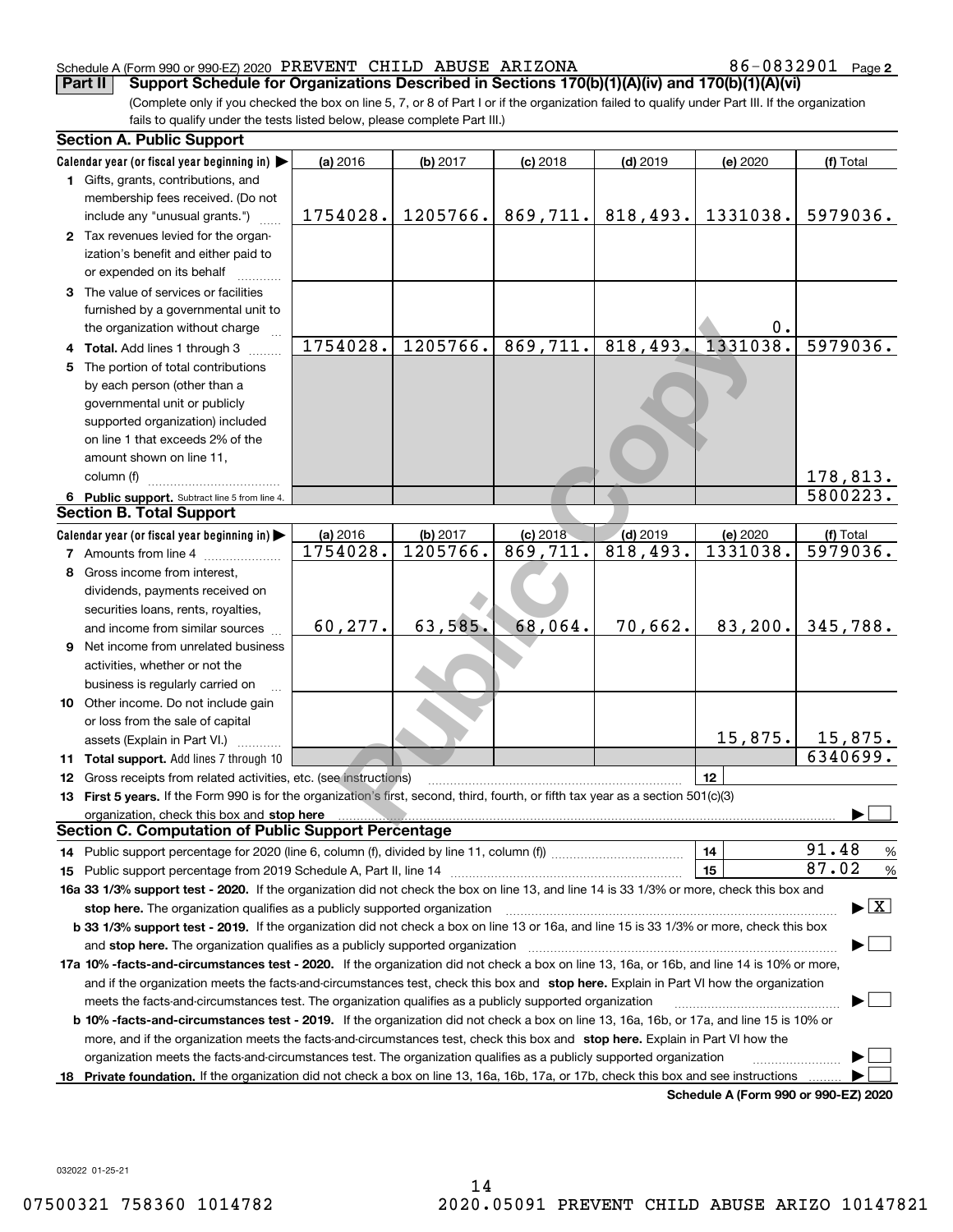#### Schedule A (Form 990 or 990-EZ) 2020 Page PREVENT CHILD ABUSE ARIZONA 86-0832901 **Part III Support Schedule for Organizations Described in Section 509(a)(2)**

(Complete only if you checked the box on line 10 of Part I or if the organization failed to qualify under Part II. If the organization fails to qualify under the tests listed below, please complete Part II.)

|     | <b>Section A. Public Support</b>                                                                                                                                                                |          |          |            |            |          |                                      |
|-----|-------------------------------------------------------------------------------------------------------------------------------------------------------------------------------------------------|----------|----------|------------|------------|----------|--------------------------------------|
|     | Calendar year (or fiscal year beginning in) $\blacktriangleright$                                                                                                                               | (a) 2016 | (b) 2017 | $(c)$ 2018 | $(d)$ 2019 | (e) 2020 | (f) Total                            |
|     | 1 Gifts, grants, contributions, and                                                                                                                                                             |          |          |            |            |          |                                      |
|     | membership fees received. (Do not                                                                                                                                                               |          |          |            |            |          |                                      |
|     | include any "unusual grants.")                                                                                                                                                                  |          |          |            |            |          |                                      |
|     | <b>2</b> Gross receipts from admissions,<br>merchandise sold or services per-<br>formed, or facilities furnished in<br>any activity that is related to the<br>organization's tax-exempt purpose |          |          |            |            |          |                                      |
|     | 3 Gross receipts from activities that<br>are not an unrelated trade or bus-                                                                                                                     |          |          |            |            |          |                                      |
|     | iness under section 513                                                                                                                                                                         |          |          |            |            |          |                                      |
|     | 4 Tax revenues levied for the organ-<br>ization's benefit and either paid to                                                                                                                    |          |          |            |            |          |                                      |
|     | or expended on its behalf                                                                                                                                                                       |          |          |            |            |          |                                      |
|     | 5 The value of services or facilities<br>furnished by a governmental unit to<br>the organization without charge                                                                                 |          |          |            |            |          |                                      |
|     | <b>6 Total.</b> Add lines 1 through 5                                                                                                                                                           |          |          |            |            |          |                                      |
|     | 7a Amounts included on lines 1, 2, and<br>3 received from disqualified persons                                                                                                                  |          |          |            |            |          |                                      |
|     | <b>b</b> Amounts included on lines 2 and 3 received<br>from other than disqualified persons that<br>exceed the greater of \$5,000 or 1% of the<br>amount on line 13 for the year                |          |          |            |            |          |                                      |
|     | c Add lines 7a and 7b                                                                                                                                                                           |          |          |            |            |          |                                      |
|     | 8 Public support. (Subtract line 7c from line 6.)                                                                                                                                               |          |          |            |            |          |                                      |
|     | <b>Section B. Total Support</b>                                                                                                                                                                 |          |          |            |            |          |                                      |
|     | Calendar year (or fiscal year beginning in)                                                                                                                                                     | (a) 2016 | (b) 2017 | $(c)$ 2018 | $(d)$ 2019 | (e) 2020 | (f) Total                            |
|     | 9 Amounts from line 6                                                                                                                                                                           |          |          |            |            |          |                                      |
|     | <b>10a</b> Gross income from interest,<br>dividends, payments received on<br>securities loans, rents, royalties,<br>and income from similar sources                                             |          |          |            |            |          |                                      |
|     | <b>b</b> Unrelated business taxable income                                                                                                                                                      |          |          |            |            |          |                                      |
|     | (less section 511 taxes) from businesses<br>acquired after June 30, 1975                                                                                                                        |          |          |            |            |          |                                      |
|     | c Add lines 10a and 10b                                                                                                                                                                         |          |          |            |            |          |                                      |
|     | 11 Net income from unrelated business<br>activities not included in line 10b,<br>whether or not the business is<br>regularly carried on                                                         |          |          |            |            |          |                                      |
|     | 12 Other income. Do not include gain<br>or loss from the sale of capital<br>assets (Explain in Part VI.)                                                                                        |          |          |            |            |          |                                      |
|     | 13 Total support. (Add lines 9, 10c, 11, and 12.)                                                                                                                                               |          |          |            |            |          |                                      |
|     | 14 First 5 years. If the Form 990 is for the organization's first, second, third, fourth, or fifth tax year as a section 501(c)(3) organization,                                                |          |          |            |            |          |                                      |
|     |                                                                                                                                                                                                 |          |          |            |            |          |                                      |
|     | <b>Section C. Computation of Public Support Percentage</b>                                                                                                                                      |          |          |            |            |          |                                      |
|     |                                                                                                                                                                                                 |          |          |            |            | 15       | %                                    |
| 16. | Public support percentage from 2019 Schedule A, Part III, line 15                                                                                                                               |          |          |            |            | 16       | %                                    |
|     | Section D. Computation of Investment Income Percentage                                                                                                                                          |          |          |            |            |          |                                      |
|     | 17 Investment income percentage for 2020 (line 10c, column (f), divided by line 13, column (f))                                                                                                 |          |          |            |            | 17       | %                                    |
|     | 18 Investment income percentage from 2019 Schedule A, Part III, line 17                                                                                                                         |          |          |            |            | 18       | %                                    |
|     | 19a 33 1/3% support tests - 2020. If the organization did not check the box on line 14, and line 15 is more than 33 1/3%, and line 17 is not                                                    |          |          |            |            |          |                                      |
|     | more than 33 1/3%, check this box and stop here. The organization qualifies as a publicly supported organization                                                                                |          |          |            |            |          |                                      |
|     | b 33 1/3% support tests - 2019. If the organization did not check a box on line 14 or line 19a, and line 16 is more than 33 1/3%, and                                                           |          |          |            |            |          |                                      |
|     | line 18 is not more than 33 1/3%, check this box and stop here. The organization qualifies as a publicly supported organization                                                                 |          |          |            |            |          |                                      |
| 20  | <b>Private foundation.</b> If the organization did not check a box on line 14, 19a, or 19b, check this box and see instructions                                                                 |          |          |            |            | .        |                                      |
|     | 032023 01-25-21                                                                                                                                                                                 |          | 15       |            |            |          | Schedule A (Form 990 or 990-EZ) 2020 |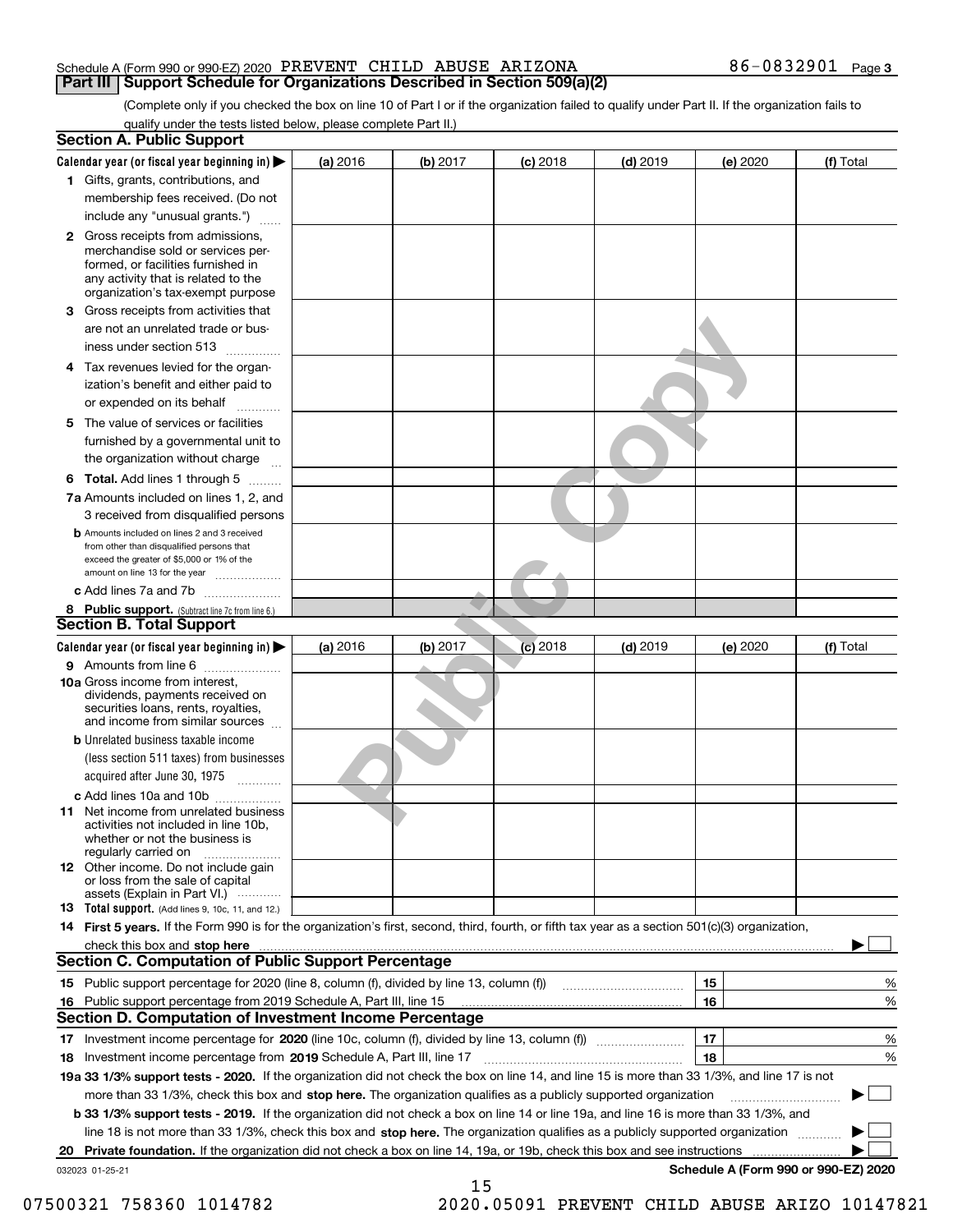#### Schedule A (Form 990 or 990-EZ) 2020 Page PREVENT CHILD ABUSE ARIZONA 86-0832901

### **Part IV Supporting Organizations**

(Complete only if you checked a box in line 12 on Part I. If you checked box 12a, Part I, complete Sections A and B. If you checked box 12b, Part I, complete Sections A and C. If you checked box 12c, Part I, complete Sections A, D, and E. If you checked box 12d, Part I, complete Sections A and D, and complete Part V.)

#### **Section A. All Supporting Organizations**

- **1** Are all of the organization's supported organizations listed by name in the organization's governing documents? If "No," describe in **Part VI** how the supported organizations are designated. If designated by *class or purpose, describe the designation. If historic and continuing relationship, explain.*
- **2** Did the organization have any supported organization that does not have an IRS determination of status under section 509(a)(1) or (2)? If "Yes," explain in Part VI how the organization determined that the supported *organization was described in section 509(a)(1) or (2).*
- **3a** Did the organization have a supported organization described in section 501(c)(4), (5), or (6)? If "Yes," answer *lines 3b and 3c below.*
- **b** Did the organization confirm that each supported organization qualified under section 501(c)(4), (5), or (6) and satisfied the public support tests under section 509(a)(2)? If "Yes," describe in **Part VI** when and how the *organization made the determination.*
- **c**Did the organization ensure that all support to such organizations was used exclusively for section 170(c)(2)(B) purposes? If "Yes," explain in **Part VI** what controls the organization put in place to ensure such use.
- **4a** *If* Was any supported organization not organized in the United States ("foreign supported organization")? *"Yes," and if you checked box 12a or 12b in Part I, answer lines 4b and 4c below.*
- **b** Did the organization have ultimate control and discretion in deciding whether to make grants to the foreign supported organization? If "Yes," describe in **Part VI** how the organization had such control and discretion *despite being controlled or supervised by or in connection with its supported organizations.*
- **c** Did the organization support any foreign supported organization that does not have an IRS determination under sections 501(c)(3) and 509(a)(1) or (2)? If "Yes," explain in **Part VI** what co<u>n</u>trols the organization used *to ensure that all support to the foreign supported organization was used exclusively for section 170(c)(2)(B) purposes.*
- **5a***If "Yes,"* Did the organization add, substitute, or remove any supported organizations during the tax year? answer lines 5b and 5c below (if applicable). Also, provide detail in **Part VI,** including (i) the names and EIN *numbers of the supported organizations added, substituted, or removed; (ii) the reasons for each such action; (iii) the authority under the organization's organizing document authorizing such action; and (iv) how the action was accomplished (such as by amendment to the organizing document).* brted organization qualified under section 501(c)(4), (5), or (6) and<br>on 509(a)(2)? If "Yes," describe in **Part VI** when and how the<br>o such organizations was used exclusively for section 170(c)(2)(B)<br>ontrols the organizati
- **b** Type I or Type II only. Was any added or substituted supported organization part of a class already designated in the organization's organizing document?
- **cSubstitutions only.**  Was the substitution the result of an event beyond the organization's control?
- **6** Did the organization provide support (whether in the form of grants or the provision of services or facilities) to **Part VI.** *If "Yes," provide detail in* support or benefit one or more of the filing organization's supported organizations? anyone other than (i) its supported organizations, (ii) individuals that are part of the charitable class benefited by one or more of its supported organizations, or (iii) other supporting organizations that also
- **7**Did the organization provide a grant, loan, compensation, or other similar payment to a substantial contributor *If "Yes," complete Part I of Schedule L (Form 990 or 990-EZ).* regard to a substantial contributor? (as defined in section 4958(c)(3)(C)), a family member of a substantial contributor, or a 35% controlled entity with
- **8** Did the organization make a loan to a disqualified person (as defined in section 4958) not described in line 7? *If "Yes," complete Part I of Schedule L (Form 990 or 990-EZ).*
- **9a** Was the organization controlled directly or indirectly at any time during the tax year by one or more in section 509(a)(1) or (2))? If "Yes," *provide detail in* <code>Part VI.</code> disqualified persons, as defined in section 4946 (other than foundation managers and organizations described
- **b** Did one or more disqualified persons (as defined in line 9a) hold a controlling interest in any entity in which the supporting organization had an interest? If "Yes," provide detail in P**art VI**.
- **c**Did a disqualified person (as defined in line 9a) have an ownership interest in, or derive any personal benefit from, assets in which the supporting organization also had an interest? If "Yes," provide detail in P**art VI.**
- **10a** Was the organization subject to the excess business holdings rules of section 4943 because of section supporting organizations)? If "Yes," answer line 10b below. 4943(f) (regarding certain Type II supporting organizations, and all Type III non-functionally integrated
- **b** Did the organization have any excess business holdings in the tax year? (Use Schedule C, Form 4720, to *determine whether the organization had excess business holdings.)*

032024 01-25-21

**89a**

**Schedule A (Form 990 or 990-EZ) 2020**

**1**

**2**

**3a**

**3b**

**3c**

**4a**

**4b**

**4c**

**5a**

**5b5c**

**6**

**7**

**9b**

**9c**

**10a**

**10b**

**YesNo**

16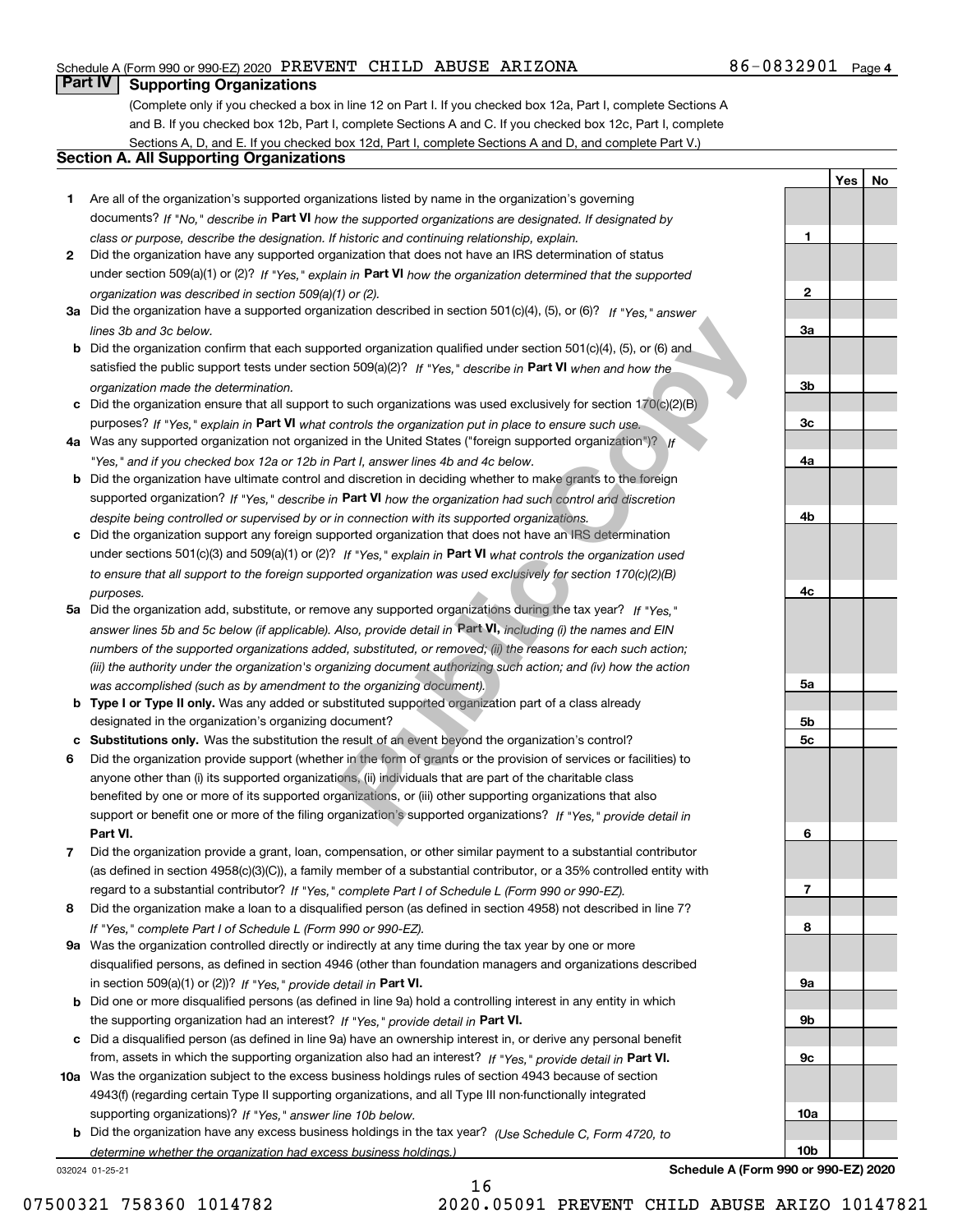#### Schedule A (Form 990 or 990-EZ) 2020 Page PREVENT CHILD ABUSE ARIZONA 86-0832901

| Part IV | Supporting Organizations (continued)                                                                                                                                                                                                                      |                 |            |    |
|---------|-----------------------------------------------------------------------------------------------------------------------------------------------------------------------------------------------------------------------------------------------------------|-----------------|------------|----|
|         |                                                                                                                                                                                                                                                           |                 | Yes        | No |
| 11      | Has the organization accepted a gift or contribution from any of the following persons?                                                                                                                                                                   |                 |            |    |
|         | a A person who directly or indirectly controls, either alone or together with persons described in lines 11b and                                                                                                                                          |                 |            |    |
|         | 11c below, the governing body of a supported organization?                                                                                                                                                                                                | 11a             |            |    |
|         | <b>b</b> A family member of a person described in line 11a above?                                                                                                                                                                                         | 11 <sub>b</sub> |            |    |
|         | c A 35% controlled entity of a person described in line 11a or 11b above? If "Yes" to line 11a, 11b, or 11c, provide                                                                                                                                      |                 |            |    |
|         | detail in Part VI.                                                                                                                                                                                                                                        | 11c             |            |    |
|         | <b>Section B. Type I Supporting Organizations</b>                                                                                                                                                                                                         |                 |            |    |
|         |                                                                                                                                                                                                                                                           |                 | Yes        | No |
| 1       | Did the governing body, members of the governing body, officers acting in their official capacity, or membership of one or                                                                                                                                |                 |            |    |
|         | more supported organizations have the power to regularly appoint or elect at least a majority of the organization's officers,                                                                                                                             |                 |            |    |
|         | directors, or trustees at all times during the tax year? If "No," describe in Part VI how the supported organization(s)<br>effectively operated, supervised, or controlled the organization's activities. If the organization had more than one supported |                 |            |    |
|         | organization, describe how the powers to appoint and/or remove officers, directors, or trustees were allocated among the                                                                                                                                  |                 |            |    |
|         | supported organizations and what conditions or restrictions, if any, applied to such powers during the tax year.                                                                                                                                          | 1               |            |    |
| 2       | Did the organization operate for the benefit of any supported organization other than the supported                                                                                                                                                       |                 |            |    |
|         | organization(s) that operated, supervised, or controlled the supporting organization? If "Yes," explain in                                                                                                                                                |                 |            |    |
|         | <b>Part VI</b> how providing such benefit carried out the purposes of the supported organization(s) that operated,                                                                                                                                        |                 |            |    |
|         | supervised, or controlled the supporting organization.                                                                                                                                                                                                    | $\overline{2}$  |            |    |
|         | <b>Section C. Type II Supporting Organizations</b>                                                                                                                                                                                                        |                 |            |    |
|         |                                                                                                                                                                                                                                                           |                 | Yes        | No |
| 1.      | Were a majority of the organization's directors or trustees during the tax year also a majority of the directors                                                                                                                                          |                 |            |    |
|         | or trustees of each of the organization's supported organization(s)? If "No," describe in Part VI how control                                                                                                                                             |                 |            |    |
|         | or management of the supporting organization was vested in the same persons that controlled or managed                                                                                                                                                    |                 |            |    |
|         | the supported organization(s).                                                                                                                                                                                                                            | 1               |            |    |
|         | Section D. All Type III Supporting Organizations                                                                                                                                                                                                          |                 |            |    |
|         |                                                                                                                                                                                                                                                           |                 | <b>Yes</b> | No |
| 1       | Did the organization provide to each of its supported organizations, by the last day of the fifth month of the                                                                                                                                            |                 |            |    |
|         | organization's tax year, (i) a written notice describing the type and amount of support provided during the prior tax                                                                                                                                     |                 |            |    |
|         | year, (ii) a copy of the Form 990 that was most recently filed as of the date of notification, and (iii) copies of the                                                                                                                                    |                 |            |    |
|         | organization's governing documents in effect on the date of notification, to the extent not previously provided?                                                                                                                                          | 1               |            |    |
| 2       | Were any of the organization's officers, directors, or trustees either (i) appointed or elected by the supported                                                                                                                                          |                 |            |    |
|         | organization(s) or (ii) serving on the governing body of a supported organization? If "No," explain in Part VI how                                                                                                                                        |                 |            |    |
|         | the organization maintained a close and continuous working relationship with the supported organization(s).                                                                                                                                               | $\mathbf{2}$    |            |    |
| 3       | By reason of the relationship described in line 2, above, did the organization's supported organizations have a                                                                                                                                           |                 |            |    |
|         | significant voice in the organization's investment policies and in directing the use of the organization's                                                                                                                                                |                 |            |    |
|         | income or assets at all times during the tax year? If "Yes," describe in Part VI the role the organization's                                                                                                                                              |                 |            |    |
|         | supported organizations played in this regard.                                                                                                                                                                                                            | 3               |            |    |
|         | <b>Section E. Type III Functionally Integrated Supporting Organizations</b>                                                                                                                                                                               |                 |            |    |
| 1.      | Check the box next to the method that the organization used to satisfy the Integral Part Test during the year (see instructions).                                                                                                                         |                 |            |    |

| year, (ii) a copy of the Form 990 that was most recently filed as of the date of notification, and (iii) copies of the |  |
|------------------------------------------------------------------------------------------------------------------------|--|
| organization's governing documents in effect on the date of notification, to the extent not previously provided?       |  |
| Were any of the organization's officers, directors, or trustees either (i) appointed or elected by the supported       |  |
| organization(s) or (ii) serving on the governing body of a supported organization? If "No," explain in Part VI how     |  |
| the organization maintained a close and continuous working relationship with the supported organization(s).            |  |
| By reason of the relationship described in line 2, above, did the organization's supported organizations have a        |  |
| significant voice in the organization's investment policies and in directing the use of the organization's             |  |

### **Section E. Type III Functionally Integrated Supporting Organizations**

| Check the box next to the method that the organization used to satisfy the Integral Part Test during the year (see instructions). |  |  |
|-----------------------------------------------------------------------------------------------------------------------------------|--|--|
|                                                                                                                                   |  |  |

- **a**The organization satisfied the Activities Test. *Complete* line 2 below.  $\mathcal{L}^{\text{max}}$
- **b**The organization is the parent of each of its supported organizations. *Complete* line 3 *below.*  $\mathcal{L}^{\text{max}}$

|  |  | c $\Box$ The organization supported a governmental entity. Describe in Part VI how you supported a governmental entity (see instructions). |  |
|--|--|--------------------------------------------------------------------------------------------------------------------------------------------|--|
|--|--|--------------------------------------------------------------------------------------------------------------------------------------------|--|

17

- **2Answer lines 2a and 2b below. Yes No** Activities Test.
- **a** Did substantially all of the organization's activities during the tax year directly further the exempt purposes of the supported organization(s) to which the organization was responsive? If "Yes," then in **Part VI identify those supported organizations and explain**  *how these activities directly furthered their exempt purposes, how the organization was responsive to those supported organizations, and how the organization determined that these activities constituted substantially all of its activities.*
- **b** Did the activities described in line 2a, above, constitute activities that, but for the organization's involvement, **Part VI**  *the reasons for the organization's position that its supported organization(s) would have engaged in* one or more of the organization's supported organization(s) would have been engaged in? If "Yes," e*xplain in these activities but for the organization's involvement.*
- **3**Parent of Supported Organizations. Answer lines 3a and 3b below.

**a** Did the organization have the power to regularly appoint or elect a majority of the officers, directors, or trustees of each of the supported organizations? If "Yes" or "No" provide details in **Part VI.** 

032025 01-25-21 **b** Did the organization exercise a substantial degree of direction over the policies, programs, and activities of each of its supported organizations? If "Yes," describe in Part VI the role played by the organization in this regard.

**Schedule A (Form 990 or 990-EZ) 2020**

**2a**

**2b**

**3a**

**3b**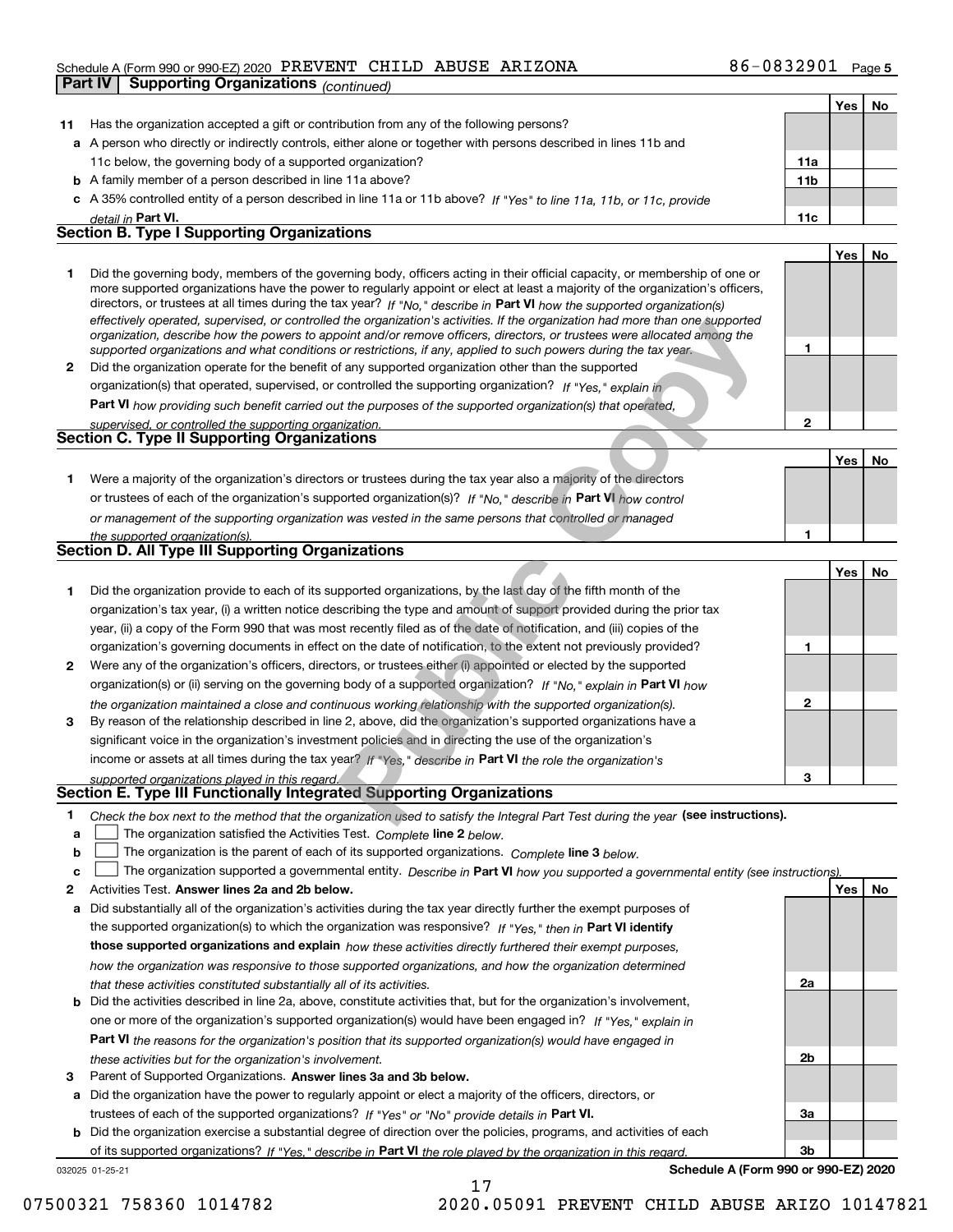| Schedule A (Form 990 or 990-EZ) 2020 PREVENT CHILD ABUSE ARIZONA |  |                                                                                  | $86 - 0832901$ Page 6 |  |
|------------------------------------------------------------------|--|----------------------------------------------------------------------------------|-----------------------|--|
|                                                                  |  | Part V │ Type III Non-Functionally Integrated 509(a)(3) Supporting Organizations |                       |  |

1 Check here if the organization satisfied the Integral Part Test as a qualifying trust on Nov. 20, 1970 (explain in Part VI). See instructions. All other Type III non-functionally integrated supporting organizations must complete Sections A through E.

|                | Section A - Adjusted Net Income                                                                                                   |                         | (A) Prior Year | (B) Current Year<br>(optional) |
|----------------|-----------------------------------------------------------------------------------------------------------------------------------|-------------------------|----------------|--------------------------------|
| 1              | Net short-term capital gain                                                                                                       | 1                       |                |                                |
| $\mathbf{2}$   | Recoveries of prior-year distributions                                                                                            | $\mathbf{2}$            |                |                                |
| з              | Other gross income (see instructions)                                                                                             | 3                       |                |                                |
| 4              | Add lines 1 through 3.                                                                                                            | 4                       |                |                                |
| 5              | Depreciation and depletion                                                                                                        | 5                       |                |                                |
| 6              | Portion of operating expenses paid or incurred for production or                                                                  |                         |                |                                |
|                | collection of gross income or for management, conservation, or                                                                    |                         |                |                                |
|                | maintenance of property held for production of income (see instructions)                                                          | 6                       |                |                                |
| 7              | Other expenses (see instructions)                                                                                                 | $\overline{7}$          |                |                                |
| 8              | Adjusted Net Income (subtract lines 5, 6, and 7 from line 4)                                                                      | 8                       |                |                                |
|                | <b>Section B - Minimum Asset Amount</b>                                                                                           |                         | (A) Prior Year | (B) Current Year<br>(optional) |
| 1.             | Aggregate fair market value of all non-exempt-use assets (see                                                                     |                         |                |                                |
|                | instructions for short tax year or assets held for part of year):                                                                 |                         |                |                                |
|                | <b>a</b> Average monthly value of securities                                                                                      | 1a                      |                |                                |
|                | <b>b</b> Average monthly cash balances                                                                                            | 1b                      |                |                                |
|                | <b>c</b> Fair market value of other non-exempt-use assets                                                                         | 1c                      |                |                                |
|                | d Total (add lines 1a, 1b, and 1c)                                                                                                | 1 <sub>d</sub>          |                |                                |
|                | e Discount claimed for blockage or other factors                                                                                  |                         |                |                                |
|                | (explain in detail in Part VI):                                                                                                   |                         |                |                                |
| 2              | Acquisition indebtedness applicable to non-exempt-use assets                                                                      | $\mathbf{2}$            |                |                                |
| 3              | Subtract line 2 from line 1d.                                                                                                     | 3                       |                |                                |
| 4              | Cash deemed held for exempt use. Enter 0.015 of line 3 (for greater amount,                                                       |                         |                |                                |
|                | see instructions).                                                                                                                | $\overline{\mathbf{4}}$ |                |                                |
| 5              | Net value of non-exempt-use assets (subtract line 4 from line 3)                                                                  | 5                       |                |                                |
| 6              | Multiply line 5 by 0.035.                                                                                                         | 6                       |                |                                |
| 7              | Recoveries of prior-year distributions                                                                                            | $\overline{7}$          |                |                                |
| 8              | Minimum Asset Amount (add line 7 to line 6)                                                                                       | 8                       |                |                                |
|                | <b>Section C - Distributable Amount</b>                                                                                           |                         |                | <b>Current Year</b>            |
| 1              | Adjusted net income for prior year (from Section A, line 8, column A)                                                             | 1                       |                |                                |
| 2              | Enter 0.85 of line 1.                                                                                                             | $\overline{2}$          |                |                                |
| 3              | Minimum asset amount for prior year (from Section B, line 8, column A)                                                            | 3                       |                |                                |
| 4              | Enter greater of line 2 or line 3.                                                                                                | 4                       |                |                                |
| 5              | Income tax imposed in prior year                                                                                                  | 5                       |                |                                |
| 6              | <b>Distributable Amount.</b> Subtract line 5 from line 4, unless subject to                                                       |                         |                |                                |
|                | emergency temporary reduction (see instructions).                                                                                 | 6                       |                |                                |
| $\overline{7}$ | Check here if the current year is the organization's first as a non-functionally integrated Type III supporting organization (see |                         |                |                                |

instructions).

**1**

**Schedule A (Form 990 or 990-EZ) 2020**

032026 01-25-21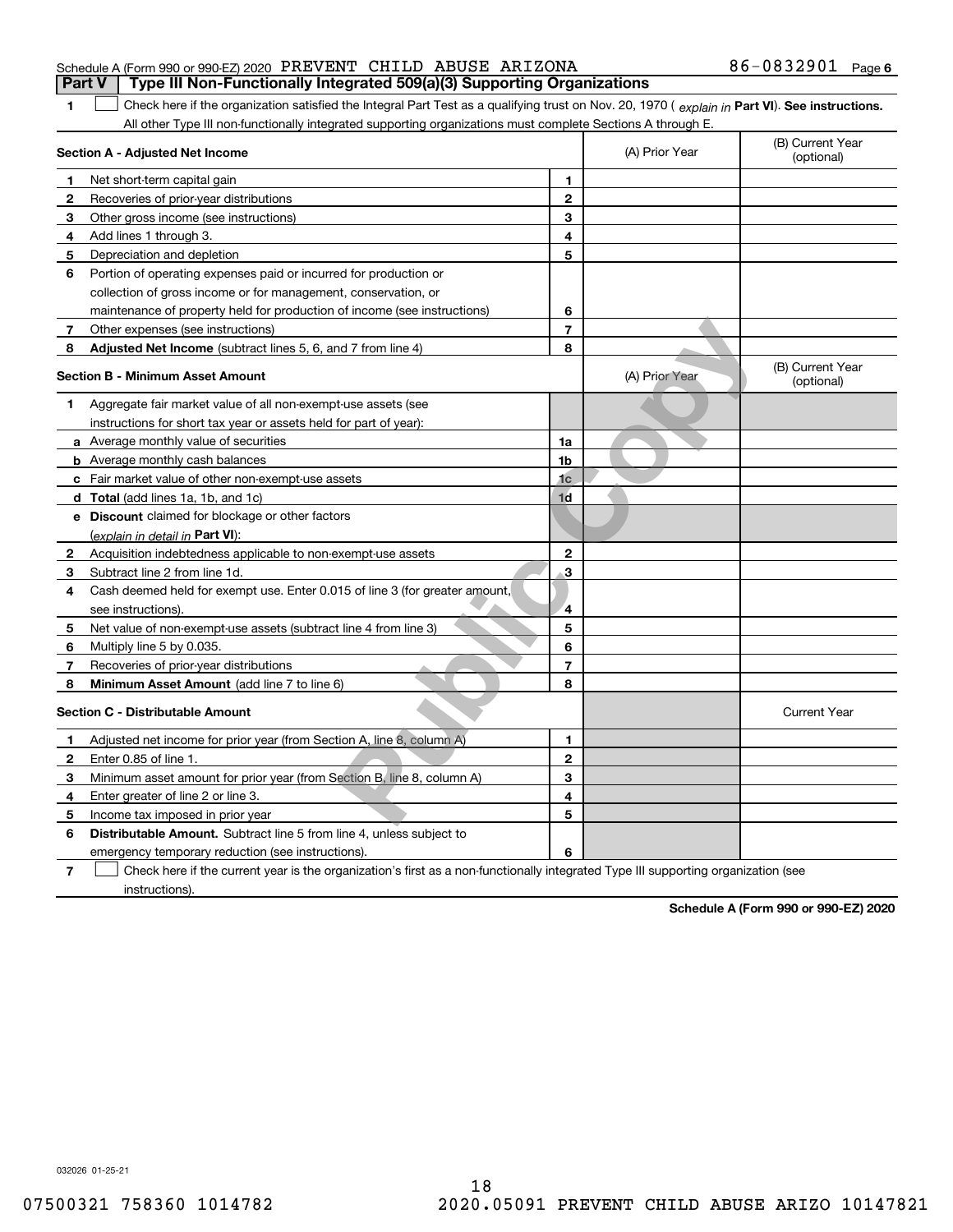#### Schedule A (Form 990 or 990-EZ) 2020 Page PREVENT CHILD ABUSE ARIZONA 86-0832901

| Part V | Type III Non-Functionally Integrated 509(a)(3) Supporting Organizations                    |                                    | (continued)                                   |                |                                                  |
|--------|--------------------------------------------------------------------------------------------|------------------------------------|-----------------------------------------------|----------------|--------------------------------------------------|
|        | <b>Section D - Distributions</b>                                                           |                                    |                                               |                | <b>Current Year</b>                              |
| 1      | Amounts paid to supported organizations to accomplish exempt purposes                      |                                    | 1                                             |                |                                                  |
| 2      | Amounts paid to perform activity that directly furthers exempt purposes of supported       |                                    |                                               |                |                                                  |
|        | organizations, in excess of income from activity                                           |                                    | 2                                             |                |                                                  |
| 3      | Administrative expenses paid to accomplish exempt purposes of supported organizations      |                                    | 3                                             |                |                                                  |
| 4      | Amounts paid to acquire exempt-use assets                                                  |                                    |                                               | 4              |                                                  |
| 5      | Qualified set-aside amounts (prior IRS approval required - provide details in Part VI)     |                                    |                                               | 5              |                                                  |
| 6      | Other distributions ( <i>describe in</i> Part VI). See instructions.                       |                                    |                                               | 6              |                                                  |
| 7      | Total annual distributions. Add lines 1 through 6.                                         |                                    |                                               | $\overline{7}$ |                                                  |
| 8      | Distributions to attentive supported organizations to which the organization is responsive |                                    |                                               |                |                                                  |
|        | (provide details in Part VI). See instructions.                                            |                                    |                                               | 8              |                                                  |
| 9      | Distributable amount for 2020 from Section C, line 6                                       |                                    |                                               | 9              |                                                  |
| 10     | Line 8 amount divided by line 9 amount                                                     |                                    |                                               | 10             |                                                  |
|        | <b>Section E - Distribution Allocations</b> (see instructions)                             | (i)<br><b>Excess Distributions</b> | (ii)<br><b>Underdistributions</b><br>Pre-2020 |                | (iii)<br><b>Distributable</b><br>Amount for 2020 |
| 1      | Distributable amount for 2020 from Section C, line 6                                       |                                    |                                               |                |                                                  |
| 2      | Underdistributions, if any, for years prior to 2020 (reason-                               |                                    |                                               |                |                                                  |
|        | able cause required - explain in Part VI). See instructions.                               |                                    |                                               |                |                                                  |
| 3      | Excess distributions carryover, if any, to 2020                                            |                                    |                                               |                |                                                  |
|        | a From 2015                                                                                |                                    |                                               |                |                                                  |
|        | <b>b</b> From 2016                                                                         |                                    |                                               |                |                                                  |
|        | $c$ From 2017                                                                              |                                    |                                               |                |                                                  |
|        | <b>d</b> From 2018                                                                         |                                    |                                               |                |                                                  |
|        | e From 2019                                                                                |                                    |                                               |                |                                                  |
|        | f Total of lines 3a through 3e                                                             |                                    |                                               |                |                                                  |
|        | g Applied to underdistributions of prior years                                             |                                    |                                               |                |                                                  |
|        | <b>h</b> Applied to 2020 distributable amount                                              |                                    |                                               |                |                                                  |
|        | Carryover from 2015 not applied (see instructions)                                         |                                    |                                               |                |                                                  |
|        | Remainder. Subtract lines 3g, 3h, and 3i from line 3f.                                     |                                    |                                               |                |                                                  |
| 4      | Distributions for 2020 from Section D,                                                     |                                    |                                               |                |                                                  |
|        | line $7:$                                                                                  |                                    |                                               |                |                                                  |
|        | a Applied to underdistributions of prior years                                             |                                    |                                               |                |                                                  |
|        | <b>b</b> Applied to 2020 distributable amount                                              |                                    |                                               |                |                                                  |
|        | c Remainder. Subtract lines 4a and 4b from line 4.                                         |                                    |                                               |                |                                                  |
| 5      | Remaining underdistributions for years prior to 2020, if                                   |                                    |                                               |                |                                                  |
|        | any. Subtract lines 3g and 4a from line 2. For result greater                              |                                    |                                               |                |                                                  |
|        | than zero, explain in Part VI. See instructions.                                           |                                    |                                               |                |                                                  |
| 6      | Remaining underdistributions for 2020. Subtract lines 3h                                   |                                    |                                               |                |                                                  |
|        | and 4b from line 1. For result greater than zero, explain in                               |                                    |                                               |                |                                                  |
|        | Part VI. See instructions.                                                                 |                                    |                                               |                |                                                  |
| 7      | Excess distributions carryover to 2021. Add lines 3j                                       |                                    |                                               |                |                                                  |
|        | and 4c.                                                                                    |                                    |                                               |                |                                                  |
| 8      | Breakdown of line 7:                                                                       |                                    |                                               |                |                                                  |
|        | a Excess from 2016                                                                         |                                    |                                               |                |                                                  |
|        | <b>b</b> Excess from 2017                                                                  |                                    |                                               |                |                                                  |
|        | c Excess from 2018                                                                         |                                    |                                               |                |                                                  |
|        | d Excess from 2019                                                                         |                                    |                                               |                |                                                  |
|        | e Excess from 2020                                                                         |                                    |                                               |                |                                                  |

**Schedule A (Form 990 or 990-EZ) 2020**

032027 01-25-21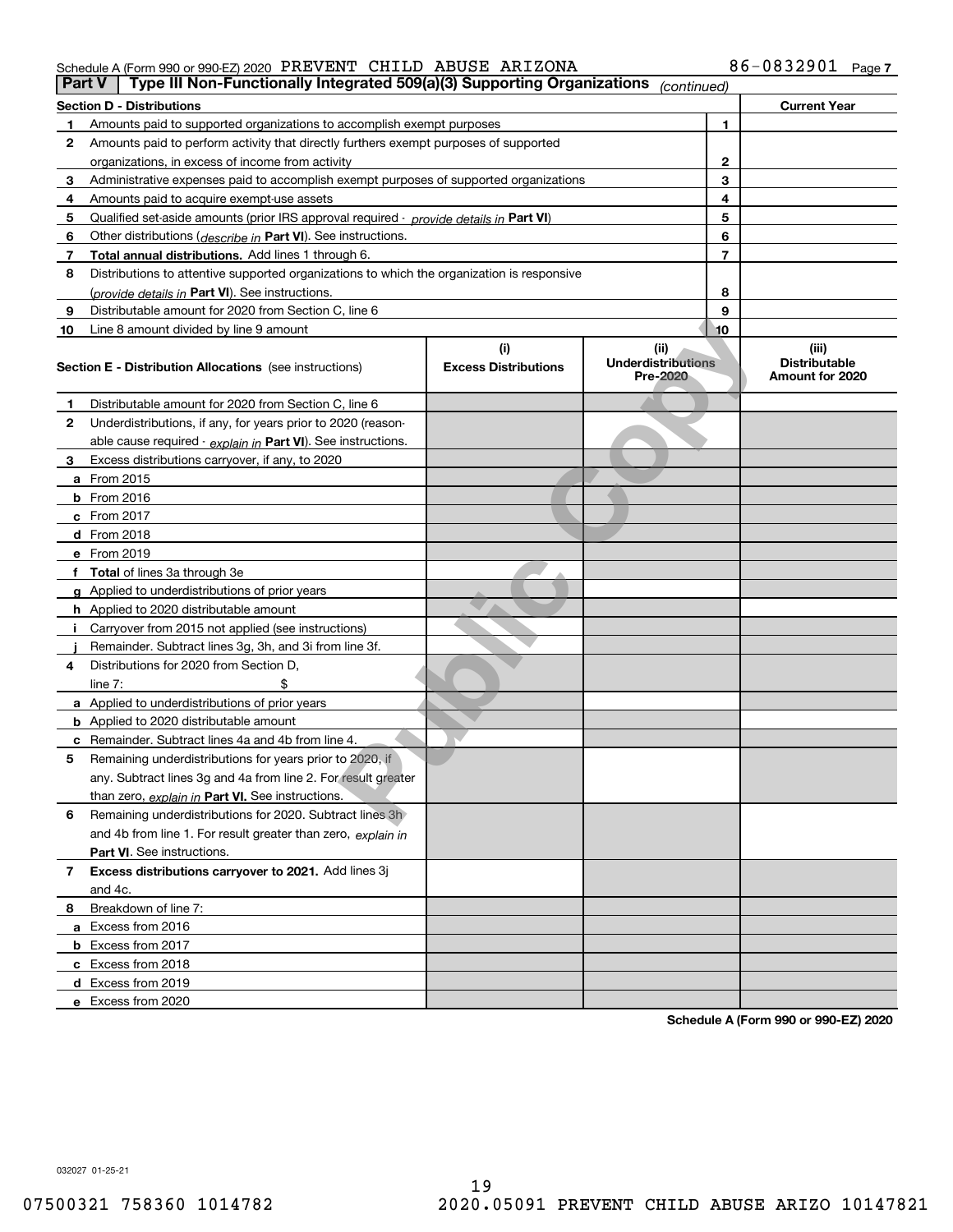|                     | 86-0832901 Page 8                                                                                                                                                                                                                                                                                                                                                                                                                                                                                                                                                                                                                        |
|---------------------|------------------------------------------------------------------------------------------------------------------------------------------------------------------------------------------------------------------------------------------------------------------------------------------------------------------------------------------------------------------------------------------------------------------------------------------------------------------------------------------------------------------------------------------------------------------------------------------------------------------------------------------|
|                     |                                                                                                                                                                                                                                                                                                                                                                                                                                                                                                                                                                                                                                          |
|                     |                                                                                                                                                                                                                                                                                                                                                                                                                                                                                                                                                                                                                                          |
|                     |                                                                                                                                                                                                                                                                                                                                                                                                                                                                                                                                                                                                                                          |
|                     |                                                                                                                                                                                                                                                                                                                                                                                                                                                                                                                                                                                                                                          |
|                     |                                                                                                                                                                                                                                                                                                                                                                                                                                                                                                                                                                                                                                          |
|                     |                                                                                                                                                                                                                                                                                                                                                                                                                                                                                                                                                                                                                                          |
|                     |                                                                                                                                                                                                                                                                                                                                                                                                                                                                                                                                                                                                                                          |
|                     |                                                                                                                                                                                                                                                                                                                                                                                                                                                                                                                                                                                                                                          |
|                     |                                                                                                                                                                                                                                                                                                                                                                                                                                                                                                                                                                                                                                          |
|                     |                                                                                                                                                                                                                                                                                                                                                                                                                                                                                                                                                                                                                                          |
|                     |                                                                                                                                                                                                                                                                                                                                                                                                                                                                                                                                                                                                                                          |
|                     |                                                                                                                                                                                                                                                                                                                                                                                                                                                                                                                                                                                                                                          |
|                     |                                                                                                                                                                                                                                                                                                                                                                                                                                                                                                                                                                                                                                          |
|                     |                                                                                                                                                                                                                                                                                                                                                                                                                                                                                                                                                                                                                                          |
|                     |                                                                                                                                                                                                                                                                                                                                                                                                                                                                                                                                                                                                                                          |
|                     |                                                                                                                                                                                                                                                                                                                                                                                                                                                                                                                                                                                                                                          |
|                     |                                                                                                                                                                                                                                                                                                                                                                                                                                                                                                                                                                                                                                          |
|                     |                                                                                                                                                                                                                                                                                                                                                                                                                                                                                                                                                                                                                                          |
|                     |                                                                                                                                                                                                                                                                                                                                                                                                                                                                                                                                                                                                                                          |
|                     |                                                                                                                                                                                                                                                                                                                                                                                                                                                                                                                                                                                                                                          |
|                     |                                                                                                                                                                                                                                                                                                                                                                                                                                                                                                                                                                                                                                          |
|                     |                                                                                                                                                                                                                                                                                                                                                                                                                                                                                                                                                                                                                                          |
|                     |                                                                                                                                                                                                                                                                                                                                                                                                                                                                                                                                                                                                                                          |
|                     |                                                                                                                                                                                                                                                                                                                                                                                                                                                                                                                                                                                                                                          |
|                     |                                                                                                                                                                                                                                                                                                                                                                                                                                                                                                                                                                                                                                          |
|                     |                                                                                                                                                                                                                                                                                                                                                                                                                                                                                                                                                                                                                                          |
|                     |                                                                                                                                                                                                                                                                                                                                                                                                                                                                                                                                                                                                                                          |
|                     |                                                                                                                                                                                                                                                                                                                                                                                                                                                                                                                                                                                                                                          |
|                     |                                                                                                                                                                                                                                                                                                                                                                                                                                                                                                                                                                                                                                          |
|                     |                                                                                                                                                                                                                                                                                                                                                                                                                                                                                                                                                                                                                                          |
| (See instructions.) | Schedule A (Form 990 or 990-EZ) 2020 PREVENT CHILD ABUSE ARIZONA<br>Supplemental Information. Provide the explanations required by Part II, line 10; Part II, line 17a or 17b; Part III, line 12;<br>Part IV, Section A, lines 1, 2, 3b, 3c, 4b, 4c, 5a, 6, 9a, 9b, 9c, 11a, 11b, and 11c; Part IV, Section B, lines 1 and 2; Part IV, Section C,<br>line 1; Part IV, Section D, lines 2 and 3; Part IV, Section E, lines 1c, 2a, 2b, 3a, and 3b; Part V, line 1; Part V, Section B, line 1e; Part V,<br>Section D, lines 5, 6, and 8; and Part V, Section E, lines 2, 5, and 6. Also complete this part for any additional information. |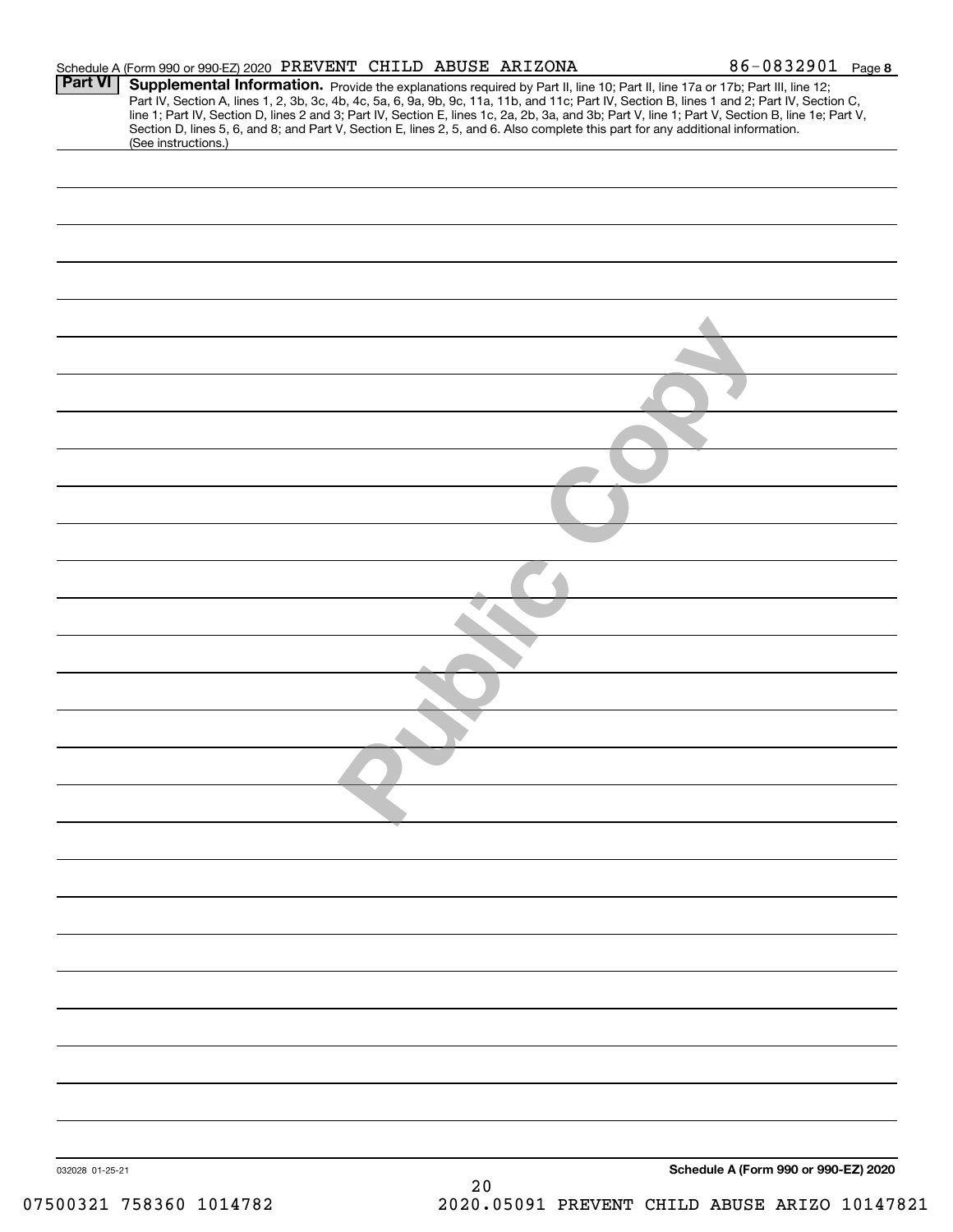| <b>SCHEDULE C</b>                                                    | <b>Political Campaign and Lobbying Activities</b>                                                                                                |           |                                                     | OMB No. 1545-0047                                   |
|----------------------------------------------------------------------|--------------------------------------------------------------------------------------------------------------------------------------------------|-----------|-----------------------------------------------------|-----------------------------------------------------|
| (Form 990 or 990-EZ)                                                 | For Organizations Exempt From Income Tax Under section 501(c) and section 527                                                                    |           |                                                     |                                                     |
|                                                                      | Complete if the organization is described below. Attach to Form 990 or Form 990-EZ.                                                              |           |                                                     |                                                     |
| Department of the Treasury<br>Internal Revenue Service               | Go to www.irs.gov/Form990 for instructions and the latest information.                                                                           |           |                                                     | <b>Open to Public</b><br>Inspection                 |
|                                                                      | If the organization answered "Yes," on Form 990, Part IV, line 3, or Form 990-EZ, Part V, line 46 (Political Campaign Activities), then          |           |                                                     |                                                     |
|                                                                      | • Section 501(c)(3) organizations: Complete Parts I-A and B. Do not complete Part I-C.                                                           |           |                                                     |                                                     |
|                                                                      | • Section 501(c) (other than section 501(c)(3)) organizations: Complete Parts I-A and C below. Do not complete Part I-B.                         |           |                                                     |                                                     |
| • Section 527 organizations: Complete Part I-A only.                 |                                                                                                                                                  |           |                                                     |                                                     |
|                                                                      | If the organization answered "Yes," on Form 990, Part IV, line 4, or Form 990-EZ, Part VI, line 47 (Lobbying Activities), then                   |           |                                                     |                                                     |
|                                                                      | • Section 501(c)(3) organizations that have filed Form 5768 (election under section 501(h)): Complete Part II-A. Do not complete Part II-B.      |           |                                                     |                                                     |
|                                                                      | • Section 501(c)(3) organizations that have NOT filed Form 5768 (election under section 501(h)): Complete Part II-B. Do not complete Part II-A.  |           |                                                     |                                                     |
| Tax) (See separate instructions), then                               | If the organization answered "Yes," on Form 990, Part IV, line 5 (Proxy Tax) (See separate instructions) or Form 990-EZ, Part V, line 35c (Proxy |           |                                                     |                                                     |
| • Section 501(c)(4), (5), or (6) organizations: Complete Part III.   |                                                                                                                                                  |           |                                                     |                                                     |
| Name of organization                                                 |                                                                                                                                                  |           |                                                     | <b>Employer identification number</b>               |
|                                                                      | PREVENT CHILD ABUSE ARIZONA                                                                                                                      |           |                                                     | 86-0832901                                          |
| Part I-A                                                             | Complete if the organization is exempt under section 501(c) or is a section 527 organization.                                                    |           |                                                     |                                                     |
|                                                                      |                                                                                                                                                  |           |                                                     |                                                     |
| 1.                                                                   | Provide a description of the organization's direct and indirect political campaign activities in Part IV                                         |           |                                                     |                                                     |
| Political campaign activity expenditures<br>2                        |                                                                                                                                                  |           | $\blacktriangleright$ \$                            |                                                     |
| Volunteer hours for political campaign activities<br>З               |                                                                                                                                                  |           |                                                     |                                                     |
|                                                                      |                                                                                                                                                  |           |                                                     |                                                     |
| Part I-B                                                             | Complete if the organization is exempt under section 501(c)(3).                                                                                  |           |                                                     |                                                     |
|                                                                      | 1 Enter the amount of any excise tax incurred by the organization under section 4955                                                             |           | $\blacktriangleright$ \$                            |                                                     |
| 2                                                                    | Enter the amount of any excise tax incurred by organization managers under section 4955                                                          |           | $\blacktriangleright$ \$                            |                                                     |
| З                                                                    | If the organization incurred a section 4955 tax, did it file Form 4720 for this year?                                                            |           |                                                     | Yes<br>No                                           |
| 4a Was a correction made?<br><b>b</b> If "Yes," describe in Part IV. |                                                                                                                                                  |           |                                                     | Yes<br>No                                           |
| Part I-C                                                             | Complete if the organization is exempt under section 501(c), except section 501(c)(3).                                                           |           |                                                     |                                                     |
|                                                                      | 1 Enter the amount directly expended by the filing organization for section 527 exempt function activities                                       |           | $\blacktriangleright$ \$                            |                                                     |
|                                                                      | 2 Enter the amount of the filing organization's funds contributed to other organizations for section 527                                         |           |                                                     |                                                     |
| exempt function activities                                           |                                                                                                                                                  |           | $\blacktriangleright$ \$                            |                                                     |
|                                                                      | 3 Total exempt function expenditures. Add lines 1 and 2. Enter here and on Form 1120-POL,                                                        |           |                                                     |                                                     |
| line 17b                                                             |                                                                                                                                                  |           | $\blacktriangleright$ \$                            |                                                     |
|                                                                      | Did the filing organization file Form 1120-POL for this year?                                                                                    |           |                                                     | Yes<br><b>No</b>                                    |
| 5.                                                                   | Enter the names, addresses and employer identification number (EIN) of all section 527 political organizations to which the filing organization  |           |                                                     |                                                     |
|                                                                      | made payments. For each organization listed, enter the amount paid from the filing organization's funds. Also enter the amount of political      |           |                                                     |                                                     |
|                                                                      | contributions received that were promptly and directly delivered to a separate political organization, such as a separate segregated fund or a   |           |                                                     |                                                     |
|                                                                      | political action committee (PAC). If additional space is needed, provide information in Part IV.                                                 |           |                                                     |                                                     |
| (a) Name                                                             | (b) Address                                                                                                                                      | $(c)$ EIN | (d) Amount paid from                                | (e) Amount of political                             |
|                                                                      |                                                                                                                                                  |           | filing organization's<br>funds. If none, enter -0-. | contributions received and<br>promptly and directly |
|                                                                      |                                                                                                                                                  |           |                                                     | delivered to a separate                             |
|                                                                      |                                                                                                                                                  |           |                                                     | political organization.<br>If none, enter -0-.      |
|                                                                      |                                                                                                                                                  |           |                                                     |                                                     |
|                                                                      |                                                                                                                                                  |           |                                                     |                                                     |
|                                                                      |                                                                                                                                                  |           |                                                     |                                                     |
|                                                                      |                                                                                                                                                  |           |                                                     |                                                     |
|                                                                      |                                                                                                                                                  |           |                                                     |                                                     |
|                                                                      |                                                                                                                                                  |           |                                                     |                                                     |
|                                                                      |                                                                                                                                                  |           |                                                     |                                                     |
|                                                                      |                                                                                                                                                  |           |                                                     |                                                     |
|                                                                      |                                                                                                                                                  |           |                                                     |                                                     |
|                                                                      |                                                                                                                                                  |           |                                                     |                                                     |
|                                                                      |                                                                                                                                                  |           |                                                     |                                                     |
|                                                                      |                                                                                                                                                  |           |                                                     |                                                     |
| <b>LHA</b>                                                           | For Paperwork Reduction Act Notice, see the Instructions for Form 990 or 990-EZ.                                                                 |           |                                                     | Schedule C (Form 990 or 990-EZ) 2020                |

032041 12-02-20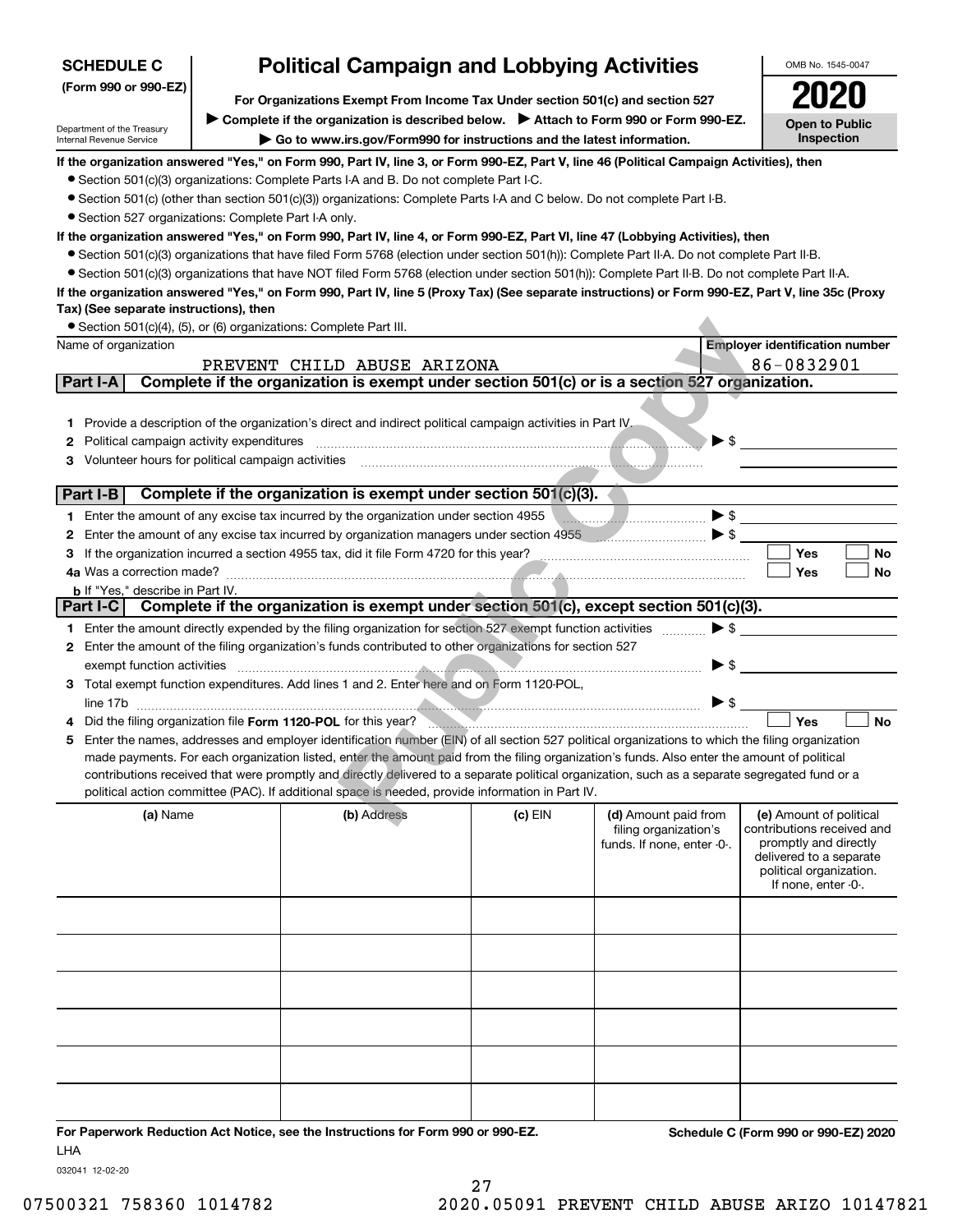| Schedule C (Form 990 or 990-EZ) 2020 PREVENT CHILD ABUSE ARIZONA                                                |                                                                                          |                                        |                                                                                                                                   |                                                                                                                |                                        | 86-0832901 Page 2              |  |
|-----------------------------------------------------------------------------------------------------------------|------------------------------------------------------------------------------------------|----------------------------------------|-----------------------------------------------------------------------------------------------------------------------------------|----------------------------------------------------------------------------------------------------------------|----------------------------------------|--------------------------------|--|
| Complete if the organization is exempt under section 501(c)(3) and filed Form 5768 (election under<br>Part II-A |                                                                                          |                                        |                                                                                                                                   |                                                                                                                |                                        |                                |  |
| section 501(h)).                                                                                                |                                                                                          |                                        |                                                                                                                                   |                                                                                                                |                                        |                                |  |
| A Check $\blacktriangleright$                                                                                   |                                                                                          |                                        | if the filing organization belongs to an affiliated group (and list in Part IV each affiliated group member's name, address, EIN, |                                                                                                                |                                        |                                |  |
| expenses, and share of excess lobbying expenditures).                                                           |                                                                                          |                                        |                                                                                                                                   |                                                                                                                |                                        |                                |  |
| B Check $\blacktriangleright$                                                                                   |                                                                                          |                                        | if the filing organization checked box A and "limited control" provisions apply.                                                  |                                                                                                                |                                        |                                |  |
|                                                                                                                 |                                                                                          | <b>Limits on Lobbying Expenditures</b> | (The term "expenditures" means amounts paid or incurred.)                                                                         |                                                                                                                | (a) Filing<br>organization's<br>totals | (b) Affiliated group<br>totals |  |
| 1a Total lobbying expenditures to influence public opinion (grassroots lobbying)                                |                                                                                          |                                        |                                                                                                                                   |                                                                                                                |                                        |                                |  |
|                                                                                                                 | <b>b</b> Total lobbying expenditures to influence a legislative body (direct lobbying)   |                                        |                                                                                                                                   |                                                                                                                |                                        |                                |  |
|                                                                                                                 |                                                                                          |                                        |                                                                                                                                   |                                                                                                                | 0.                                     |                                |  |
| d Other exempt purpose expenditures                                                                             |                                                                                          |                                        |                                                                                                                                   |                                                                                                                | 2,130,602.                             |                                |  |
| e Total exempt purpose expenditures (add lines 1c and 1d)                                                       |                                                                                          |                                        |                                                                                                                                   | and a complete the contract of the complete the complete the complete the complete the complete the complete t | 2,130,602.                             |                                |  |
|                                                                                                                 | f Lobbying nontaxable amount. Enter the amount from the following table in both columns. |                                        |                                                                                                                                   |                                                                                                                |                                        |                                |  |
| If the amount on line 1e, column (a) or (b) is:                                                                 |                                                                                          |                                        | The lobbying nontaxable amount is:                                                                                                |                                                                                                                |                                        |                                |  |
| Not over \$500,000                                                                                              |                                                                                          |                                        |                                                                                                                                   |                                                                                                                |                                        |                                |  |
| Over \$500,000 but not over \$1,000,000                                                                         |                                                                                          |                                        |                                                                                                                                   |                                                                                                                |                                        |                                |  |
| Over \$1,000,000 but not over \$1,500,000                                                                       |                                                                                          |                                        |                                                                                                                                   |                                                                                                                |                                        |                                |  |
| Over \$1,500,000 but not over \$17,000,000                                                                      |                                                                                          |                                        |                                                                                                                                   |                                                                                                                |                                        |                                |  |
| Over \$17,000,000                                                                                               |                                                                                          |                                        |                                                                                                                                   |                                                                                                                |                                        |                                |  |
|                                                                                                                 |                                                                                          |                                        |                                                                                                                                   |                                                                                                                |                                        |                                |  |
| g Grassroots nontaxable amount (enter 25% of line 1f)                                                           |                                                                                          |                                        |                                                                                                                                   |                                                                                                                | 64,133.                                |                                |  |
| h Subtract line 1g from line 1a. If zero or less, enter -0-                                                     |                                                                                          |                                        |                                                                                                                                   |                                                                                                                | 0.                                     |                                |  |
| i Subtract line 1f from line 1c. If zero or less, enter -0-                                                     |                                                                                          |                                        |                                                                                                                                   |                                                                                                                | 0.                                     |                                |  |
| If there is an amount other than zero on either line 1h or line 1i, did the organization file Form 4720         |                                                                                          |                                        |                                                                                                                                   |                                                                                                                |                                        |                                |  |
| reporting section 4911 tax for this year?                                                                       |                                                                                          |                                        |                                                                                                                                   |                                                                                                                |                                        | Yes<br>No                      |  |
|                                                                                                                 |                                                                                          |                                        | 4-Year Averaging Period Under Section 501(h)                                                                                      |                                                                                                                |                                        |                                |  |
| (Some organizations that made a section 501(h) election do not have to complete all of the five columns below.  |                                                                                          |                                        | See the separate instructions for lines 2a through 2f.)                                                                           |                                                                                                                |                                        |                                |  |
|                                                                                                                 |                                                                                          |                                        | Lobbying Expenditures During 4-Year Averaging Period                                                                              |                                                                                                                |                                        |                                |  |
| Calendar year<br>(or fiscal year beginning in)                                                                  | (a) $2017$                                                                               |                                        | $(b)$ 2018                                                                                                                        | $(c)$ 2019                                                                                                     | $(d)$ 2020                             | (e) Total                      |  |
| 2a Lobbying nontaxable amount                                                                                   |                                                                                          | 228,429.                               | 239,961.                                                                                                                          | 289,182.                                                                                                       |                                        | $256, 530.$ 1, 014, 102.       |  |
| <b>b</b> Lobbying ceiling amount<br>$(150\% \text{ of line } 2a, \text{ column}(e))$                            |                                                                                          |                                        |                                                                                                                                   |                                                                                                                |                                        | 1,521,153.                     |  |
| c Total lobbying expenditures                                                                                   |                                                                                          |                                        |                                                                                                                                   |                                                                                                                |                                        |                                |  |
| d Grassroots nontaxable amount                                                                                  |                                                                                          | 57,107.                                | 59,990.                                                                                                                           | 72,296.                                                                                                        | 64,133.                                | 253,526.                       |  |
| e Grassroots ceiling amount<br>(150% of line 2d, column (e))                                                    |                                                                                          |                                        |                                                                                                                                   |                                                                                                                |                                        | 380,289.                       |  |
| f Grassroots lobbying expenditures                                                                              |                                                                                          |                                        |                                                                                                                                   |                                                                                                                |                                        |                                |  |

**Schedule C (Form 990 or 990-EZ) 2020**

032042 12-02-20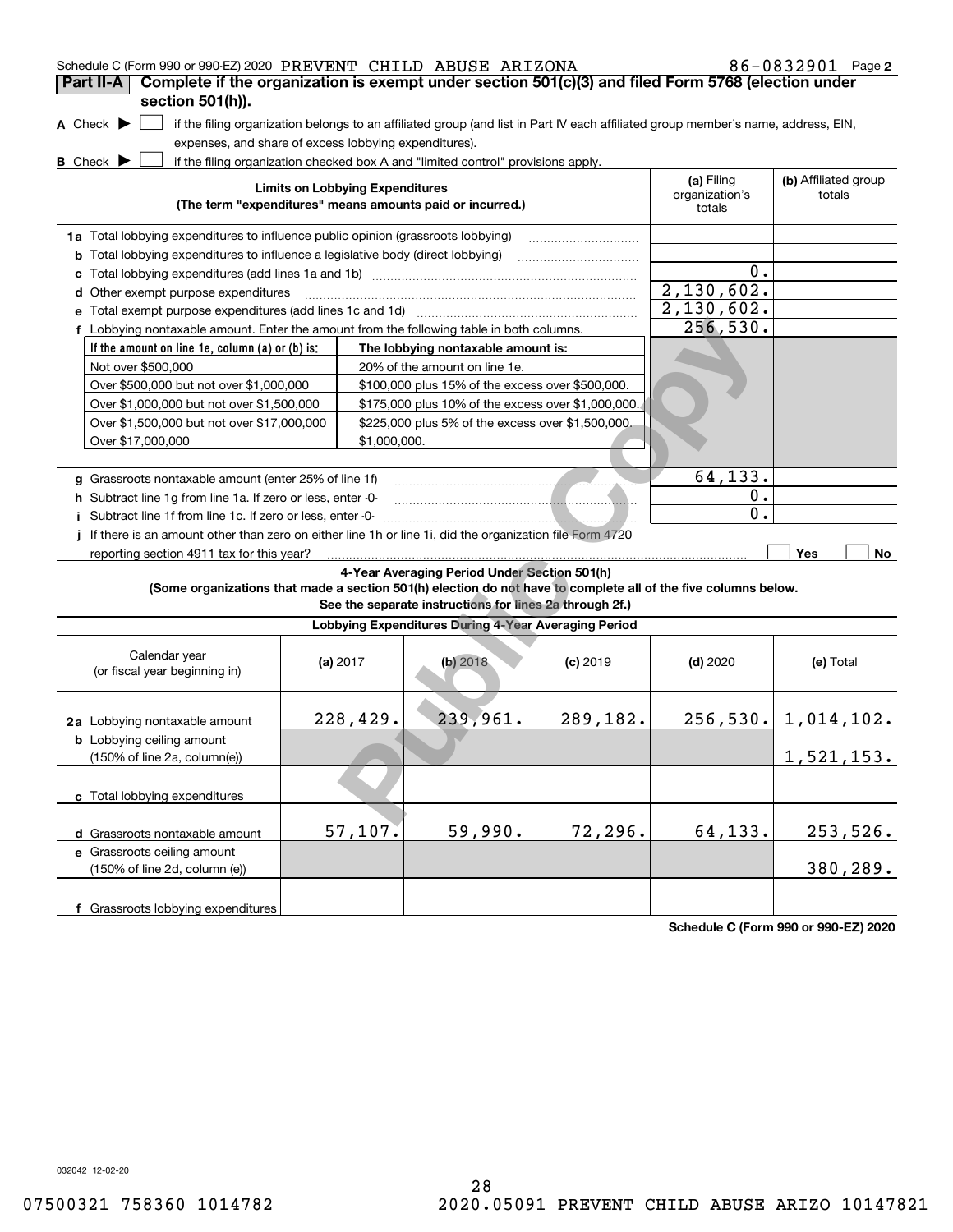#### Schedule C (Form 990 or 990-EZ) 2020 Page PREVENT CHILD ABUSE ARIZONA 86-0832901

#### **3**

#### **Part II-B** Complete if the organization is exempt under section 501(c)(3) and has NOT filed Form 5768 **(election under section 501(h)).**

|                | For each "Yes" response on lines 1a through 1i below, provide in Part IV a detailed description                                                                                                                                           |     | (a)          |        | (b) |  |
|----------------|-------------------------------------------------------------------------------------------------------------------------------------------------------------------------------------------------------------------------------------------|-----|--------------|--------|-----|--|
|                | of the lobbying activity.                                                                                                                                                                                                                 | Yes | No           | Amount |     |  |
| 1.             | During the year, did the filing organization attempt to influence foreign, national, state, or<br>local legislation, including any attempt to influence public opinion on a legislative matter<br>or referendum, through the use of:      |     |              |        |     |  |
|                | <b>b</b> Paid staff or management (include compensation in expenses reported on lines 1c through 1i)?                                                                                                                                     |     |              |        |     |  |
|                |                                                                                                                                                                                                                                           |     |              |        |     |  |
|                | e Publications, or published or broadcast statements?                                                                                                                                                                                     |     |              |        |     |  |
|                | f Grants to other organizations for lobbying purposes?                                                                                                                                                                                    |     |              |        |     |  |
|                | g Direct contact with legislators, their staffs, government officials, or a legislative body?                                                                                                                                             |     |              |        |     |  |
|                | h Rallies, demonstrations, seminars, conventions, speeches, lectures, or any similar means?                                                                                                                                               |     |              |        |     |  |
|                | <i>i</i> Other activities?                                                                                                                                                                                                                |     |              |        |     |  |
|                |                                                                                                                                                                                                                                           |     |              |        |     |  |
|                |                                                                                                                                                                                                                                           |     |              |        |     |  |
|                |                                                                                                                                                                                                                                           |     |              |        |     |  |
|                | c If "Yes," enter the amount of any tax incurred by organization managers under section 4912                                                                                                                                              |     |              |        |     |  |
|                | d If the filing organization incurred a section 4912 tax, did it file Form 4720 for this year?                                                                                                                                            |     |              |        |     |  |
|                | Complete if the organization is exempt under section 501(c)(4), section 501(c)(5), or section<br><b>Part III-A</b>                                                                                                                        |     |              |        |     |  |
|                | 501(c)(6).                                                                                                                                                                                                                                |     |              |        |     |  |
|                |                                                                                                                                                                                                                                           |     |              | Yes    | No  |  |
| 1              | Were substantially all (90% or more) dues received nondeductible by members?                                                                                                                                                              |     | $\mathbf{1}$ |        |     |  |
| $\mathbf{2}$   |                                                                                                                                                                                                                                           |     | $\mathbf{2}$ |        |     |  |
| 3              | Did the organization agree to carry over lobbying and political campaign activity expenditures from the prior year?                                                                                                                       |     | 3            |        |     |  |
|                | Complete if the organization is exempt under section 501(c)(4), section 501(c)(5), or section<br><b>Part III-BI</b><br>501(c)(6) and if either (a) BOTH Part III-A, lines 1 and 2, are answered "No" OR (b) Part III-A, line 3, is        |     |              |        |     |  |
|                | answered "Yes."                                                                                                                                                                                                                           |     |              |        |     |  |
|                |                                                                                                                                                                                                                                           |     |              |        |     |  |
| 1              | Dues, assessments and similar amounts from members                                                                                                                                                                                        |     | 1            |        |     |  |
| 2              | Section 162(e) nondeductible lobbying and political expenditures (do not include amounts of political                                                                                                                                     |     |              |        |     |  |
|                | expenses for which the section 527(f) tax was paid).                                                                                                                                                                                      |     |              |        |     |  |
|                |                                                                                                                                                                                                                                           |     | 2a           |        |     |  |
|                | <b>b</b> Carryover from last year <i>manufacture content of the content of the content of the content of the content of the content of the content of the content of the content of the content of the content of the content of the </i> |     | 2b           |        |     |  |
|                |                                                                                                                                                                                                                                           |     | 2c           |        |     |  |
| з              | Aggregate amount reported in section 6033(e)(1)(A) notices of nondeductible section 162(e) dues                                                                                                                                           |     | 3            |        |     |  |
| 4              | If notices were sent and the amount on line 2c exceeds the amount on line 3, what portion of the excess<br>does the organization agree to carryover to the reasonable estimate of nondeductible lobbying and political                    |     |              |        |     |  |
|                |                                                                                                                                                                                                                                           |     |              |        |     |  |
| 5              | expenditure next year?                                                                                                                                                                                                                    |     | 4<br>5       |        |     |  |
| <b>Part IV</b> | <b>Supplemental Information</b>                                                                                                                                                                                                           |     |              |        |     |  |
|                | Provide the descriptions required for Part I-A, line 1; Part I-B, line 4; Part I-C, line 5; Part II-A (affiliated group list); Part II-A, lines 1 and 2 (See                                                                              |     |              |        |     |  |

instructions); and Part II-B, line 1. Also, complete this part for any additional information.

**Schedule C (Form 990 or 990-EZ) 2020**

032043 12-02-20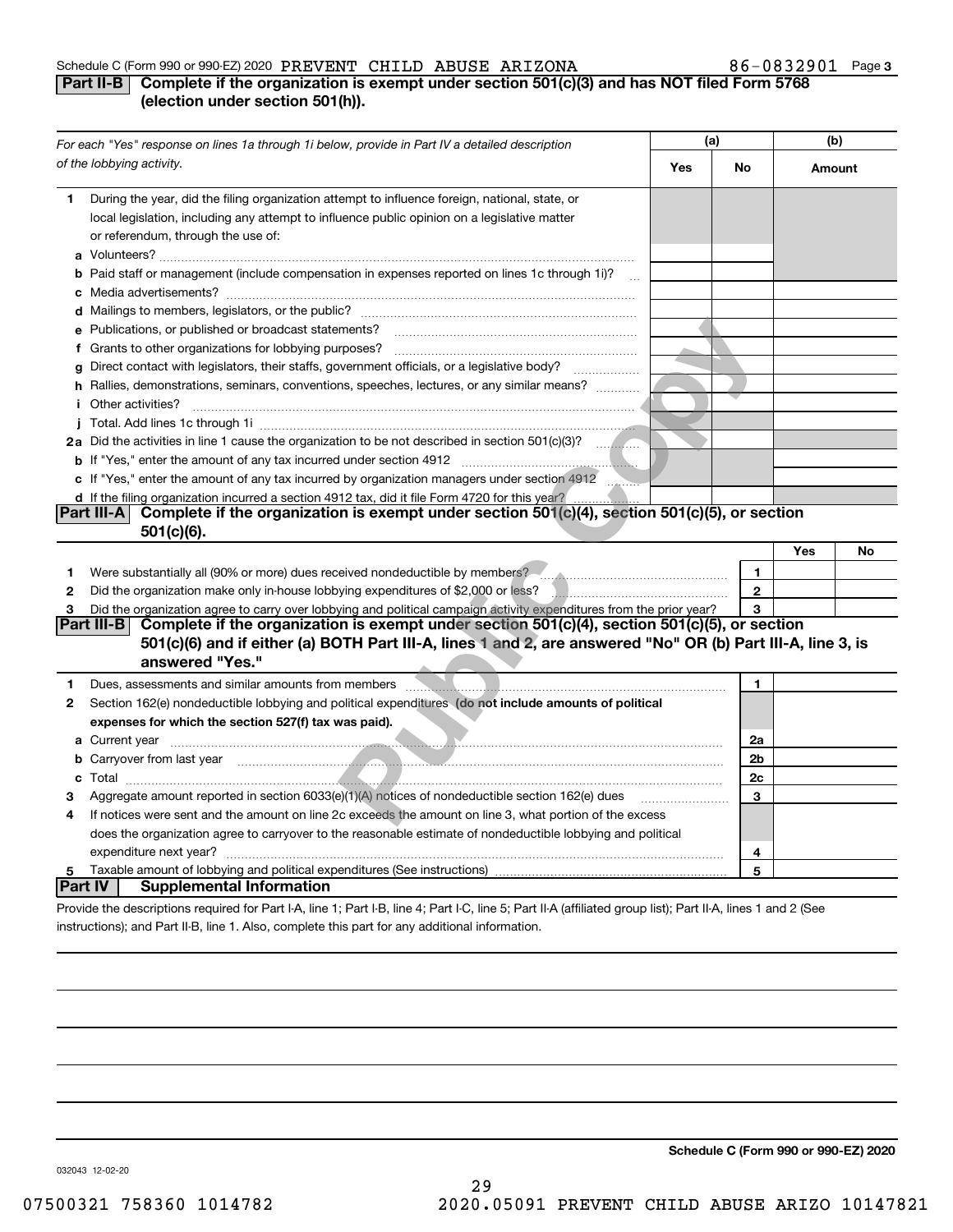Department of the Treasury Internal Revenue Service

| (Form 990) |  |
|------------|--|
|------------|--|

## **SCHEDULE D Supplemental Financial Statements**

(Form 990)<br>
Pepartment of the Treasury<br>
Department of the Treasury<br>
Department of the Treasury<br>
Department of the Treasury<br> **Co to www.irs.gov/Form990 for instructions and the latest information.**<br> **Co to www.irs.gov/Form9** 



|         | Name of the organization<br>PREVENT CHILD ABUSE ARIZONA                                                                                        | <b>Employer identification number</b><br>86-0832901 |  |  |  |
|---------|------------------------------------------------------------------------------------------------------------------------------------------------|-----------------------------------------------------|--|--|--|
| Part I  | Organizations Maintaining Donor Advised Funds or Other Similar Funds or Accounts. Complete if the                                              |                                                     |  |  |  |
|         | organization answered "Yes" on Form 990, Part IV, line 6.                                                                                      |                                                     |  |  |  |
|         | (a) Donor advised funds                                                                                                                        | (b) Funds and other accounts                        |  |  |  |
|         |                                                                                                                                                |                                                     |  |  |  |
| 1       |                                                                                                                                                |                                                     |  |  |  |
| 2       | Aggregate value of contributions to (during year)                                                                                              |                                                     |  |  |  |
| з       | Aggregate value of grants from (during year)                                                                                                   |                                                     |  |  |  |
| 4       |                                                                                                                                                |                                                     |  |  |  |
| 5       | Did the organization inform all donors and donor advisors in writing that the assets held in donor advised funds                               |                                                     |  |  |  |
|         |                                                                                                                                                | Yes<br>No                                           |  |  |  |
| 6       | Did the organization inform all grantees, donors, and donor advisors in writing that grant funds can be used only                              |                                                     |  |  |  |
|         | for charitable purposes and not for the benefit of the donor or donor advisor, or for any other purpose conferring                             |                                                     |  |  |  |
|         |                                                                                                                                                | Yes<br>No                                           |  |  |  |
| Part II | Conservation Easements. Complete if the organization answered "Yes" on Form 990, Part IV, line 7.                                              |                                                     |  |  |  |
| 1       | Purpose(s) of conservation easements held by the organization (check all that apply).                                                          |                                                     |  |  |  |
|         | Preservation of land for public use (for example, recreation or education)                                                                     | Preservation of a historically important land area  |  |  |  |
|         | Protection of natural habitat<br>Preservation of a certified historic structure                                                                |                                                     |  |  |  |
|         | Preservation of open space                                                                                                                     |                                                     |  |  |  |
| 2       | Complete lines 2a through 2d if the organization held a qualified conservation contribution in the form of a conservation easement on the last |                                                     |  |  |  |
|         | day of the tax year.                                                                                                                           | Held at the End of the Tax Year                     |  |  |  |
| а       | Total number of conservation easements                                                                                                         | 2a                                                  |  |  |  |
| b       | Total acreage restricted by conservation easements                                                                                             | 2b                                                  |  |  |  |
| с       |                                                                                                                                                | 2c                                                  |  |  |  |
| d       | Number of conservation easements included in (c) acquired after 7/25/06, and not on a historic structure                                       |                                                     |  |  |  |
|         |                                                                                                                                                | 2d                                                  |  |  |  |
| 3       | Number of conservation easements modified, transferred, released, extinguished, or terminated by the organization during the tax               |                                                     |  |  |  |
|         | year                                                                                                                                           |                                                     |  |  |  |
| 4       | Number of states where property subject to conservation easement is located                                                                    |                                                     |  |  |  |
| 5       | Does the organization have a written policy regarding the periodic monitoring, inspection, handling of                                         |                                                     |  |  |  |
|         | violations, and enforcement of the conservation easements it holds?                                                                            | <b>No</b><br>Yes                                    |  |  |  |
| 6       | Staff and volunteer hours devoted to monitoring, inspecting, handling of violations, and enforcing conservation easements during the year      |                                                     |  |  |  |
|         |                                                                                                                                                |                                                     |  |  |  |
| 7       | Amount of expenses incurred in monitoring, inspecting, handling of violations, and enforcing conservation easements during the year            |                                                     |  |  |  |
|         | $\blacktriangleright$ \$                                                                                                                       |                                                     |  |  |  |
| 8       | Does each conservation easement reported on line 2(d) above satisfy the requirements of section 170(h)(4)(B)(i)                                |                                                     |  |  |  |
|         |                                                                                                                                                | Yes<br>No                                           |  |  |  |
|         | In Part XIII, describe how the organization reports conservation easements in its revenue and expense statement and                            |                                                     |  |  |  |
|         | balance sheet, and include, if applicable, the text of the footnote to the organization's financial statements that describes the              |                                                     |  |  |  |
|         | organization's accounting for conservation easements.                                                                                          |                                                     |  |  |  |
|         | Organizations Maintaining Collections of Art, Historical Treasures, or Other Similar Assets.<br>Part III                                       |                                                     |  |  |  |
|         | Complete if the organization answered "Yes" on Form 990, Part IV, line 8.                                                                      |                                                     |  |  |  |
|         | 1a If the organization elected, as permitted under FASB ASC 958, not to report in its revenue statement and balance sheet works                |                                                     |  |  |  |
|         | of art, historical treasures, or other similar assets held for public exhibition, education, or research in furtherance of public              |                                                     |  |  |  |
|         | service, provide in Part XIII the text of the footnote to its financial statements that describes these items.                                 |                                                     |  |  |  |
|         |                                                                                                                                                |                                                     |  |  |  |
| b       | If the organization elected, as permitted under FASB ASC 958, to report in its revenue statement and balance sheet works of                    |                                                     |  |  |  |
|         | art, historical treasures, or other similar assets held for public exhibition, education, or research in furtherance of public service,        |                                                     |  |  |  |
|         | provide the following amounts relating to these items:                                                                                         |                                                     |  |  |  |
|         | (I)                                                                                                                                            | $\frac{1}{2}$                                       |  |  |  |
|         | (ii) Assets included in Form 990, Part X                                                                                                       | $\blacktriangleright$ \$                            |  |  |  |
| 2       | If the organization received or held works of art, historical treasures, or other similar assets for financial gain, provide                   |                                                     |  |  |  |
|         | the following amounts required to be reported under FASB ASC 958 relating to these items:                                                      |                                                     |  |  |  |
| а       |                                                                                                                                                | \$                                                  |  |  |  |
| b       | Assets included in Form 990, Part X                                                                                                            | -\$<br>▶                                            |  |  |  |
|         | LHA For Paperwork Reduction Act Notice, see the Instructions for Form 990.                                                                     | Schedule D (Form 990) 2020                          |  |  |  |

032051 12-01-20

30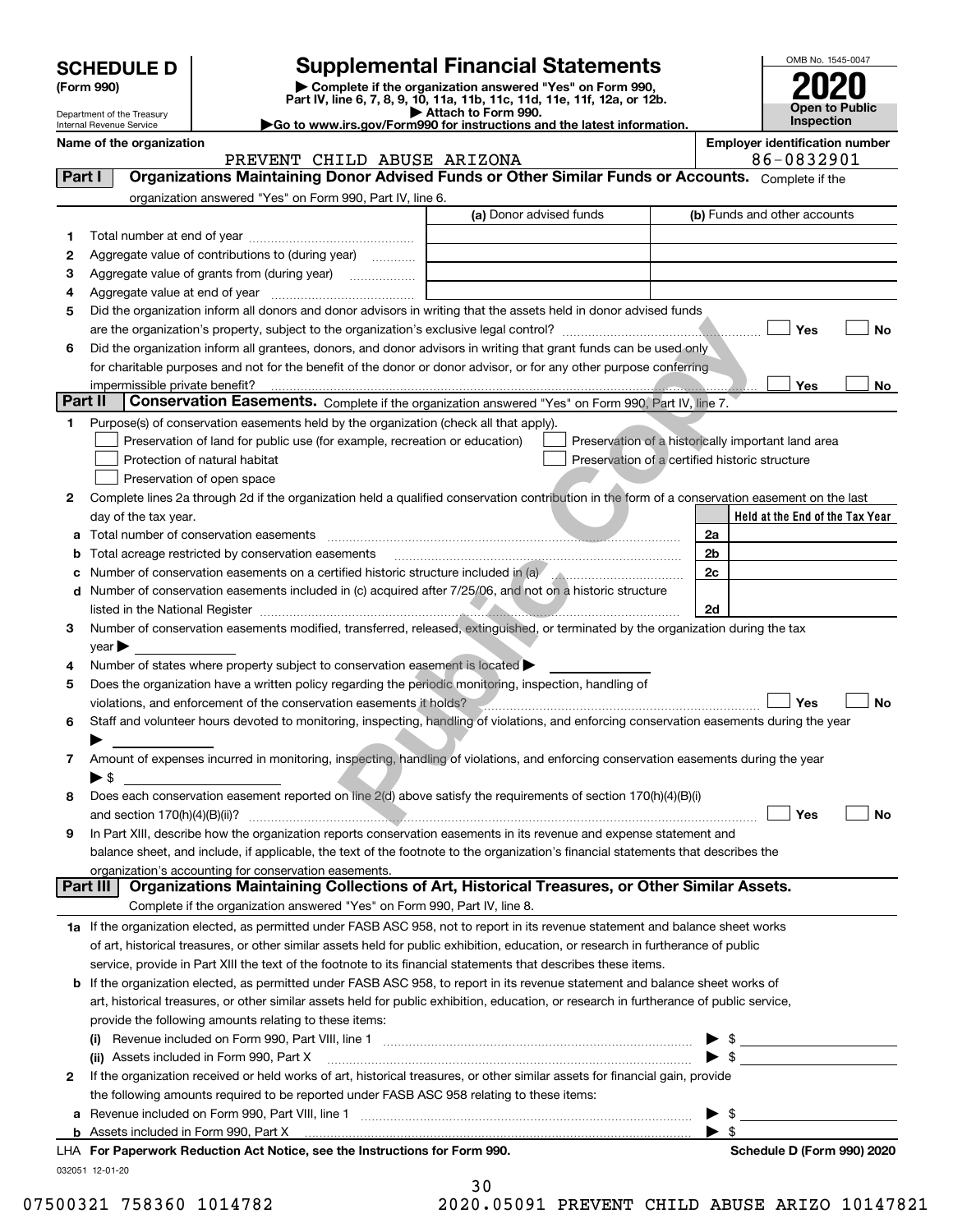|    | PREVENT CHILD ABUSE ARIZONA<br>Schedule D (Form 990) 2020                                                                                                                                                                      |                                         |   |                                    |                                                                                                                                                                                                                               |                                                         | 86-0832901 Page 2 |  |                |                     |  |
|----|--------------------------------------------------------------------------------------------------------------------------------------------------------------------------------------------------------------------------------|-----------------------------------------|---|------------------------------------|-------------------------------------------------------------------------------------------------------------------------------------------------------------------------------------------------------------------------------|---------------------------------------------------------|-------------------|--|----------------|---------------------|--|
|    | Part III<br>Organizations Maintaining Collections of Art, Historical Treasures, or Other Similar Assets (continued)                                                                                                            |                                         |   |                                    |                                                                                                                                                                                                                               |                                                         |                   |  |                |                     |  |
| з  | Using the organization's acquisition, accession, and other records, check any of the following that make significant use of its                                                                                                |                                         |   |                                    |                                                                                                                                                                                                                               |                                                         |                   |  |                |                     |  |
|    | collection items (check all that apply):                                                                                                                                                                                       |                                         |   |                                    |                                                                                                                                                                                                                               |                                                         |                   |  |                |                     |  |
| а  | Public exhibition                                                                                                                                                                                                              |                                         |   |                                    | Loan or exchange program                                                                                                                                                                                                      |                                                         |                   |  |                |                     |  |
| b  | Scholarly research                                                                                                                                                                                                             |                                         |   |                                    | Other and the contract of the contract of the contract of the contract of the contract of the contract of the contract of the contract of the contract of the contract of the contract of the contract of the contract of the |                                                         |                   |  |                |                     |  |
| с  | Preservation for future generations                                                                                                                                                                                            |                                         |   |                                    |                                                                                                                                                                                                                               |                                                         |                   |  |                |                     |  |
| 4  | Provide a description of the organization's collections and explain how they further the organization's exempt purpose in Part XIII.                                                                                           |                                         |   |                                    |                                                                                                                                                                                                                               |                                                         |                   |  |                |                     |  |
| 5  | During the year, did the organization solicit or receive donations of art, historical treasures, or other similar assets                                                                                                       |                                         |   |                                    |                                                                                                                                                                                                                               |                                                         |                   |  |                |                     |  |
|    |                                                                                                                                                                                                                                |                                         |   |                                    |                                                                                                                                                                                                                               |                                                         |                   |  | Yes            | No                  |  |
|    | Part IV<br>Escrow and Custodial Arrangements. Complete if the organization answered "Yes" on Form 990, Part IV, line 9, or                                                                                                     |                                         |   |                                    |                                                                                                                                                                                                                               |                                                         |                   |  |                |                     |  |
|    | reported an amount on Form 990, Part X, line 21.                                                                                                                                                                               |                                         |   |                                    |                                                                                                                                                                                                                               |                                                         |                   |  |                |                     |  |
|    | 1a Is the organization an agent, trustee, custodian or other intermediary for contributions or other assets not included                                                                                                       |                                         |   |                                    |                                                                                                                                                                                                                               |                                                         |                   |  |                |                     |  |
|    |                                                                                                                                                                                                                                |                                         |   |                                    |                                                                                                                                                                                                                               |                                                         |                   |  | Yes            | No                  |  |
|    | b If "Yes," explain the arrangement in Part XIII and complete the following table:                                                                                                                                             |                                         |   |                                    |                                                                                                                                                                                                                               |                                                         |                   |  |                |                     |  |
|    |                                                                                                                                                                                                                                |                                         |   |                                    |                                                                                                                                                                                                                               |                                                         |                   |  | Amount         |                     |  |
| c  | Beginning balance www.communication.com/www.communication.com/www.communication.com/www.communication.com                                                                                                                      |                                         |   |                                    |                                                                                                                                                                                                                               |                                                         | 1 <sub>c</sub>    |  |                |                     |  |
|    |                                                                                                                                                                                                                                |                                         |   |                                    |                                                                                                                                                                                                                               |                                                         | .1d               |  |                |                     |  |
| е  | Distributions during the year measurement contains and the contract of the year measurement of the year measurement of the state of the state of the state of the state of the state of the state of the state of the state of |                                         |   |                                    |                                                                                                                                                                                                                               |                                                         | 1e<br>1f          |  |                |                     |  |
| f  | 2a Did the organization include an amount on Form 990, Part X, line 21, for escrow or custodial account liability?                                                                                                             |                                         |   |                                    |                                                                                                                                                                                                                               |                                                         |                   |  | Yes            | No                  |  |
|    | <b>b</b> If "Yes," explain the arrangement in Part XIII. Check here if the explanation has been provided on Part XIII                                                                                                          |                                         |   |                                    |                                                                                                                                                                                                                               |                                                         |                   |  |                |                     |  |
|    | <b>Part V</b><br>Endowment Funds. Complete if the organization answered "Yes" on Form 990, Part IV, line 10.                                                                                                                   |                                         |   |                                    |                                                                                                                                                                                                                               |                                                         |                   |  |                |                     |  |
|    |                                                                                                                                                                                                                                | (a) Current year                        |   | (b) Prior year                     |                                                                                                                                                                                                                               |                                                         |                   |  |                | (e) Four years back |  |
| 1a | Beginning of year balance                                                                                                                                                                                                      |                                         |   |                                    |                                                                                                                                                                                                                               | (c) Two years back $\vert$ (d) Three years back $\vert$ |                   |  |                |                     |  |
| b  |                                                                                                                                                                                                                                |                                         |   |                                    |                                                                                                                                                                                                                               |                                                         |                   |  |                |                     |  |
|    | Net investment earnings, gains, and losses                                                                                                                                                                                     |                                         |   |                                    |                                                                                                                                                                                                                               |                                                         |                   |  |                |                     |  |
|    |                                                                                                                                                                                                                                |                                         |   |                                    |                                                                                                                                                                                                                               |                                                         |                   |  |                |                     |  |
|    | e Other expenditures for facilities                                                                                                                                                                                            |                                         |   |                                    |                                                                                                                                                                                                                               |                                                         |                   |  |                |                     |  |
|    | and programs                                                                                                                                                                                                                   |                                         |   |                                    |                                                                                                                                                                                                                               |                                                         |                   |  |                |                     |  |
|    | f Administrative expenses                                                                                                                                                                                                      |                                         |   |                                    |                                                                                                                                                                                                                               |                                                         |                   |  |                |                     |  |
| g  |                                                                                                                                                                                                                                |                                         |   |                                    |                                                                                                                                                                                                                               |                                                         |                   |  |                |                     |  |
| 2  | Provide the estimated percentage of the current year end balance (line 1g, column (a)) held as:                                                                                                                                |                                         |   |                                    |                                                                                                                                                                                                                               |                                                         |                   |  |                |                     |  |
| а  | Board designated or quasi-endowment                                                                                                                                                                                            |                                         | % |                                    |                                                                                                                                                                                                                               |                                                         |                   |  |                |                     |  |
|    | Permanent endowment >                                                                                                                                                                                                          | %                                       |   |                                    |                                                                                                                                                                                                                               |                                                         |                   |  |                |                     |  |
|    | <b>c</b> Term endowment $\blacktriangleright$                                                                                                                                                                                  | %                                       |   |                                    |                                                                                                                                                                                                                               |                                                         |                   |  |                |                     |  |
|    | The percentages on lines 2a, 2b, and 2c should equal 100%.                                                                                                                                                                     |                                         |   |                                    |                                                                                                                                                                                                                               |                                                         |                   |  |                |                     |  |
|    | 3a Are there endowment funds not in the possession of the organization that are held and administered for the organization                                                                                                     |                                         |   |                                    |                                                                                                                                                                                                                               |                                                         |                   |  |                |                     |  |
|    | by:                                                                                                                                                                                                                            |                                         |   |                                    |                                                                                                                                                                                                                               |                                                         |                   |  |                | <b>Yes</b><br>No    |  |
|    | (i)                                                                                                                                                                                                                            |                                         |   |                                    |                                                                                                                                                                                                                               |                                                         |                   |  | 3a(i)          |                     |  |
|    |                                                                                                                                                                                                                                |                                         |   |                                    |                                                                                                                                                                                                                               |                                                         |                   |  | 3a(ii)         |                     |  |
|    |                                                                                                                                                                                                                                |                                         |   |                                    |                                                                                                                                                                                                                               |                                                         |                   |  | 3b             |                     |  |
| 4  | Describe in Part XIII the intended uses of the organization's endowment funds.                                                                                                                                                 |                                         |   |                                    |                                                                                                                                                                                                                               |                                                         |                   |  |                |                     |  |
|    | <b>Part VI</b><br>Land, Buildings, and Equipment.                                                                                                                                                                              |                                         |   |                                    |                                                                                                                                                                                                                               |                                                         |                   |  |                |                     |  |
|    | Complete if the organization answered "Yes" on Form 990, Part IV, line 11a. See Form 990, Part X, line 10.                                                                                                                     |                                         |   |                                    |                                                                                                                                                                                                                               |                                                         |                   |  |                |                     |  |
|    | Description of property                                                                                                                                                                                                        | (a) Cost or other<br>basis (investment) |   | (b) Cost or other<br>basis (other) |                                                                                                                                                                                                                               |                                                         | (c) Accumulated   |  | (d) Book value |                     |  |
|    |                                                                                                                                                                                                                                |                                         |   |                                    |                                                                                                                                                                                                                               |                                                         | depreciation      |  |                |                     |  |
|    |                                                                                                                                                                                                                                |                                         |   |                                    | 1, 123, 161.                                                                                                                                                                                                                  |                                                         | 308,709.          |  |                | 814,452.            |  |
| b  |                                                                                                                                                                                                                                |                                         |   |                                    | 413,027.                                                                                                                                                                                                                      |                                                         | 70,378.           |  |                | 342,649.            |  |
| c  |                                                                                                                                                                                                                                |                                         |   |                                    | 246,999.                                                                                                                                                                                                                      |                                                         | 198,959.          |  |                | 48,040.             |  |
| d  |                                                                                                                                                                                                                                |                                         |   |                                    | 7,072.                                                                                                                                                                                                                        |                                                         | 7,072.            |  |                | 0.                  |  |
|    |                                                                                                                                                                                                                                |                                         |   |                                    |                                                                                                                                                                                                                               |                                                         |                   |  |                | 1,205,141.          |  |
|    |                                                                                                                                                                                                                                |                                         |   |                                    |                                                                                                                                                                                                                               |                                                         |                   |  |                |                     |  |

**Schedule D (Form 990) 2020**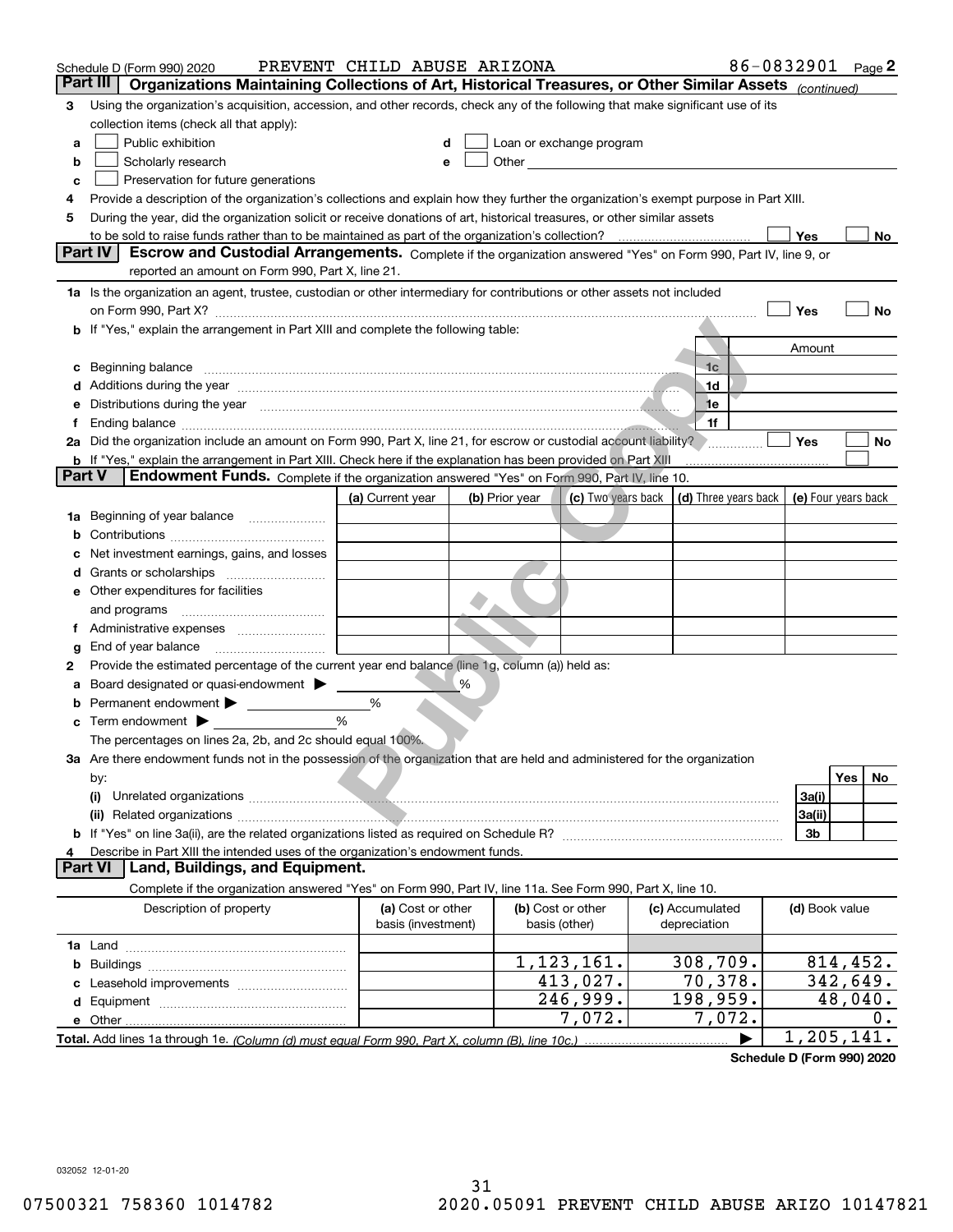|                                                                                                                                                                                                                                                                                                        | 86-0832901<br>Page $3$ |
|--------------------------------------------------------------------------------------------------------------------------------------------------------------------------------------------------------------------------------------------------------------------------------------------------------|------------------------|
| Part VII Investments - Other Securities.                                                                                                                                                                                                                                                               |                        |
| Complete if the organization answered "Yes" on Form 990, Part IV, line 11b. See Form 990, Part X, line 12.<br>(a) Description of security or category (including name of security)<br>(b) Book value<br>(c) Method of valuation: Cost or end-of-year market value                                      |                        |
| (1) Financial derivatives                                                                                                                                                                                                                                                                              |                        |
|                                                                                                                                                                                                                                                                                                        |                        |
| $(3)$ Other                                                                                                                                                                                                                                                                                            |                        |
| (A)                                                                                                                                                                                                                                                                                                    |                        |
| (B)                                                                                                                                                                                                                                                                                                    |                        |
| (C)                                                                                                                                                                                                                                                                                                    |                        |
| (D)                                                                                                                                                                                                                                                                                                    |                        |
| (E)                                                                                                                                                                                                                                                                                                    |                        |
| (F)                                                                                                                                                                                                                                                                                                    |                        |
| (G)                                                                                                                                                                                                                                                                                                    |                        |
| (H)                                                                                                                                                                                                                                                                                                    |                        |
| Total. (Col. (b) must equal Form 990, Part X, col. (B) line 12.) $\blacktriangleright$                                                                                                                                                                                                                 |                        |
| Part VIII Investments - Program Related.                                                                                                                                                                                                                                                               |                        |
| Complete if the organization answered "Yes" on Form 990, Part IV, line 11c. See Form 990, Part X, line 13.<br>(a) Description of investment<br>(b) Book value<br>(c) Method of valuation: Cost or end-of-year market value                                                                             |                        |
|                                                                                                                                                                                                                                                                                                        |                        |
| (1)                                                                                                                                                                                                                                                                                                    |                        |
| (2)<br>(3)                                                                                                                                                                                                                                                                                             |                        |
| (4)                                                                                                                                                                                                                                                                                                    |                        |
| (5)                                                                                                                                                                                                                                                                                                    |                        |
| (6)                                                                                                                                                                                                                                                                                                    |                        |
| (7)                                                                                                                                                                                                                                                                                                    |                        |
| (8)                                                                                                                                                                                                                                                                                                    |                        |
| (9)                                                                                                                                                                                                                                                                                                    |                        |
| Total. (Col. (b) must equal Form 990, Part X, col. (B) line 13.)                                                                                                                                                                                                                                       |                        |
| <b>Other Assets.</b><br>Part IX                                                                                                                                                                                                                                                                        |                        |
| Complete if the organization answered "Yes" on Form 990, Part IV, line 11d. See Form 990, Part X, line 15.                                                                                                                                                                                             |                        |
| (a) Description                                                                                                                                                                                                                                                                                        | (b) Book value         |
| (1)                                                                                                                                                                                                                                                                                                    |                        |
| (2)                                                                                                                                                                                                                                                                                                    |                        |
| (3)                                                                                                                                                                                                                                                                                                    |                        |
| (4)                                                                                                                                                                                                                                                                                                    |                        |
| (5)                                                                                                                                                                                                                                                                                                    |                        |
| (6)                                                                                                                                                                                                                                                                                                    |                        |
| (7)<br>(8)                                                                                                                                                                                                                                                                                             |                        |
| (9)                                                                                                                                                                                                                                                                                                    |                        |
| Total. (Column (b) must equal Form 990. Part X. col. (B) line 15.) ……………………………………………………………………                                                                                                                                                                                                          |                        |
| Part X<br><b>Other Liabilities.</b>                                                                                                                                                                                                                                                                    |                        |
| Complete if the organization answered "Yes" on Form 990, Part IV, line 11e or 11f. See Form 990, Part X, line 25.                                                                                                                                                                                      |                        |
| (a) Description of liability<br>1.                                                                                                                                                                                                                                                                     | (b) Book value         |
| (1)<br>Federal income taxes                                                                                                                                                                                                                                                                            |                        |
| CAPITAL LEASE PAYABLE<br>(2)                                                                                                                                                                                                                                                                           | 26,869.                |
| LEASE SECURITY DEPOSIT<br>(3)                                                                                                                                                                                                                                                                          | 10,000.                |
| (4)                                                                                                                                                                                                                                                                                                    |                        |
| (5)                                                                                                                                                                                                                                                                                                    |                        |
| (6)                                                                                                                                                                                                                                                                                                    |                        |
| (7)                                                                                                                                                                                                                                                                                                    |                        |
| (8)                                                                                                                                                                                                                                                                                                    |                        |
| (9)                                                                                                                                                                                                                                                                                                    |                        |
|                                                                                                                                                                                                                                                                                                        | 36,869.                |
| 2. Liability for uncertain tax positions. In Part XIII, provide the text of the footnote to the organization's financial statements that reports the<br>organization's liability for uncertain tax positions under FASB ASC 740. Check here if the text of the footnote has been provided in Part XIII | $\boxed{\text{X}}$     |

032053 12-01-20

**Schedule D (Form 990) 2020**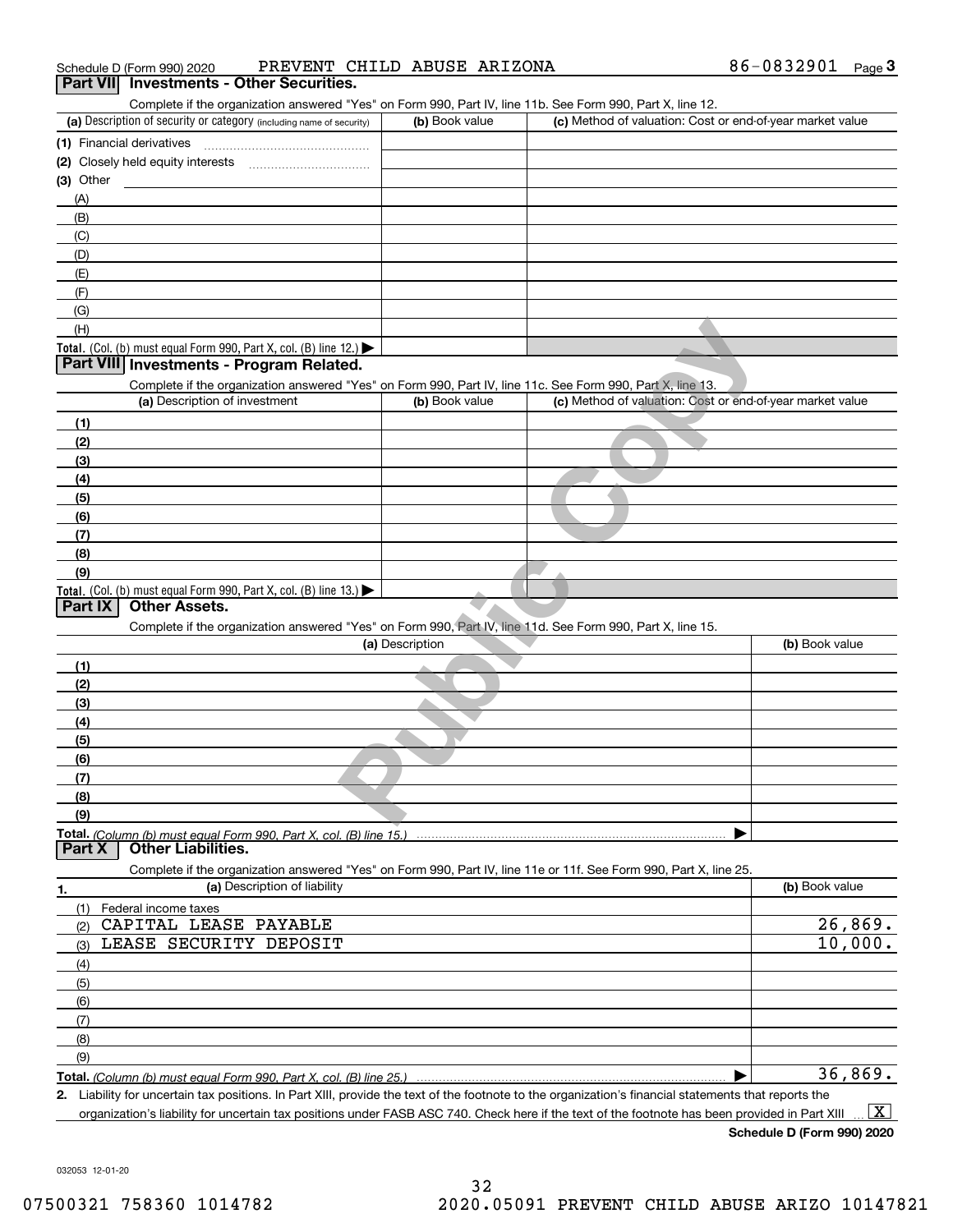|   | PREVENT CHILD ABUSE ARIZONA<br>Schedule D (Form 990) 2020                                                                                                                                                                            |                |                | 86-0832901<br>Page 4 |  |  |  |  |
|---|--------------------------------------------------------------------------------------------------------------------------------------------------------------------------------------------------------------------------------------|----------------|----------------|----------------------|--|--|--|--|
|   | Reconciliation of Revenue per Audited Financial Statements With Revenue per Return.<br>Part XI                                                                                                                                       |                |                |                      |  |  |  |  |
|   | Complete if the organization answered "Yes" on Form 990, Part IV, line 12a.                                                                                                                                                          |                |                |                      |  |  |  |  |
| 1 | Total revenue, gains, and other support per audited financial statements                                                                                                                                                             | $\blacksquare$ | 2,615,322.     |                      |  |  |  |  |
| 2 | Amounts included on line 1 but not on Form 990, Part VIII, line 12:                                                                                                                                                                  |                |                |                      |  |  |  |  |
| a | Net unrealized gains (losses) on investments [11] [11] Net unrealized gains (losses) on investments                                                                                                                                  | 2a             |                |                      |  |  |  |  |
| b |                                                                                                                                                                                                                                      | 2 <sub>b</sub> |                |                      |  |  |  |  |
| c |                                                                                                                                                                                                                                      | 2c             |                |                      |  |  |  |  |
|   |                                                                                                                                                                                                                                      | 2d             |                |                      |  |  |  |  |
| е | Add lines 2a through 2d                                                                                                                                                                                                              |                | 2e             |                      |  |  |  |  |
| 3 |                                                                                                                                                                                                                                      |                | 3              | 2,615,322.           |  |  |  |  |
| 4 | Amounts included on Form 990, Part VIII, line 12, but not on line 1:                                                                                                                                                                 |                |                |                      |  |  |  |  |
| a | Investment expenses not included on Form 990, Part VIII, line 7b                                                                                                                                                                     | 4a             |                |                      |  |  |  |  |
| b | Other (Describe in Part XIII.) <b>Construction Contract Construction</b> Chern Construction Chern Chern Chern Chern Chern Chern Chern Chern Chern Chern Chern Chern Chern Chern Chern Chern Chern Chern Chern Chern Chern Chern Che  | 4b             |                |                      |  |  |  |  |
|   | c Add lines 4a and 4b                                                                                                                                                                                                                |                | 4c             |                      |  |  |  |  |
|   |                                                                                                                                                                                                                                      |                | 5              | 2,615,322.           |  |  |  |  |
|   | Part XII   Reconciliation of Expenses per Audited Financial Statements With Expenses per Return.                                                                                                                                     |                |                |                      |  |  |  |  |
|   | Complete if the organization answered "Yes" on Form 990, Part IV, line 12a.                                                                                                                                                          |                |                |                      |  |  |  |  |
| 1 | Total expenses and losses per audited financial statements [11] [12] manuscription and contract the statements                                                                                                                       |                | $\blacksquare$ | 2,130,898.           |  |  |  |  |
| 2 | Amounts included on line 1 but not on Form 990, Part IX, line 25:                                                                                                                                                                    |                |                |                      |  |  |  |  |
| а |                                                                                                                                                                                                                                      | 2a             |                |                      |  |  |  |  |
| b |                                                                                                                                                                                                                                      | 2 <sub>b</sub> |                |                      |  |  |  |  |
| c |                                                                                                                                                                                                                                      | 2c             |                |                      |  |  |  |  |
| d |                                                                                                                                                                                                                                      | 2d             |                |                      |  |  |  |  |
| е | Add lines 2a through 2d <b>contract and the contract of the contract of the contract of the contract of the contract of the contract of the contract of the contract of the contract of the contract of the contract of the cont</b> |                | 2e             |                      |  |  |  |  |
| 3 |                                                                                                                                                                                                                                      |                | 3              | 2,130,898            |  |  |  |  |
|   | Amounts included on Form 990, Part IX, line 25, but not on line 1:                                                                                                                                                                   |                |                |                      |  |  |  |  |
| a | $\frac{1}{2}$<br>Investment expenses not included on Form 990, Part VIII, line 7b                                                                                                                                                    | 4a             |                |                      |  |  |  |  |
|   |                                                                                                                                                                                                                                      | 4b             |                |                      |  |  |  |  |
|   | c Add lines 4a and 4b                                                                                                                                                                                                                |                | 4c             |                      |  |  |  |  |
| 5 | Total expenses. Add lines 3 and 4c. (This must equal Form 990, Part I. line 18.) <b>Conserverse Expenses</b> . Add lines 3 and 4c. (This must equal Form 990, Part I. line 18.)                                                      |                | 5              | 2,130,898            |  |  |  |  |
|   | Part XIII Supplemental Information.                                                                                                                                                                                                  |                |                |                      |  |  |  |  |
|   | Provide the descriptions required for Part II, lines 3, 5, and 9; Part III, lines 1a and 4; Part IV, lines 1b and 2b; Part V, line 4; Part X, line 2; Part XI,                                                                       |                |                |                      |  |  |  |  |
|   | lines 2d and 4b; and Part XII, lines 2d and 4b. Also complete this part to provide any additional information.                                                                                                                       |                |                |                      |  |  |  |  |
|   |                                                                                                                                                                                                                                      |                |                |                      |  |  |  |  |
|   |                                                                                                                                                                                                                                      |                |                |                      |  |  |  |  |
|   | PART X, LINE 2:                                                                                                                                                                                                                      |                |                |                      |  |  |  |  |
|   |                                                                                                                                                                                                                                      |                |                |                      |  |  |  |  |
|   | THE ORGANIZATION RECOGNIZES UNCERTAINTY IN INCOME TAXES IN THE FINANCIAL                                                                                                                                                             |                |                |                      |  |  |  |  |
|   |                                                                                                                                                                                                                                      |                |                |                      |  |  |  |  |
|   | STATEMENTS WHEN IT IS MORE LIKELY-THAN-NOT THAT THE POSITIONS WILL NOT BE                                                                                                                                                            |                |                |                      |  |  |  |  |

|  | THE ORGANIZATION RECOGNIZES UNCERTAINTY IN INCOME TAXES IN THE FINANCIAL |  |  |  |  |  |  |  |  |
|--|--------------------------------------------------------------------------|--|--|--|--|--|--|--|--|
|--|--------------------------------------------------------------------------|--|--|--|--|--|--|--|--|

SUSTAINED UPON EXAMINATION BY THE TAX AUTHORITIES. AS OF JUNE 30, 2021,

THE ORGANIZATION HAD NO UNCERTAIN TAX POSITIONS THAT QUALIFY FOR EITHER

RECOGNITION OR DISCLOSURE IN THE FINANCIAL STATEMENTS.

032054 12-01-20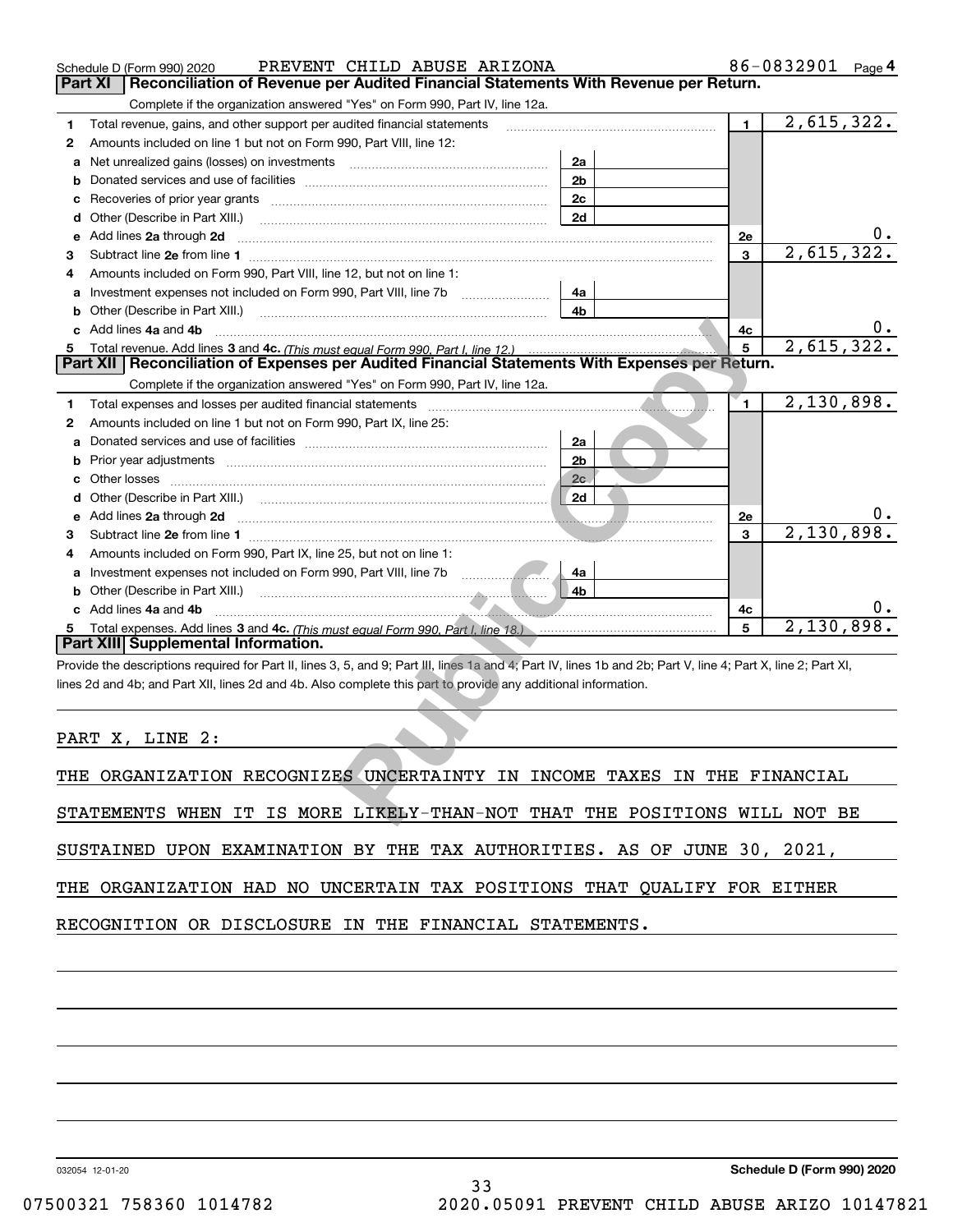**(Form 990 or 990-EZ)**

Department of the Treasury Internal Revenue Service Name of the organization

**SCHEDULE O Supplemental Information to Form 990 or 990-EZ**

**Complete to provide information for responses to specific questions on Form 990 or 990-EZ or to provide any additional information. | Attach to Form 990 or 990-EZ. | Go to www.irs.gov/Form990 for the latest information.**

**Open to Public Inspection2020**

OMB No. 1545-0047

**Employer identification number**

PREVENT CHILD ABUSE ARIZONA **86-0832901** 

FORM 990, PART VI, SECTION B, LINE 11B:

ALL MEMBERS OF THE GOVERNING BOARD RECEIVED THE 990 FOR REVIEW PRIOR TO

FILING WITH THE IRS

FORM 990, PART VI, SECTION B, LINE 12C:

N B, LINE 12C:<br>
INFLICT DISCLOSURE<br>
NELLET DISCLOSURE<br>
NAILABLE UPON REQUEST OF THE ORGANIZATI<br>
IG, OTHER FEES:<br>
PENSES, SPEAKERS FEE AND PROGRAM CONSULT<br>
PENSES<br>
PENSES ALL MEMBERS OF THE GOVERNING BOARD ARE REQUIRED TO DISCLOSE CONFLICTS OF

INTEREST ANNUALLY VIA A CONFLICT DISCLOSURE

FORM 990, PART VI, SECTION C, LINE 19:

ALL PUBLIC DOCUMENTS ARE AVAILABLE UPON REQUEST OF THE ORGANIZATION

FORM 990, PART IX, LINE 11G, OTHER FEES:

PROJECT COORDINATION, PRESENTERS,SPEAKERS FEE AND PROGRAM CONSULTING FEES:

PROGRAM SERVICE EXPENSES 585,639.

MANAGEMENT AND GENERAL EXPENSES 0.

FUNDRAISING EXPENSES 0.

TOTAL EXPENSES 585,639.

TOTAL OTHER FEES ON FORM 990, PART IX, LINE 11G, COL A 585,639.

34

FORM 990, PART XII, LINE 2C:

NO CHANGE FROM THE PRIOR YEAR.

032211 11-20-20 LHA For Paperwork Reduction Act Notice, see the Instructions for Form 990 or 990-EZ. Schedule O (Form 990 or 990-EZ) 2020